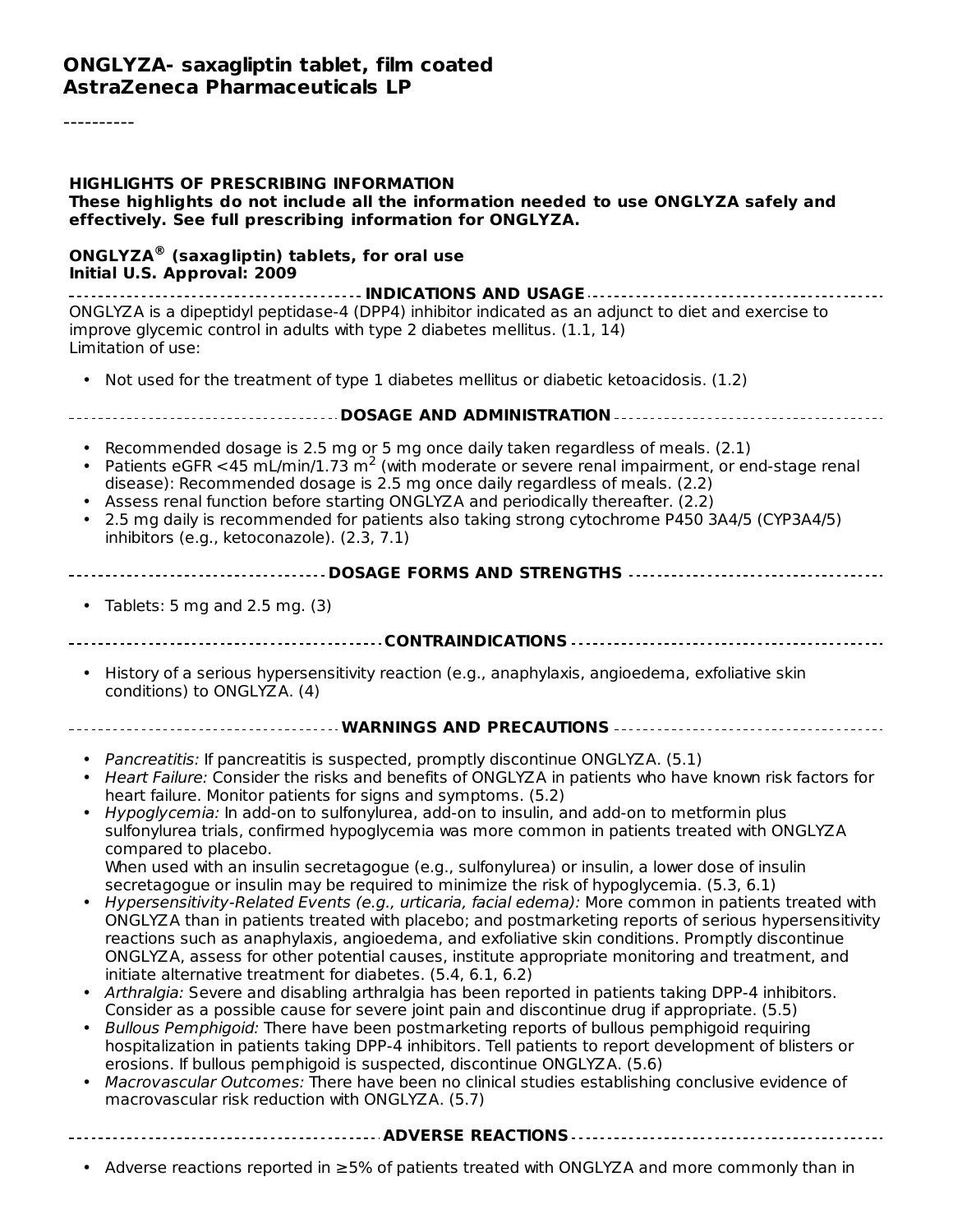Adverse reactions reported in ≥5% of patients treated with ONGLYZA and more commonly than in patients treated with placebo are upper respiratory tract infection, urinary tract infection, and headache. (6.1)

• Peripheral edema was reported more commonly in patients treated with the combination of ONGLYZA and a thiazolidinedione (TZD) than in patients treated with the combination of placebo and TZD. (6.1)

#### **To report SUSPECTED ADVERSE REACTIONS, contact AstraZeneca at 1-800-236-9933 or FDA at 1-800-FDA-1088 or www.fda.gov/medwatch.**

**DRUG INTERACTIONS**

• Strong CYP3A4/5 inhibitors (e.g., ketoconazole): Coadministration with ONGLYZA significantly increases saxagliptin concentrations. Recommend limiting ONGLYZA dosage to 2.5 mg once daily. (2.3, 7.1)

#### **See 17 for PATIENT COUNSELING INFORMATION and Medication Guide.**

**Revised: 10/2019**

#### **FULL PRESCRIBING INFORMATION: CONTENTS\* 1 INDICATIONS AND USAGE**

- 1.1 Monotherapy and Combination Therapy
- 1.2 Limitations of Use

#### **2 DOSAGE AND ADMINISTRATION**

- 2.1 Recommended Dosage
- 2.2 Dosage in Patients with Renal Impairment
- 2.3 Dosage Adjustment with Concomitant Use of Strong CYP3A4/5 Inhibitors
- 2.4 Concomitant Use with an Insulin Secretagogue (e.g., Sulfonylurea) or with Insulin

### **3 DOSAGE FORMS AND STRENGTHS**

#### **4 CONTRAINDICATIONS**

### **5 WARNINGS AND PRECAUTIONS**

- 5.1 Pancreatitis
- 5.2 Heart Failure
- 5.3 Hypoglycemia with Concomitant Use of Sulfonylurea or Insulin
- 5.4 Hypersensitivity Reactions
- 5.5 Severe and Disabling Arthralgia
- 5.6 Bullous Pemphigoid
- 5.7 Macrovascular Outcomes

### **6 ADVERSE REACTIONS**

- 6.1 Clinical Trials Experience
- 6.2 Postmarketing Experience

#### **7 DRUG INTERACTIONS**

7.1 Strong Inhibitors of CYP3A4/5 Enzymes

### **8 USE IN SPECIFIC POPULATIONS**

- 8.1 Pregnancy
- 8.2 Lactation
- 8.4 Pediatric Use
- 8.5 Geriatric Use
- 8.6 Renal Impairment

#### **10 OVERDOSAGE**

- **11 DESCRIPTION**
- **12 CLINICAL PHARMACOLOGY**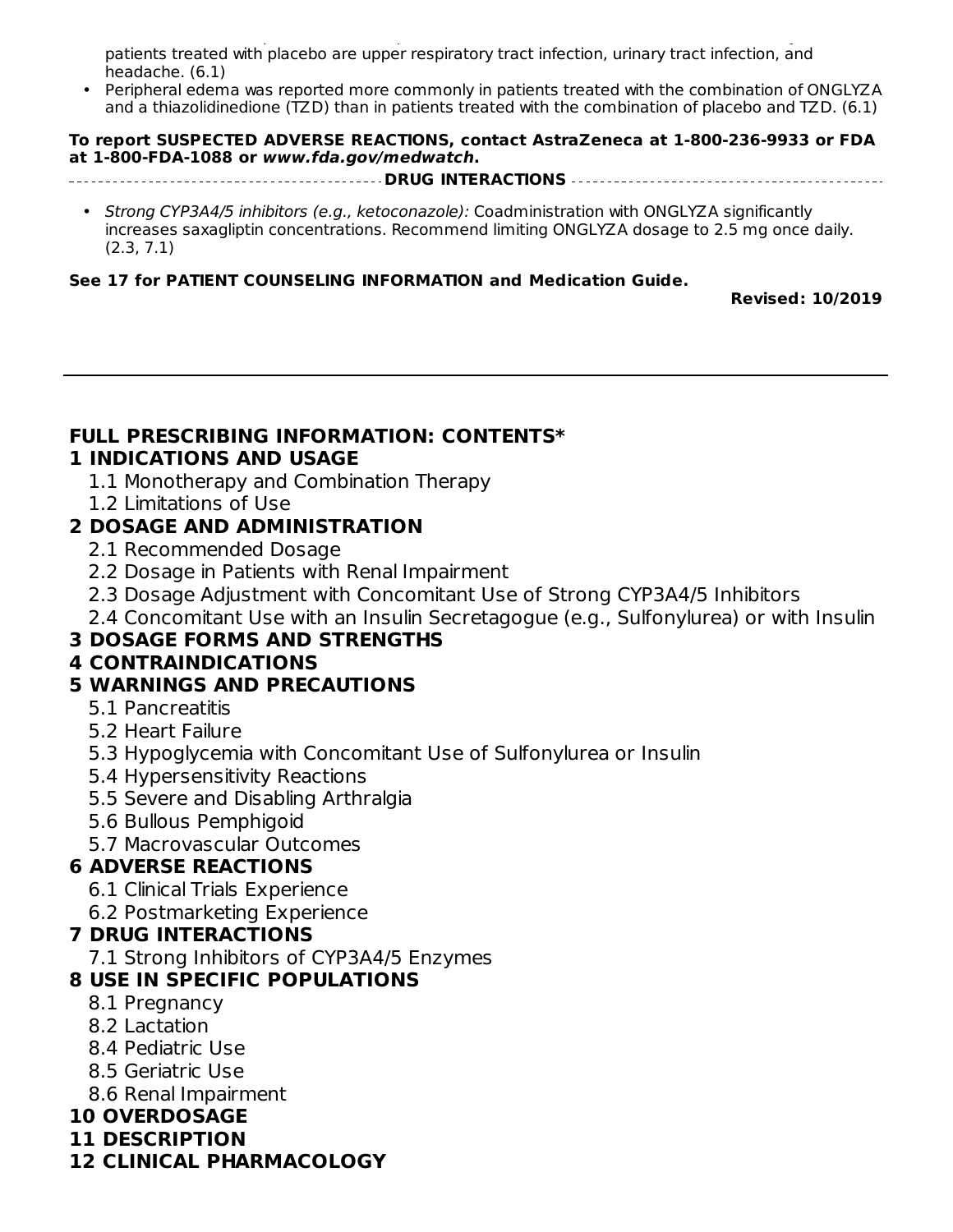- 12.1 Mechanism of Action
- 12.2 Pharmacodynamics
- 12.3 Pharmacokinetics

## **13 NONCLINICAL TOXICOLOGY**

- 13.1 Carcinogenesis, Mutagenesis, Impairment of Fertility
- 13.2 Animal Toxicology and/or Pharmacology

### **14 CLINICAL STUDIES**

- 14.1 Glycemic Efficacy Trials
- 14.2 Renal Impairment
- 14.3 Cardiovascular Safety Trial

## **16 HOW SUPPLIED/STORAGE AND HANDLING**

## **17 PATIENT COUNSELING INFORMATION**

\* Sections or subsections omitted from the full prescribing information are not listed.

## **FULL PRESCRIBING INFORMATION**

# **1 INDICATIONS AND USAGE**

## **1.1 Monotherapy and Combination Therapy**

ONGLYZA is indicated as an adjunct to diet and exercise to improve glycemic control in adults with type 2 diabetes mellitus [see Clinical Studies (14)].

### **1.2 Limitations of Use**

ONGLYZA is not indicated for the treatment of type 1 diabetes mellitus or diabetic ketoacidosis, as it would not be effective in these settings.

# **2 DOSAGE AND ADMINISTRATION**

## **2.1 Recommended Dosage**

The recommended dosage of ONGLYZA is 2.5 mg or 5 mg once daily taken regardless of meals. ONGLYZA tablets must not be split or cut.

## **2.2 Dosage in Patients with Renal Impairment**

No dosage adjustment for ONGLYZA is recommended for patients with eGFR  $\geq$ 45mL/min/1.73 m<sup>2</sup>.

The dosage of ONGLYZA is 2.5 mg once daily (regardless of meals) for patients with eGFR  $<$ 45mL/min/1.73 m<sup>2</sup> (which includes a subset of moderate or severe renal impairment, or with end-stage renal disease (ESRD) requiring hemodialysis) [see Clinical Pharmacology (12.3) and Clinical Studies (14.2)]. ONGLYZA should be administered following hemodialysis. ONGLYZA has not been studied in patients undergoing peritoneal dialysis.

Because the dosage of ONGLYZA should be limited to 2.5 mg based upon renal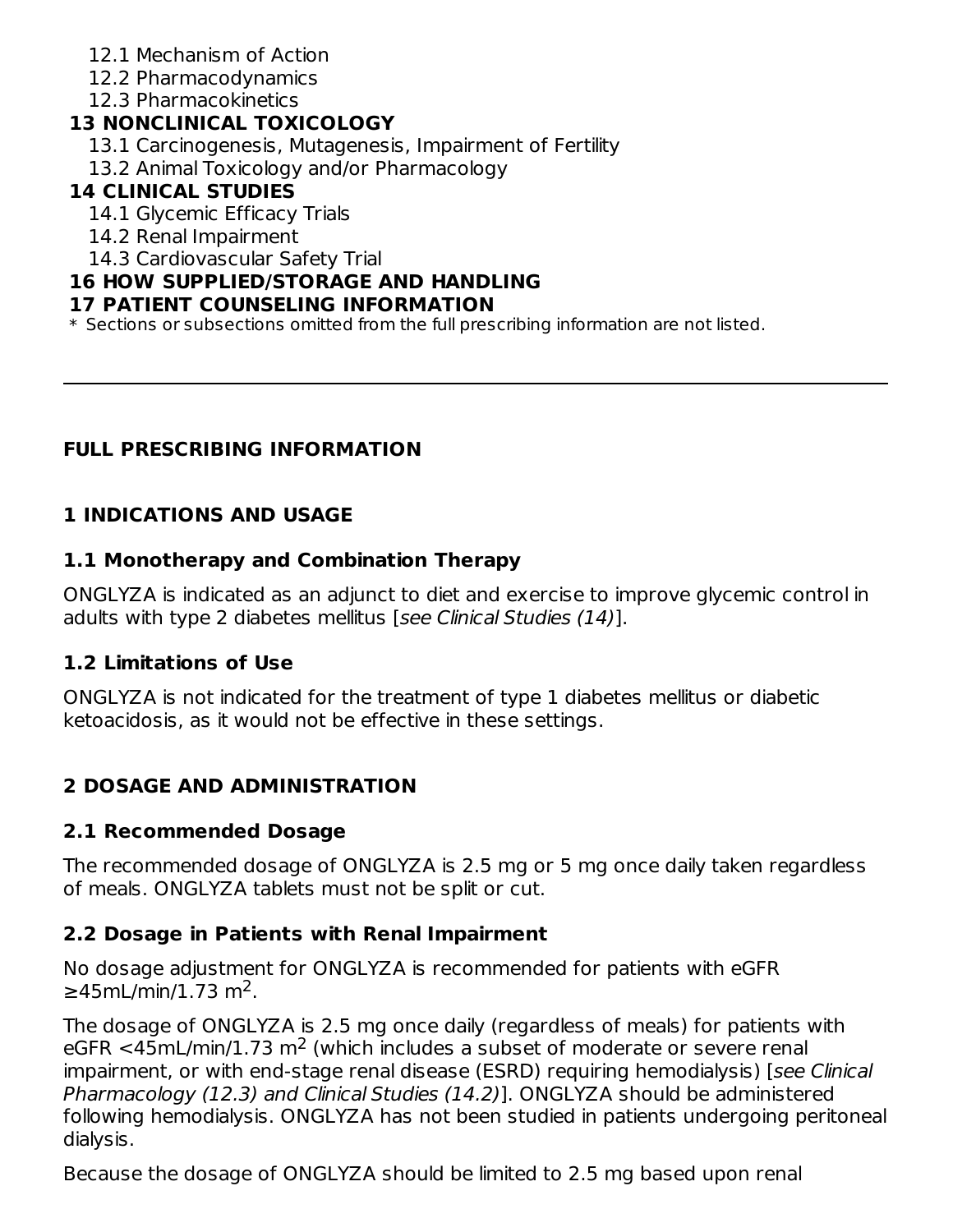function, assessment of renal function is recommended prior to initiation of ONGLYZA and periodically thereafter.

## **2.3 Dosage Adjustment with Concomitant Use of Strong CYP3A4/5 Inhibitors**

The dosage of ONGLYZA is 2.5 mg once daily when coadministered with strong cytochrome P450 3A4/5 (CYP3A4/5) inhibitors (e.g., ketoconazole, atazanavir, clarithromycin, indinavir, itraconazole, nefazodone, nelfinavir, ritonavir, saquinavir, and telithromycin) [see Drug Interactions (7.1) and Clinical Pharmacology (12.3)].

#### **2.4 Concomitant Use with an Insulin Secretagogue (e.g., Sulfonylurea) or with Insulin**

When ONGLYZA is used in combination with an insulin secretagogue (e.g., sulfonylurea) or with insulin, a lower dose of the insulin secretagogue or insulin may be required to minimize the risk of hypoglycemia [see Warnings and Precautions (5.3)].

## **3 DOSAGE FORMS AND STRENGTHS**

- ONGLYZA (saxagliptin) 5 mg tablets are pink, biconvex, round, film-coated tablets with "5" printed on one side and "4215" printed on the reverse side, in blue ink.
- ONGLYZA (saxagliptin) 2.5 mg tablets are pale yellow to light yellow, biconvex, round, film-coated tablets with "2.5" printed on one side and "4214" printed on the reverse side, in blue ink.

## **4 CONTRAINDICATIONS**

ONGLYZA is contraindicated in patients with a history of a serious hypersensitivity reaction to ONGLYZA, such as anaphylaxis, angioedema, or exfoliative skin conditions [see Warnings and Precautions (5.4) and Adverse Reactions (6.2)].

## **5 WARNINGS AND PRECAUTIONS**

## **5.1 Pancreatitis**

There have been postmarketing reports of acute pancreatitis in patients taking ONGLYZA. In a cardiovascular outcomes trial enrolling participants with established atherosclerotic cardiovascular disease (ASCVD) or multiple risk factors for ASCVD (SAVOR trial), cases of definite acute pancreatitis were confirmed in 17 of 8240 (0.2%) patients receiving ONGLYZA compared to 9 of 8173 (0.1%) receiving placebo. Preexisting risk factors for pancreatitis were identified in 88% (15/17) of those patients receiving ONGLYZA and in 100% (9/9) of those patients receiving placebo.

After initiation of ONGLYZA, observe patients for signs and symptoms of pancreatitis. If pancreatitis is suspected, promptly discontinue ONGLYZA and initiate appropriate management. It is unknown whether patients with a history of pancreatitis are at increased risk for the development of pancreatitis while using ONGLYZA.

## **5.2 Heart Failure**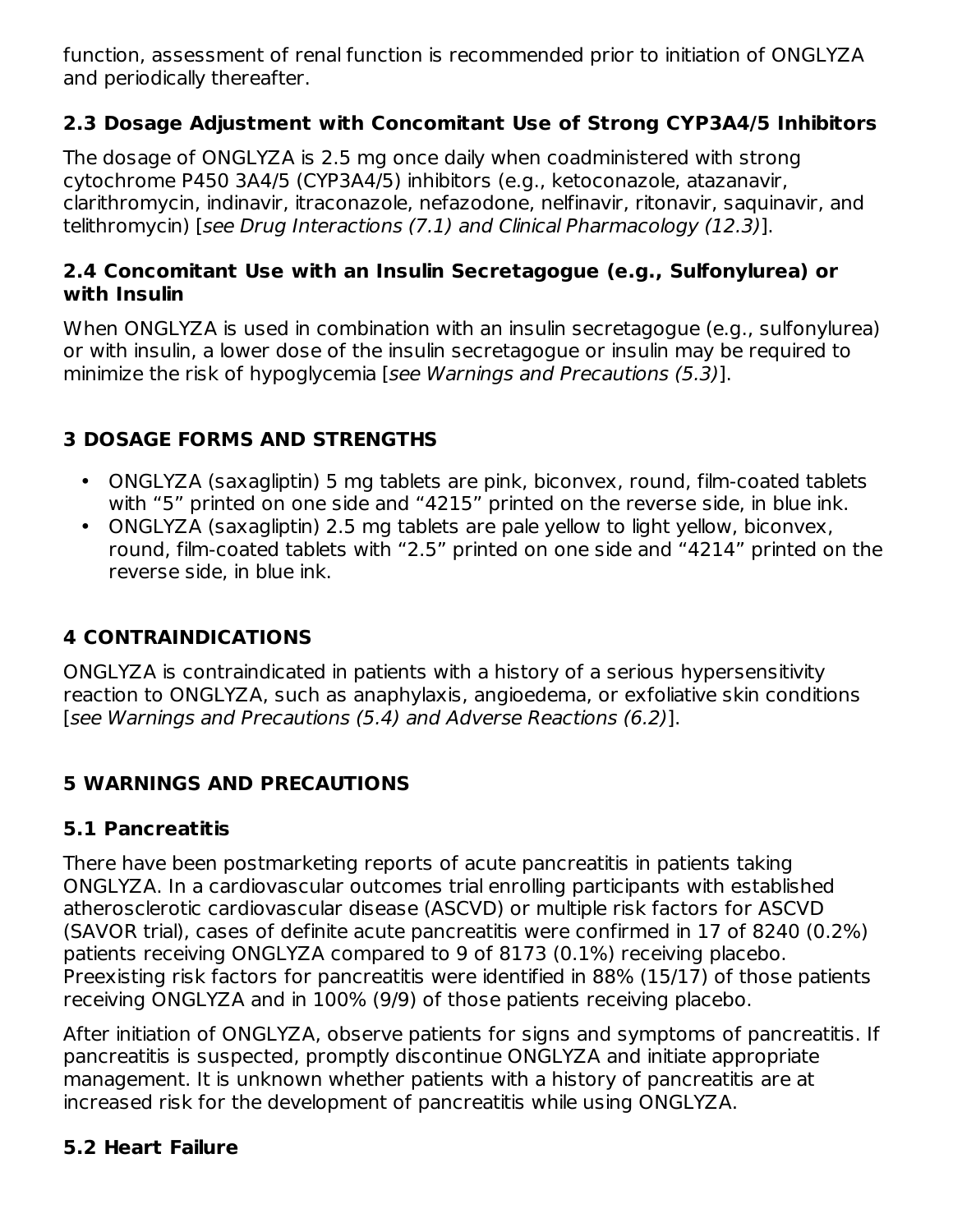In a cardiovascular outcomes trial enrolling participants with established ASCVD or multiple risk factors for ASCVD (SAVOR trial), more patients randomized to ONGLYZA (289/8280, 3.5%) were hospitalized for heart failure compared to patients randomized to placebo (228/8212, 2.8%). In a time-to-first-event analysis the risk of hospitalization for heart failure was higher in the ONGLYZA group (estimated Hazard Ratio: 1.27; 95% CI: 1.07, 1.51). Subjects with a prior history of heart failure and subjects with renal impairment had a higher risk for hospitalization for heart failure, irrespective of treatment assignment.

Consider the risks and benefits of ONGLYZA prior to initiating treatment in patients at a higher risk for heart failure. Observe patients for signs and symptoms of heart failure during therapy. Advise patients of the characteristic symptoms of heart failure and to immediately report such symptoms. If heart failure develops, evaluate and manage according to current standards of care and consider discontinuation of ONGLYZA.

# **5.3 Hypoglycemia with Concomitant Use of Sulfonylurea or Insulin**

When ONGLYZA was used in combination with a sulfonylurea or with insulin, medications known to cause hypoglycemia, the incidence of confirmed hypoglycemia was increased over that of placebo used in combination with a sulfonylurea or with insulin [see Adverse Reactions (6.1)]. Therefore, a lower dose of the insulin secretagogue or insulin may be required to minimize the risk of hypoglycemia when used in combination with ONGLYZA [see Dosage and Administration (2.4)].

## **5.4 Hypersensitivity Reactions**

There have been postmarketing reports of serious hypersensitivity reactions in patients treated with ONGLYZA. These reactions include anaphylaxis, angioedema, and exfoliative skin conditions. Onset of these reactions occurred within the first 3 months after initiation of treatment with ONGLYZA, with some reports occurring after the first dose. If a serious hypersensitivity reaction is suspected, discontinue ONGLYZA, assess for other potential causes for the event, and institute alternative treatment for diabetes [see Adverse Reactions (6.2)].

Use caution in a patient with a history of angioedema to another dipeptidyl peptidase-4 (DPP-4) inhibitor because it is unknown whether such patients will be predisposed to angioedema with ONGLYZA.

### **5.5 Severe and Disabling Arthralgia**

There have been postmarketing reports of severe and disabling arthralgia in patients taking DPP-4 inhibitors. The time to onset of symptoms following initiation of drug therapy varied from one day to years. Patients experienced relief of symptoms upon discontinuation of the medication. A subset of patients experienced a recurrence of symptoms when restarting the same drug or a different DPP-4 inhibitor. Consider DPP-4 inhibitors as a possible cause for severe joint pain and discontinue drug if appropriate.

## **5.6 Bullous Pemphigoid**

Postmarketing cases of bullous pemphigoid requiring hospitalization have been reported with DPP-4 inhibitor use. In reported cases, patients typically recovered with topical or systemic immunosuppressive treatment and discontinuation of the DPP-4 inhibitor. Tell patients to report development of blisters or erosions while receiving ONGLYZA. If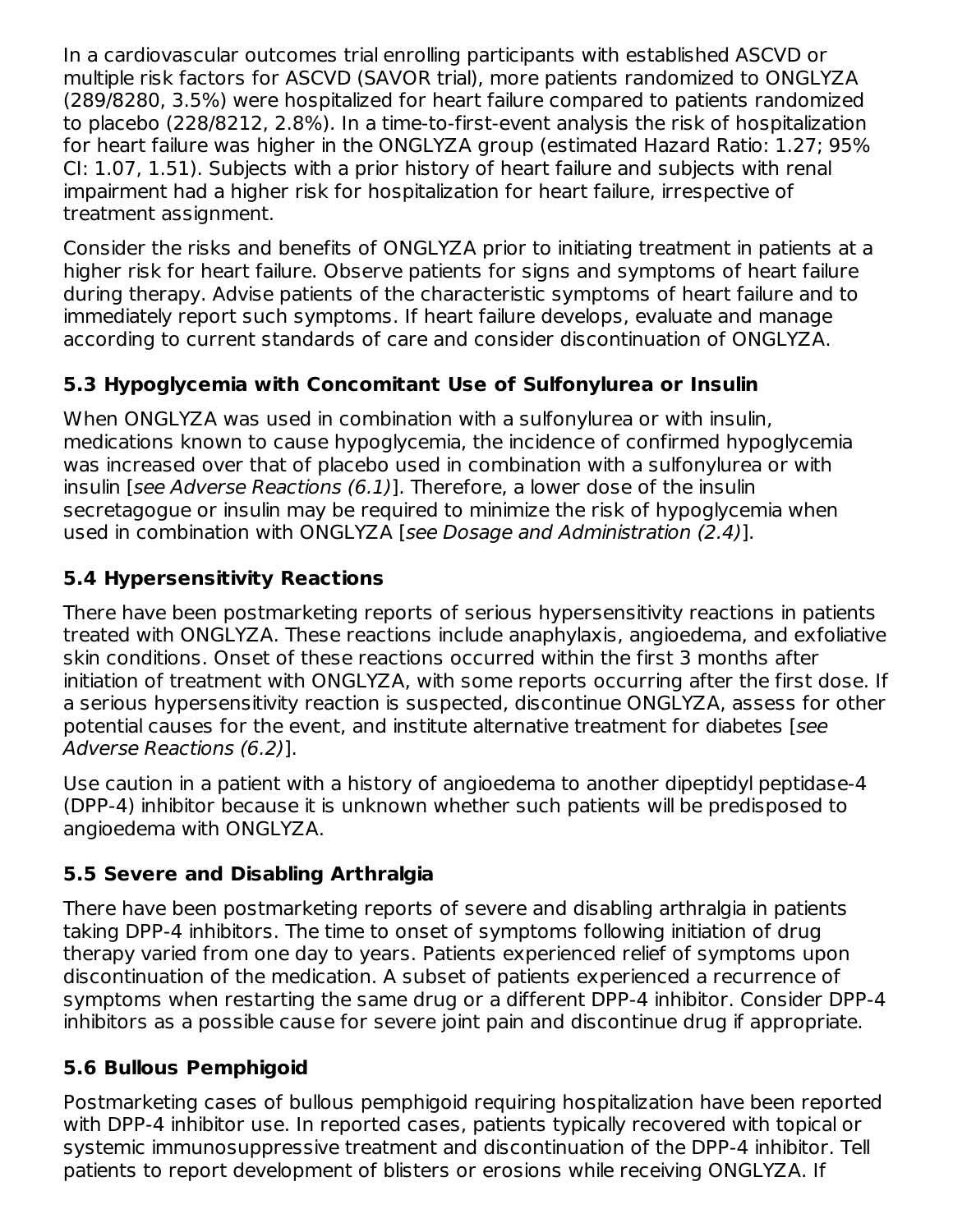bullous pemphigoid is suspected, ONGLYZA should be discontinued and referral to a dermatologist should be considered for diagnosis and appropriate treatment.

### **5.7 Macrovascular Outcomes**

There have been no clinical studies establishing conclusive evidence of macrovascular risk reduction with ONGLYZA.

# **6 ADVERSE REACTIONS**

The following serious adverse reactions are described below or elsewhere in the prescribing information:

- Pancreatitis [see Warnings and Precautions (5.1)]
- Heart Failure [see Warnings and Precautions (5.2)]
- Hypoglycemia with Concomitant Use of Sulfonylurea or Insulin [see Warnings and Precautions (5.3)]
- Hypersensitivity Reactions [see Warnings and Precautions (5.4)]
- Severe and disabling arthralgia [see Warnings and Precautions (5.5)]
- Bullous pemphigoid [see Warnings and Precautions (5.6)]

## **6.1 Clinical Trials Experience**

Because clinical trials are conducted under widely varying conditions, adverse reaction rates observed in the clinical trials of a drug cannot be directly compared to rates in the clinical trials of another drug and may not reflect the rates observed in practice.

## **Adverse Reactions in Efficacy Trials**

The data in Table 1 are derived from a pool of 5 placebo-controlled clinical trials [see Clinical Studies (14)]. These data shown in the table reflect exposure of 882 patients to ONGLYZA and a mean duration of exposure to ONGLYZA of 21 weeks. The mean age of these patients was 55 years, 1.4 % were 75 years or older and 48.4% were male. The population was 67.5% White, 4.6% Black or African American, 17.4% Asian, Other 10.5% and 9.8% were of Hispanic or Latino ethnicity. At baseline the population had diabetes for an average of 5.2 years and a mean HbA1c of 8.2%. Baseline estimated renal function was normal or mildly impaired (eGFR≥60mL/min/1.73 m<sup>2</sup>) in 91% of these patients.

Table 1 shows common adverse reactions, excluding hypoglycemia, associated with the use of ONGLYZA. These adverse reactions occurred more commonly on ONGLYZA than on placebo and occurred in at least 5% of patients treated with ONGLYZA.

#### **Table 1: Adverse Reactions in Placebo-Controlled Trials Reported in ≥5% of \*Patients Treated with ONGLYZA 5 mg and More Commonly than in Patients Treated with Placebo**

|                                   | % of Patients                    |                             |
|-----------------------------------|----------------------------------|-----------------------------|
|                                   | <b>ONGLYZA 5 mg</b><br>$N = 882$ | <b>Placebo</b><br>$N = 799$ |
| Upper respiratory tract infection | 77                               | 7.6                         |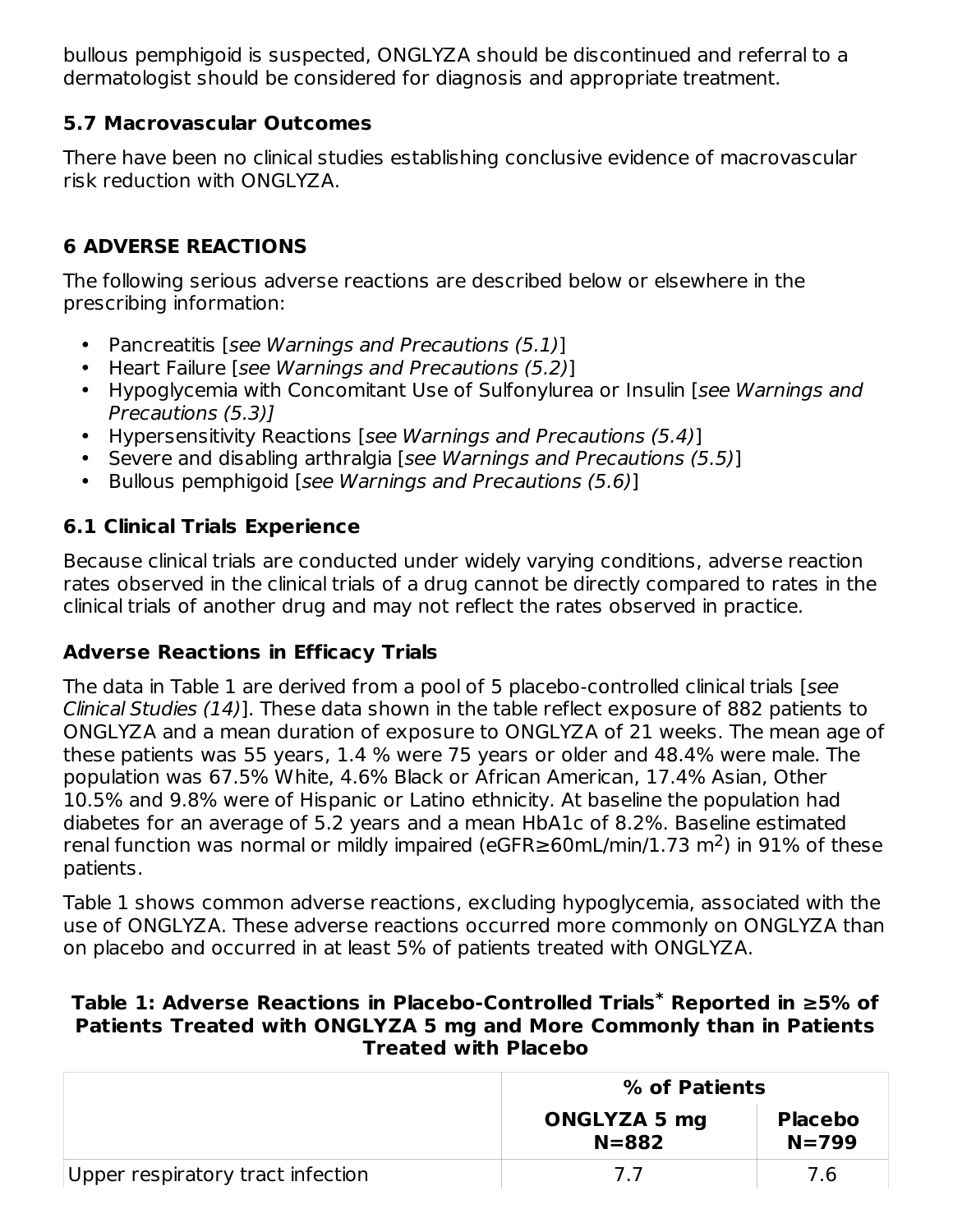| Urinary tract infection |     | U.L |
|-------------------------|-----|-----|
| Headache                | כ.ס | 5.9 |

\* The 5 placebo-controlled trials include two monotherapy trials and one add-on combination therapy trial with each of the following: metformin, thiazolidinedione, or glyburide. Table shows 24-week data regardless of glycemic rescue.

In patients treated with ONGLYZA 2.5 mg, headache (6.5%) was the only adverse reaction reported at a rate ≥5% and more commonly than in patients treated with placebo.

In the add-on to TZD trial, the incidence of peripheral edema was higher for ONGLYZA 5 mg versus placebo (8.1% and 4.3%, respectively). The incidence of peripheral edema for ONGLYZA 2.5 mg was 3.1%. None of the reported adverse reactions of peripheral edema resulted in study drug discontinuation. Rates of peripheral edema for ONGLYZA 2.5 mg and ONGLYZA 5 mg versus placebo were 3.6% and 2% versus 3% given as monotherapy, 2.1% and 2.1% versus 2.2% given as add-on therapy to metformin, and 2.4% and 1.2% versus 2.2% given as add-on therapy to glyburide.

The incidence rate of fractures was 1.0 and 0.6 per 100 patient-years, respectively, for ONGLYZA (pooled analysis of 2.5 mg, 5 mg, and 10 mg) and placebo. The 10 mg dosage is not an approved dosage. The incidence rate of fracture events in patients who received ONGLYZA did not increase over time. Causality has not been established and nonclinical studies have not demonstrated adverse effects of ONGLYZA on bone.

An event of thrombocytopenia, consistent with a diagnosis of idiopathic thrombocytopenic purpura, was observed in the clinical program. The relationship of this event to ONGLYZA is not known.

Discontinuation of therapy due to adverse reactions occurred in 2.2%, 3.3%, and 1.8% of subjects receiving ONGLYZA 2.5 mg, ONGLYZA 5 mg, and placebo, respectively. The most common adverse reactions (reported in at least 2 subjects treated with ONGLYZA 2.5 mg or at least 2 subjects treated with ONGLYZA 5 mg) associated with premature discontinuation of therapy included lymphopenia (0.1% and 0.5% versus 0%, respectively), rash (0.2% and 0.3% versus 0.3%), blood creatinine increased (0.3% and 0% versus 0%), and blood creatine phosphokinase increased (0.1% and 0.2% versus 0%).

### **Adverse Reactions with Concomitant Use with Insulin**

In the add-on to insulin trial [see Clinical Studies  $(14.1)$ ], the incidence of adverse events, including serious adverse events and discontinuations due to adverse events, was similar between ONGLYZA and placebo, except for confirmed hypoglycemia [see Adverse Reactions (6.1)].

### **Hypoglycemia**

Adverse reactions of hypoglycemia were based on all reports of hypoglycemia. A concurrent glucose measurement was not required or was normal in some patients. Therefore, it is not possible to conclusively determine that all these reports reflect true hypoglycemia.

In the add-on to glyburide study, the overall incidence of reported hypoglycemia was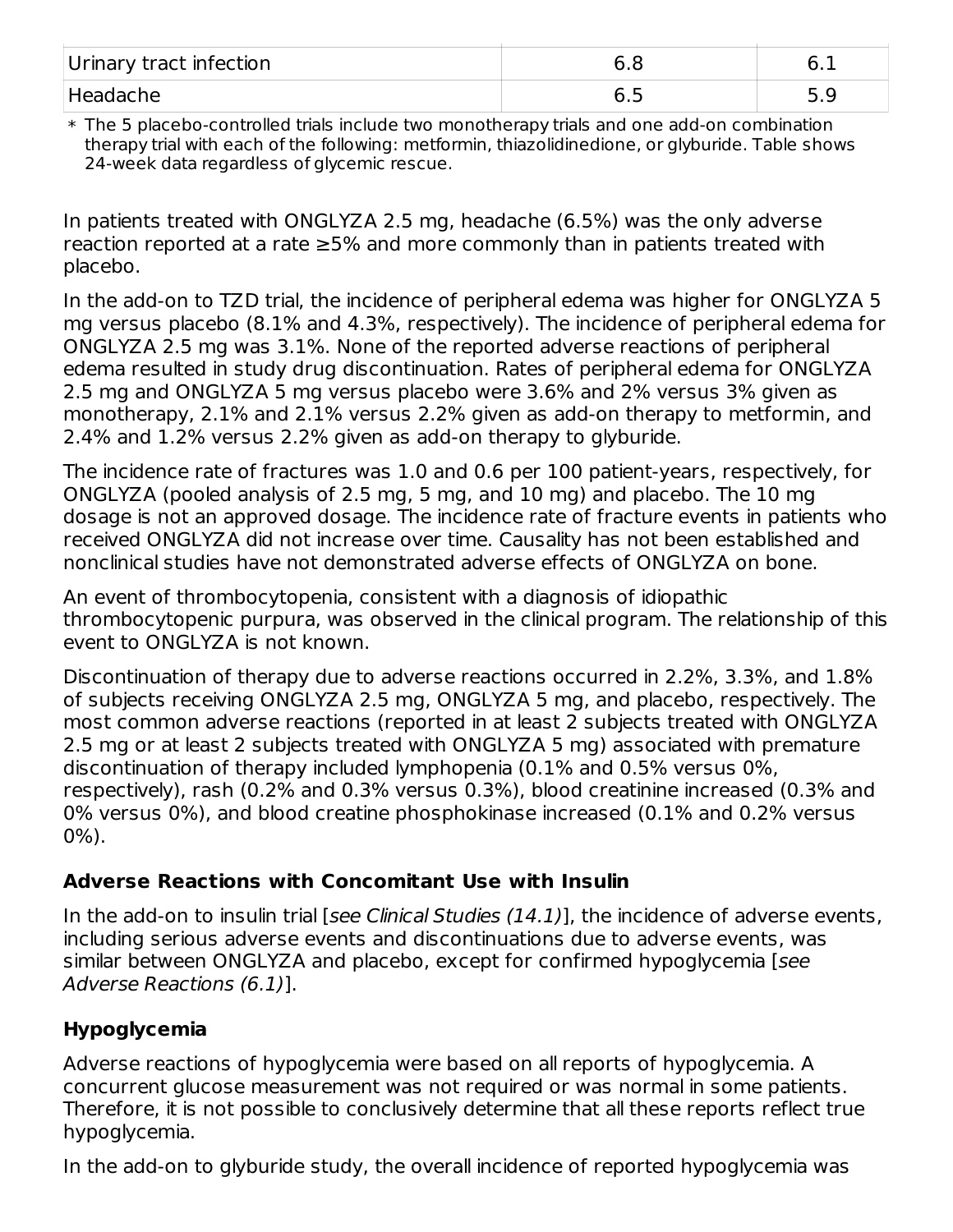higher for ONGLYZA 2.5 mg and ONGLYZA 5 mg (13.3% and 14.6%) versus placebo (10.1%). The incidence of confirmed hypoglycemia in this study, defined as symptoms of hypoglycemia accompanied by a fingerstick glucose value of ≤50 mg/dL, was 2.4% and 0.8% for ONGLYZA 2.5 mg and ONGLYZA 5 mg and 0.7% for placebo [see Warnings and Precautions (5.3)]. The incidence of reported hypoglycemia for ONGLYZA 2.5 mg and ONGLYZA 5 mg versus placebo given as monotherapy was 4% and 5.6% versus 4.1%, respectively, 7.8% and 5.8% versus 5% given as add-on therapy to metformin, and 4.1% and 2.7% versus 3.8% given as add-on therapy to TZD. The incidence of reported hypoglycemia was 3.4% in treatment-naive patients given ONGLYZA 5 mg plus metformin and 4% in patients given metformin alone.

In the active-controlled trial comparing add-on therapy with ONGLYZA 5 mg to glipizide in patients inadequately controlled on metformin alone, the incidence of reported hypoglycemia was 3% (19 events in 13 patients) with ONGLYZA 5 mg versus 36.3% (750 events in 156 patients) with glipizide. Confirmed symptomatic hypoglycemia (accompanying fingerstick blood glucose ≤50 mg/dL) was reported in none of the ONGLYZA-treated patients and in 35 glipizide-treated patients (8.1%) (p<0.0001).

In the add-on to insulin trial, the overall incidence of reported hypoglycemia was 18.4% for ONGLYZA 5 mg and 19.9% for placebo. However, the incidence of confirmed symptomatic hypoglycemia (accompanying fingerstick blood glucose ≤50 mg/dL) was higher with ONGLYZA 5 mg (5.3%) versus placebo (3.3%).

In the add-on to metformin plus sulfonylurea trial, the overall incidence of reported hypoglycemia was 10.1% for ONGLYZA 5 mg and 6.3% for placebo. Confirmed hypoglycemia was reported in 1.6% of the ONGLYZA-treated patients and in none of the placebo-treated patients [see Warnings and Precautions (5.3)].

### **Hypersensitivity Reactions**

Hypersensitivity-related events, such as urticaria and facial edema in the 5-study pooled analysis up to Week 24 were reported in 1.5%, 1.5%, and 0.4% of patients who received ONGLYZA 2.5 mg, ONGLYZA 5 mg, and placebo, respectively. None of these events in patients who received ONGLYZA required hospitalization or were reported as lifethreatening by the investigators. One ONGLYZA-treated patient in this pooled analysis discontinued due to generalized urticaria and facial edema.

### **Renal Impairment**

In the SAVOR trial, adverse reactions related to renal impairment, including laboratory changes (i.e., doubling of serum creatinine compared with baseline and serum creatinine >6 mg/dL), were reported in 5.8% (483/8280) of ONGLYZA-treated subjects and 5.1% (422/8212) of placebo-treated subjects. The most frequently reported adverse reactions included renal impairment (2.1% vs. 1.9%), acute renal failure (1.4% vs. 1.2%), and renal failure (0.8% vs. 0.9%), in the ONGLYZA versus placebo groups, respectively. From baseline to the end of treatment, there was a mean decrease in eGFR of 2.5  $mL/min/1.73$   $m<sup>2</sup>$  for ONGLYZA-treated patients and a mean decrease of 2.4 mL/min/1.73  $m<sup>2</sup>$  for placebo-treated patients. More subjects randomized to ONGLYZA (421/5227, 8.1%) compared to subjects randomized to placebo (344/5073, 6.8%) had downward shifts in eGFR from >50 mL/min/1.73 m<sup>2</sup> (i.e., normal or mild renal impairment) to  $\leq$ 50  $mL/min/1.73$   $m<sup>2</sup>$  (i.e., moderate or severe renal impairment). The proportions of subjects with renal adverse reactions increased with worsening baseline renal function and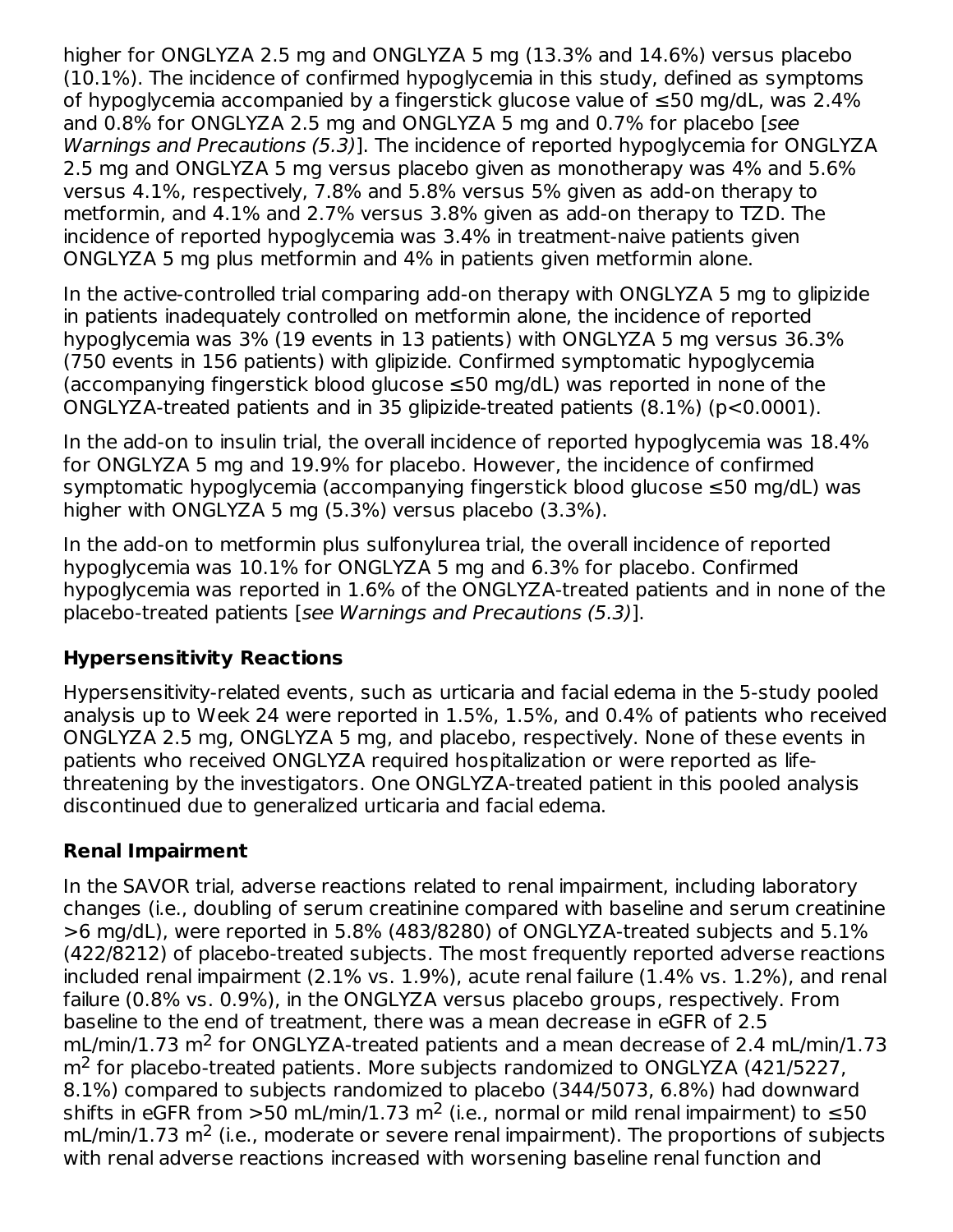increased age, regardless of treatment assignment.

## **Infections**

In the unblinded, controlled, clinical trial database for ONGLYZA to date, there have been 6 (0.12%) reports of tuberculosis among the 4959 ONGLYZA-treated patients (1.1 per 1000 patient-years) compared to no reports of tuberculosis among the 2868 comparator-treated patients. Two of these six cases were confirmed with laboratory testing. The remaining cases had limited information or had presumptive diagnoses of tuberculosis. None of the six cases occurred in the United States or in Western Europe. One case occurred in Canada in a patient originally from Indonesia who had recently visited Indonesia. The duration of treatment with ONGLYZA until report of tuberculosis ranged from 144 to 929 days. Post-treatment lymphocyte counts were consistently within the reference range for four cases. One patient had lymphopenia prior to initiation of ONGLYZA that remained stable throughout ONGLYZA treatment. The final patient had an isolated lymphocyte count below normal approximately four months prior to the report of tuberculosis. There have been no spontaneous reports of tuberculosis associated with ONGLYZA use. Causality has not been estimated and there are too few cases to date to determine whether tuberculosis is related to ONGLYZA use.

There has been one case of a potential opportunistic infection in the unblinded, controlled clinical trial database to date in an ONGLYZA-treated patient who developed suspected foodborne fatal salmonella sepsis after approximately 600 days of ONGLYZA therapy. There have been no spontaneous reports of opportunistic infections associated with ONGLYZA use.

## **Vital Signs**

No clinically meaningful changes in vital signs have been observed in patients treated with ONGLYZA.

## **Laboratory Tests**

## **Absolute Lymphocyte Counts**

There was a dose-related mean decrease in absolute lymphocyte count observed with ONGLYZA. From a baseline mean absolute lymphocyte count of approximately 2200 cells/microL, mean decreases of approximately 100 and 120 cells/microL with ONGLYZA 5 mg and 10 mg, respectively, relative to placebo were observed at 24 weeks in a pooled analysis of five placebo-controlled clinical studies. Similar effects were observed when ONGLYZA 5 mg was given in initial combination with metformin compared to metformin alone. There was no difference observed for ONGLYZA 2.5 mg relative to placebo. The proportion of patients who were reported to have a lymphocyte count ≤750 cells/microL was 0.5%, 1.5%, 1.4%, and 0.4% in the ONGLYZA 2.5 mg, 5 mg, 10 mg, and placebo groups, respectively. In most patients, recurrence was not observed with repeated exposure to ONGLYZA although some patients had recurrent decreases upon rechallenge that led to discontinuation of ONGLYZA. The decreases in lymphocyte count were not associated with clinically relevant adverse reactions. The 10 mg dosage is not an approved dosage.

In the SAVOR trial mean decreases of approximately 84 cells/microL with ONGLYZA relative to placebo was observed. The proportion of patients who experienced a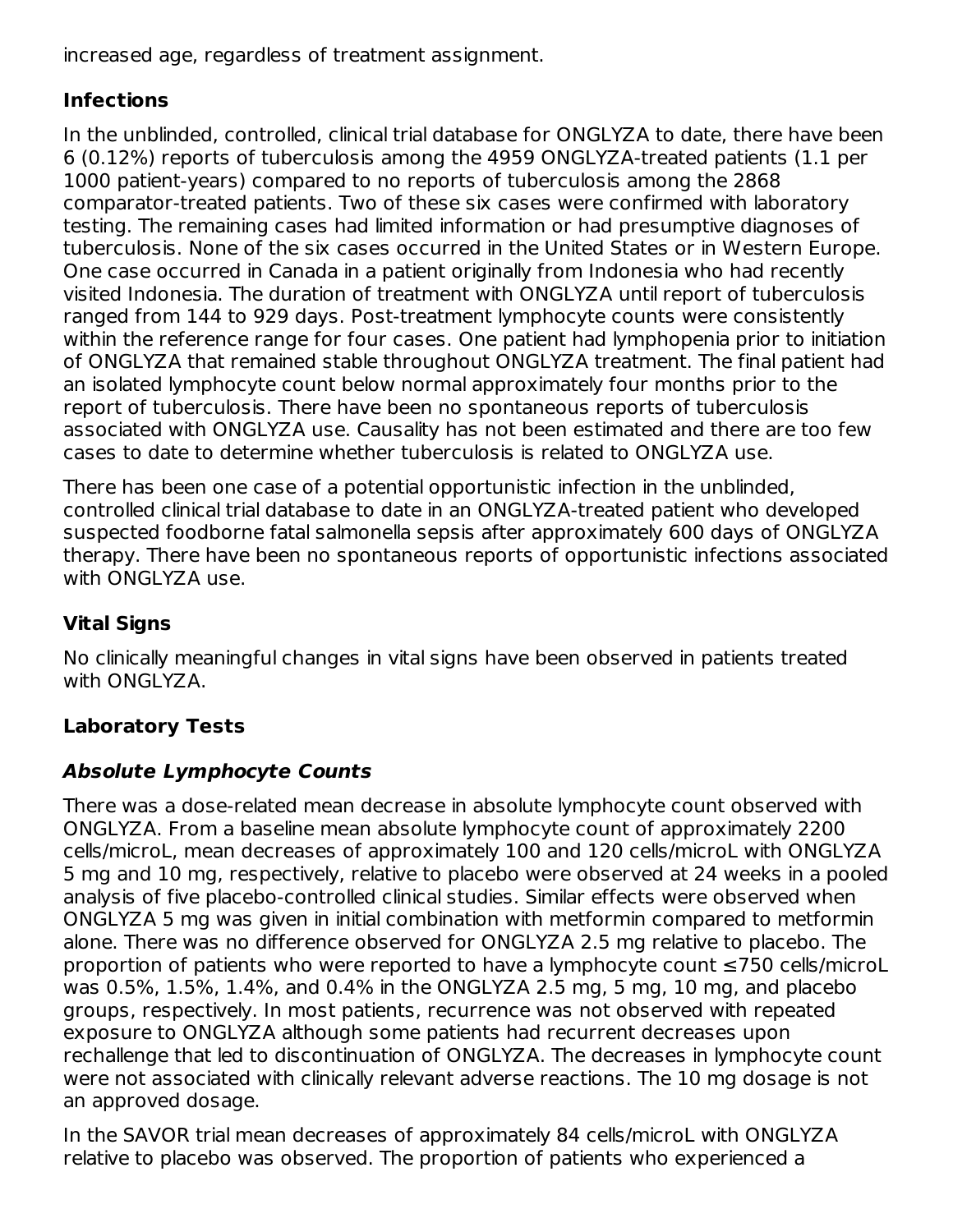decrease in lymphocyte counts to a count of ≤750 cells/microL was 1.6% (136/8280) and 1.0% (78/8212) on ONGLYZA and placebo, respectively.

The clinical significance of this decrease in lymphocyte count relative to placebo is not known. When clinically indicated, such as in settings of unusual or prolonged infection, lymphocyte count should be measured. The effect of ONGLYZA on lymphocyte counts in patients with lymphocyte abnormalities (e.g., human immunodeficiency virus) is unknown.

## **6.2 Postmarketing Experience**

Additional adverse reactions have been identified during post-approval use of ONGLYZA. Because these reactions are reported voluntarily from a population of uncertain size, it is generally not possible to reliably estimate their frequency or establish a causal relationship to drug exposure.

- Hypersensitivity reactions including anaphylaxis, angioedema, and exfoliative skin conditions
- Pancreatitis
- Severe and disabling arthralgia
- Bullous pemphigoid
- Rhabdomyolysis

# **7 DRUG INTERACTIONS**

### **7.1 Strong Inhibitors of CYP3A4/5 Enzymes**

Ketoconazole significantly increased saxagliptin exposure. Similar significant increases in plasma concentrations of saxagliptin are anticipated with other strong CYP3A4/5 inhibitors (e.g., atazanavir, clarithromycin, indinavir, itraconazole, nefazodone, nelfinavir, ritonavir, saquinavir, and telithromycin). The dose of ONGLYZA should be limited to 2.5 mg when coadministered with a strong CYP3A4/5 inhibitor [see Dosage and Administration (2.3) and Clinical Pharmacology (12.3)].

## **8 USE IN SPECIFIC POPULATIONS**

### **8.1 Pregnancy**

### **Risk Summary**

Limited data with ONGLYZA in pregnant women are not sufficient to determine a drugassociated risk for major birth defects or miscarriages. There are risks to the mother and fetus associated with poorly controlled diabetes in pregnancy [see Clinical Considerations].

No adverse developmental effects independent of maternal toxicity were observed when saxagliptin was administered to pregnant rats and rabbits during the period of organogenesis and in pregnant and lactating rats during the pre- and postnatal period [see Data].

The estimated background risk of major birth defects is 6 to 10% in women with pre-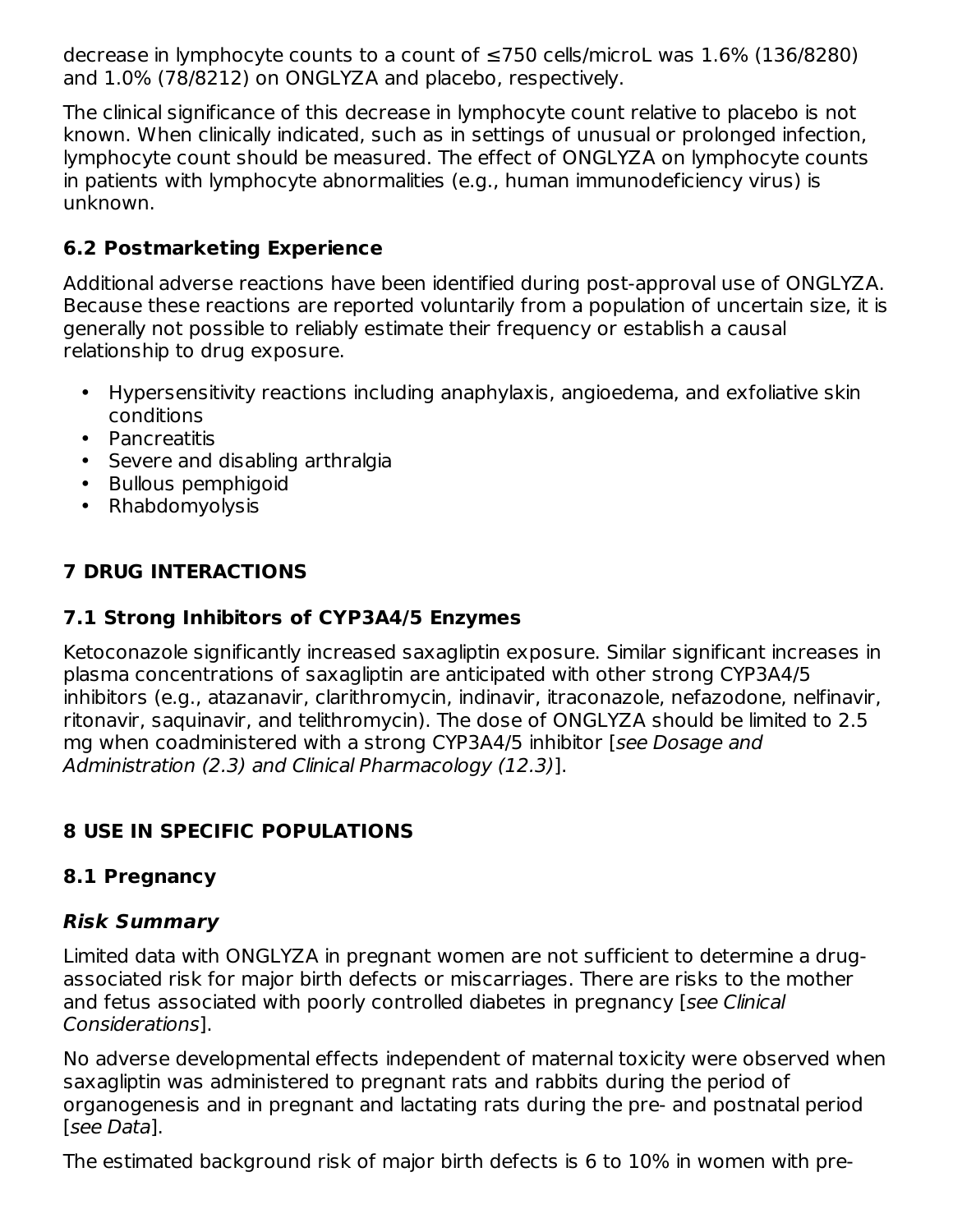gestational diabetes with an HbA1c greater than 7 and has been reported to be as high as 20 to 25% in women with an HbA1c greater than 10. The estimated background risk of miscarriage for the indicated population is unknown. In the U.S. general population, the estimated background risk of major birth defects and miscarriage in clinically recognized pregnancies is 2 to 4% and 15 to 20%, respectively.

## **Clinical Considerations**

## Disease-associated maternal and/or embryo/fetal risk

Poorly controlled diabetes in pregnancy increases the maternal risk for diabetic ketoacidosis, preeclampsia, spontaneous abortions, preterm delivery, still birth and delivery complications. Poorly controlled diabetes increases the fetal risk for major birth defects, stillbirth, and macrosomia related morbidity.

## **Data**

## **Animal Data**

In embryo-fetal development studies, saxagliptin was administered to pregnant rats and rabbits during the period of organogenesis, corresponding to the first trimester of human pregnancy. No adverse developmental effects were observed

in either species at exposures 1503- and 152-times the 5 mg clinical dose in rats and rabbits, respectively, based on AUC. Saxagliptin crosses the placenta into the fetus following dosing in pregnant rats.

In a prenatal and postnatal development study, no adverse developmental effects were observed in maternal rats administered saxagliptin from gestation day 6 through lactation day 21 at exposures up to 470-times the 5 mg clinical dose, based on AUC.

## **8.2 Lactation**

## **Risk Summary**

There is no information regarding the presence of ONGLYZA in human milk, the effects on the breastfed infant, or the effects on milk production.

Saxagliptin is present in the milk of lactating rats [see Data]. The developmental and health benefits of breastfeeding should be considered along with the mother's clinical need for ONGLYZA and any potential adverse effects on the breastfed infant from ONGLYZA or from the underlying maternal condition.

## **Data**

Saxagliptin is secreted in the milk of lactating rats at approximately a 1:1 ratio with plasma drug concentrations.

## **8.4 Pediatric Use**

Safety and effectiveness of ONGLYZA in pediatric patients under 18 years of age have not been established. Additionally, studies characterizing the pharmacokinetics of ONGLYZA in pediatric patients have not been performed.

## **8.5 Geriatric Use**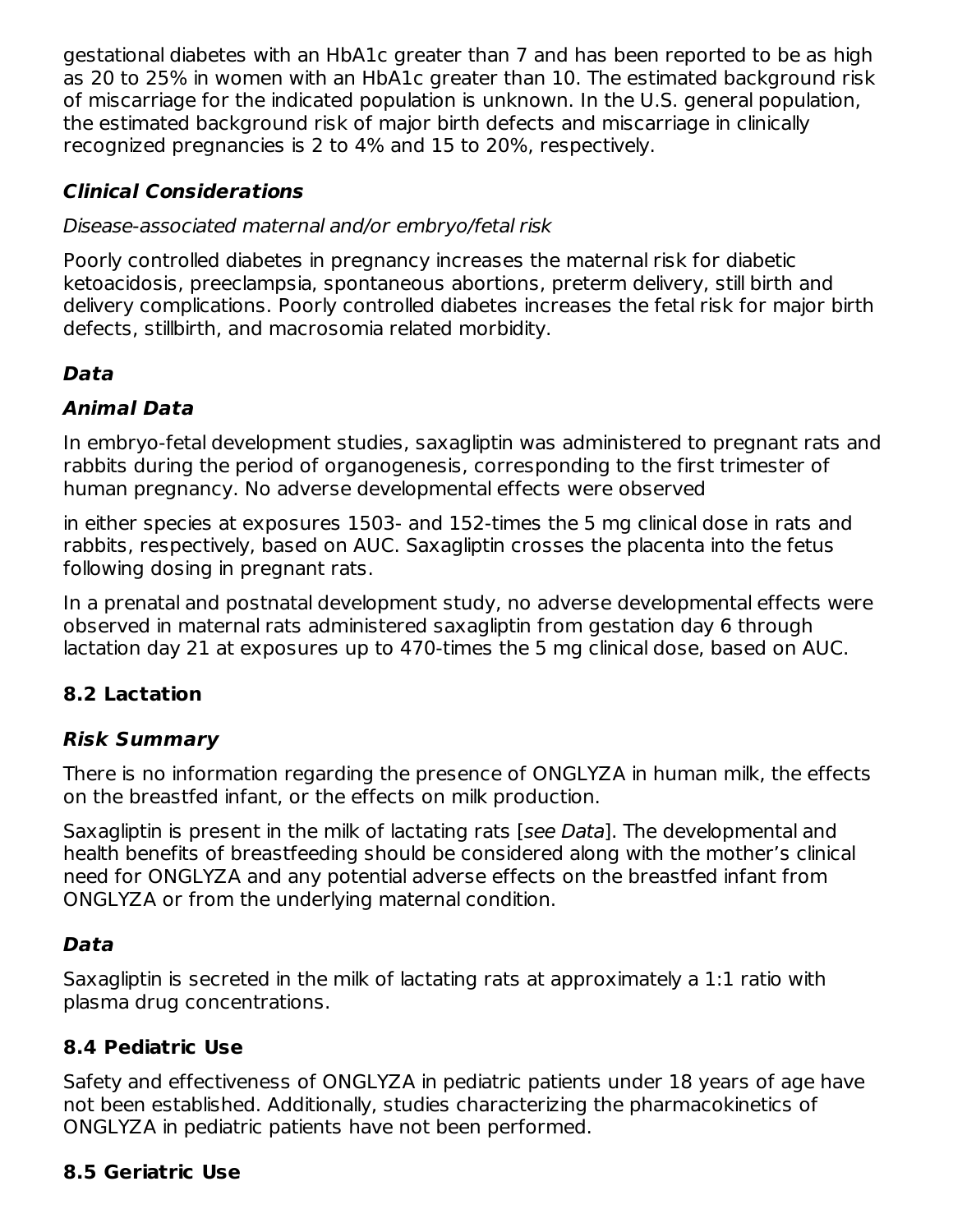In the seven, double-blind, controlled clinical safety and efficacy trials of ONGLYZA, a total of 4751 (42.0%) of the 11301 patients randomized to ONGLYZA were 65 years and over, and 1210 (10.7%) were 75 years and over. No overall differences in safety or effectiveness were observed between subjects ≥65 years old and younger subjects. While this clinical experience has not identified differences in responses between the elderly and younger patients, greater sensitivity of some older individuals cannot be ruled out.

Saxagliptin and its active metabolite are eliminated in part by the kidney. Because elderly patients are more likely to have decreased renal function, care should be taken in dose selection in the elderly based on renal function [see Dosage and Administration (2.2) and Clinical Pharmacology (12.3)].

## **8.6 Renal Impairment**

In a 12-week randomized placebo-controlled trial, ONGLYZA 2.5 mg was administered to 85 subjects with moderate (n=48) or severe (n=18) renal impairment or end-stage renal disease (ESRD) ( $n=19$ ) [see Clinical Studies (14)]. The incidence of adverse events, including serious adverse events and discontinuations due to adverse events, was similar between ONGLYZA and placebo. The overall incidence of reported hypoglycemia was 20% among subjects treated with ONGLYZA 2.5 mg and 22% among subjects treated with placebo. Four ONGLYZA-treated subjects (4.7%) and three placebo-treated subjects (3.5%) reported at least one episode of confirmed symptomatic hypoglycemia (accompanying fingerstick glucose ≤50 mg/dL).

## **10 OVERDOSAGE**

In a controlled clinical trial, once-daily, orally-administered ONGLYZA in healthy subjects at doses up to 400 mg daily for 2 weeks (80-times the MRHD) had no dose-related clinical adverse reactions and no clinically meaningful effect on QTc interval or heart rate.

In the event of an overdose, appropriate supportive treatment should be initiated as dictated by the patient's clinical status. Saxagliptin and its active metabolite are removed by hemodialysis (23% of dose over 4 hours).

## **11 DESCRIPTION**

Saxagliptin is an orally-active inhibitor of the DPP-4 enzyme.

Saxagliptin monohydrate is described chemically as (1S,3S,5S)-2-[(2S)-2-Amino-2-(3 hydroxytricyclo[3.3.1.1<sup>3,7</sup>]dec-1-yl)acetyl]-2-azabicyclo[3.1.0]hexane-3-carbonitrile, monohydrate or (1S,3S,5S)-2-[(2S)-2-Amino-2-(3-hydroxyadamantan-1-yl)acetyl]-2 azabicyclo[3.1.0]hexane-3-carbonitrile hydrate. The empirical formula is  $C_{18}H_{25}N_3O_2\cdot H_2O$  and the molecular weight is 333.43. The structural formula is: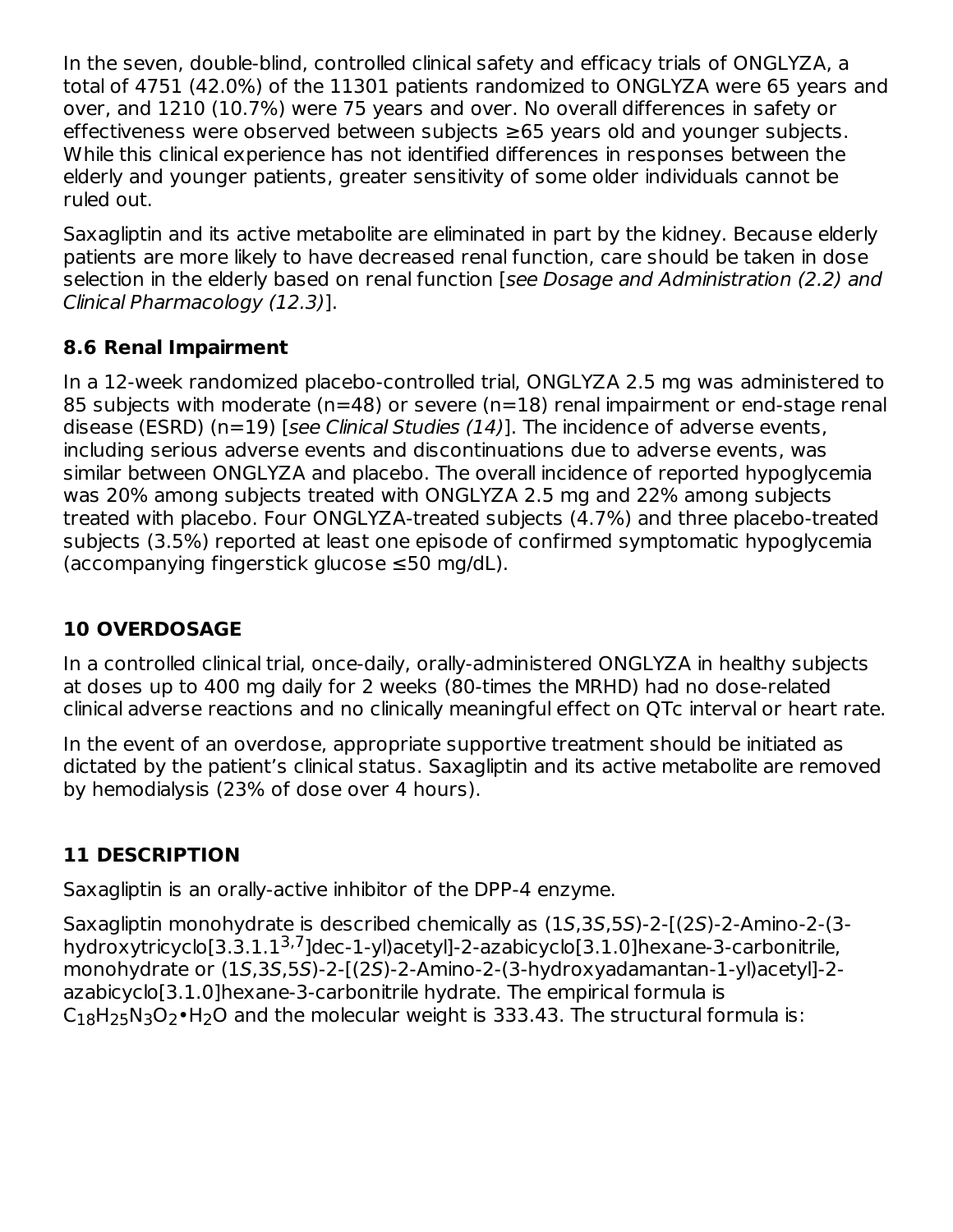

Saxagliptin monohydrate is a white to light yellow or light brown, non-hygroscopic, crystalline powder. It is sparingly soluble in water at  $24^{\circ}$ C  $\pm$  3°C, slightly soluble in ethyl acetate, and soluble in methanol, ethanol, isopropyl alcohol, acetonitrile, acetone, and polyethylene glycol 400 (PEG 400).

Each film-coated tablet of ONGLYZA for oral use contains either 2.79 mg saxagliptin hydrochloride (anhydrous) equivalent to 2.5 mg saxagliptin or 5.58 mg saxagliptin hydrochloride (anhydrous) equivalent to 5 mg saxagliptin and the following inactive ingredients: lactose monohydrate, microcrystalline cellulose, croscarmellose sodium, and magnesium stearate. In addition, the film coating contains the following inactive ingredients: polyvinyl alcohol, polyethylene glycol, titanium dioxide, talc, and iron oxides.

## **12 CLINICAL PHARMACOLOGY**

### **12.1 Mechanism of Action**

Increased concentrations of the incretin hormones such as glucagon-like peptide-1 (GLP-1) and glucose-dependent insulinotropic polypeptide (GIP) are released into the bloodstream from the small intestine in response to meals. These hormones cause insulin release from the pancreatic beta cells in a glucose-dependent manner but are inactivated by the DPP-4 enzyme within minutes. GLP-1 also lowers glucagon secretion from pancreatic alpha cells, reducing hepatic glucose production. In patients with type 2 diabetes, concentrations of GLP-1 are reduced but the insulin response to GLP-1 is preserved. Saxagliptin is a competitive DPP-4 inhibitor that slows the inactivation of the incretin hormones, thereby increasing their bloodstream concentrations and reducing fasting and postprandial glucose concentrations in a glucose-dependent manner in patients with type 2 diabetes mellitus.

### **12.2 Pharmacodynamics**

In patients with type 2 diabetes mellitus, administration of ONGLYZA inhibits DPP-4 enzyme activity for a 24-hour period. After an oral glucose load or a meal, this DPP-4 inhibition resulted in a 2- to 3-fold increase in circulating levels of active GLP-1 and GIP, decreased glucagon concentrations, and increased glucose-dependent insulin secretion from pancreatic beta cells. The rise in insulin and decrease in glucagon were associated with lower fasting glucose concentrations and reduced glucose excursion following an oral glucose load or a meal.

### **Cardiac Electrophysiology**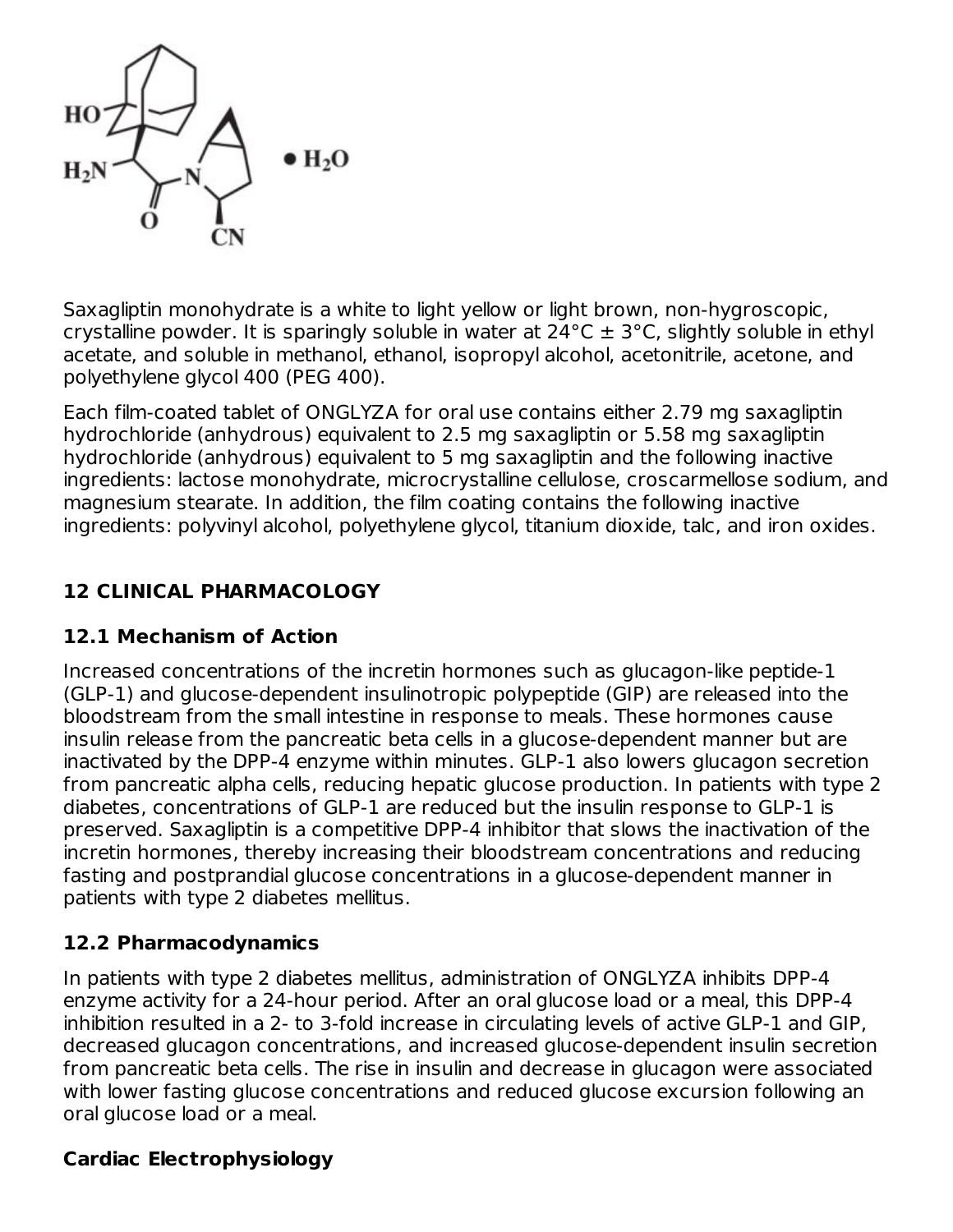In a randomized, double-blind, placebo-controlled, 4-way crossover, active comparator study using moxifloxacin in 40 healthy subjects, ONGLYZA was not associated with clinically meaningful prolongation of the QTc interval or heart rate at daily doses up to 40 mg (8-times the MRHD).

## **12.3 Pharmacokinetics**

The pharmacokinetics of saxagliptin and its active metabolite, 5-hydroxy saxagliptin were similar in healthy subjects and in patients with type 2 diabetes mellitus. The  ${\sf C}_{\sf max}$  and AUC values of saxagliptin and its active metabolite increased proportionally in the 2.5 to 400 mg dose range. Following a 5 mg single oral dose of saxagliptin to healthy subjects, the mean plasma AUC values for saxagliptin and its active metabolite were 78 ng•h/mL and 214 ng•h/mL, respectively. The corresponding plasma C<sub>max</sub> values were 24 ng/mL and 47 ng/mL, respectively. The average variability (%CV) for AUC and C<sub>max</sub> for both saxagliptin and its active metabolite was less than 25%.

No appreciable accumulation of either saxagliptin or its active metabolite was observed with repeated once-daily dosing at any dose level. No dose- and time-dependence were observed in the clearance of saxagliptin and its active metabolite over 14 days of oncedaily dosing with saxagliptin at doses ranging from 2.5 to 400 mg.

## **Absorption**

The median time to maximum concentration (T $_{\sf max}$ ) following the 5 mg once daily dose was 2 hours for saxagliptin and 4 hours for its active metabolite. Administration with a high-fat meal resulted in an increase in T $_{\sf max}$  of saxagliptin by approximately 20 minutes as compared to fasted conditions. There was a 27% increase in the AUC of saxagliptin when given with a meal as compared to fasted conditions. ONGLYZA may be administered with or without food.

## **Distribution**

The *in vitro* protein binding of saxagliptin and its active metabolite in human serum is negligible. Therefore, changes in blood protein levels in various disease states (e.g., renal or hepatic impairment) are not expected to alter the disposition of saxagliptin.

# **Metabolism**

The metabolism of saxagliptin is primarily mediated by cytochrome P450 3A4/5 (CYP3A4/5). The major metabolite of saxagliptin is also a DPP-4 inhibitor, which is onehalf as potent as saxagliptin. Therefore, strong CYP3A4/5 inhibitors and inducers will alter the pharmacokinetics of saxagliptin and its active metabolite [see Drug Interactions  $(7.1)$ ].

# **Excretion**

Saxagliptin is eliminated by both renal and hepatic pathways. Following a single 50 mg dose of  $^{14}$ C-saxagliptin, 24%, 36%, and 75% of the dose was excreted in the urine as saxagliptin, its active metabolite, and total radioactivity, respectively. The average renal clearance of saxagliptin ( $\sim$ 230 mL/min) was greater than the average estimated glomerular filtration rate (~120 mL/min), suggesting some active renal excretion. A total of 22% of the administered radioactivity was recovered in feces representing the fraction of the saxagliptin dose excreted in bile and/or unabsorbed drug from the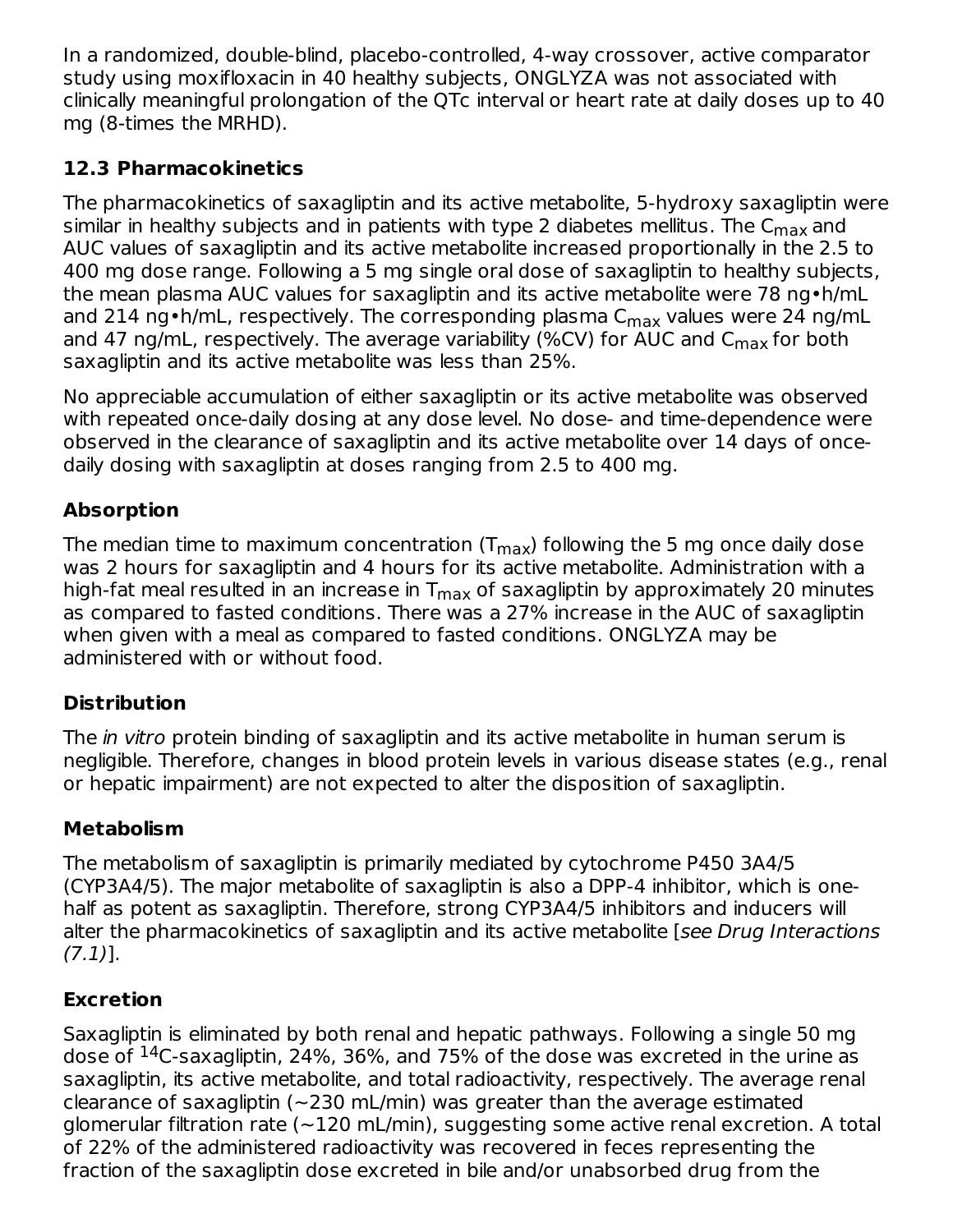gastrointestinal tract. Following a single oral dose of ONGLYZA 5 mg to healthy subjects, the mean plasma terminal half-life (t $_{\rm 1/2}$ ) for saxagliptin and its active metabolite was 2.5 and 3.1 hours, respectively.

## **Specific Populations**

## **Renal Impairment**

A single-dose, open-label study was conducted to evaluate the pharmacokinetics of saxagliptin (10 mg dose) in subjects with varying degrees of chronic renal impairment compared to subjects with normal renal function. The 10 mg dosage is not an approved dosage.

The degree of renal impairment did not affect  $\mathsf{C}_{\mathsf{max}}$  of saxagliptin or its metabolite. In subjects with moderate renal impairment with (eGFR 30 to less than 45 mL/min/1.73  $\text{m}^2$ ), severe renal impairment (eGFR 15 to less than 30 mL/min/1.73 m<sup>2</sup>) and ESRD patient on hemodialysis, the AUC values of saxagliptin or its active metabolite were >2 fold higher than AUC values in subjects with normal renal function.

## **Hepatic Impairment**

In subjects with hepatic impairment (Child-Pugh classes A, B, and C), mean C<sub>max</sub> and AUC of saxagliptin were up to 8% and 77% higher, respectively, compared to healthy matched controls following administration of a single 10 mg dose of saxagliptin. The 10 mg dosage is not an approved dosage. The corresponding  $\mathsf{C}_{\mathsf{max}}$  and AUC of the active metabolite were up to 59% and 33% lower, respectively, compared to healthy matched controls. These differences are not considered to be clinically meaningful.

## **Body Mass Index**

No dosage adjustment is recommended based on body mass index (BMI) which was not identified as a significant covariate on the apparent clearance of saxagliptin or its active metabolite in the population pharmacokinetic analysis.

## **Gender**

No dosage adjustment is recommended based on gender. There were no differences observed in saxagliptin pharmacokinetics between males and females. Compared to males, females had approximately 25% higher exposure values for the active metabolite than males, but this difference is unlikely to be of clinical relevance. Gender was not identified as a significant covariate on the apparent clearance of saxagliptin and its active metabolite in the population pharmacokinetic analysis.

## **Geriatric**

No dosage adjustment is recommended based on age alone. Elderly subjects (65-80 years) had 23% and 59% higher geometric mean C<sub>max</sub> and geometric mean AUC values, respectively, for saxagliptin than young subjects (18-40 years). Differences in active metabolite pharmacokinetics between elderly and young subjects generally reflected the differences observed in saxagliptin pharmacokinetics. The difference between the pharmacokinetics of saxagliptin and the active metabolite in young and elderly subjects is likely due to multiple factors including declining renal function and metabolic capacity with increasing age. Age was not identified as a significant covariate on the apparent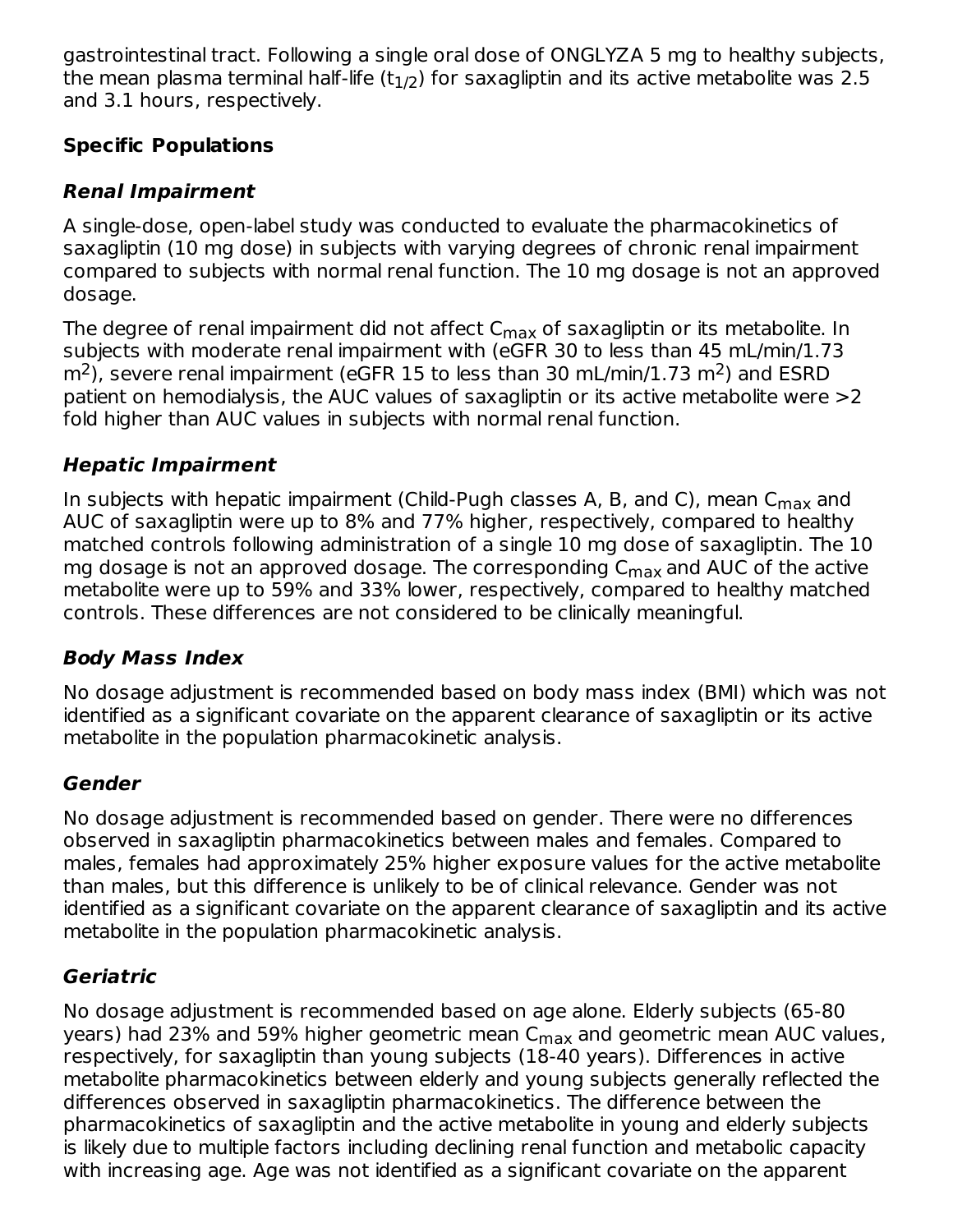clearance of saxagliptin and its active metabolite in the population pharmacokinetic analysis.

## **Race and Ethnicity**

No dosage adjustment is recommended based on race. The population pharmacokinetic analysis compared the pharmacokinetics of saxagliptin and its active metabolite in 309 Caucasian subjects with 105 non-Caucasian subjects (consisting of six racial groups). No significant difference in the pharmacokinetics of saxagliptin and its active metabolite were detected between these two populations.

## **Drug Interaction Studies**

### **In Vitro Assessment of Drug Interactions**

The metabolism of saxagliptin is primarily mediated by CYP3A4/5.

In in vitro studies, saxagliptin and its active metabolite did not inhibit CYP1A2, 2A6, 2B6, 2C9, 2C19, 2D6, 2E1, or 3A4, or induce CYP1A2, 2B6, 2C9, or 3A4. Therefore, saxagliptin is not expected to alter the metabolic clearance of coadministered drugs that are metabolized by these enzymes. Saxagliptin is a P-glycoprotein (P-gp) substrate but is not a significant inhibitor or inducer of P-gp.

## **In Vivo Assessment of Drug Interactions**

| <b>Coadministered</b><br>Drug | Dosage of<br><b>Coadministered</b><br>Drug <sup>*</sup> | Dosage of<br>Saxagliptin* | <b>Ratio</b><br>drug)                   |                               | <b>Geometric Mean</b><br>(ratio with/without<br>coadministered<br>No Effect $= 1.00$ |  |
|-------------------------------|---------------------------------------------------------|---------------------------|-----------------------------------------|-------------------------------|--------------------------------------------------------------------------------------|--|
|                               |                                                         |                           |                                         | <b>AUC<sup>†</sup></b>        | $C_{\text{max}}$                                                                     |  |
|                               | No dosing adjustments required for the following:       |                           |                                         |                               |                                                                                      |  |
| Metformin                     | 1000 mg                                                 | $100 \text{ mg}$          | saxagliptin<br>5-hydroxy<br>saxagliptin | 0.98<br>0.99                  | 0.79<br>0.88                                                                         |  |
| Glyburide                     | 5 <sub>mg</sub>                                         | 10 <sub>mg</sub>          | saxagliptin<br>5-hydroxy<br>saxagliptin | 0.98<br><b>ND</b>             | 1.08<br><b>ND</b>                                                                    |  |
| Dapagliflozin                 | 10 mg single dose                                       | 5 mg single dose          | saxagliptin<br>5-hydroxy<br>saxagliptin | $\downarrow$ 1%<br><b>19%</b> | 17%<br>16%                                                                           |  |
| Pioglitazone <sup>‡</sup>     | 45 mg QD for 10 days                                    | 10 mg QD for 5<br>days    | saxagliptin<br>5-hydroxy<br>saxagliptin | 1.11<br><b>ND</b>             | 1.11<br>ND.                                                                          |  |

**Table 2: Effect of Coadministered Drugs on Systemic Exposures of Saxagliptin and its Active Metabolite, 5-hydroxy Saxagliptin**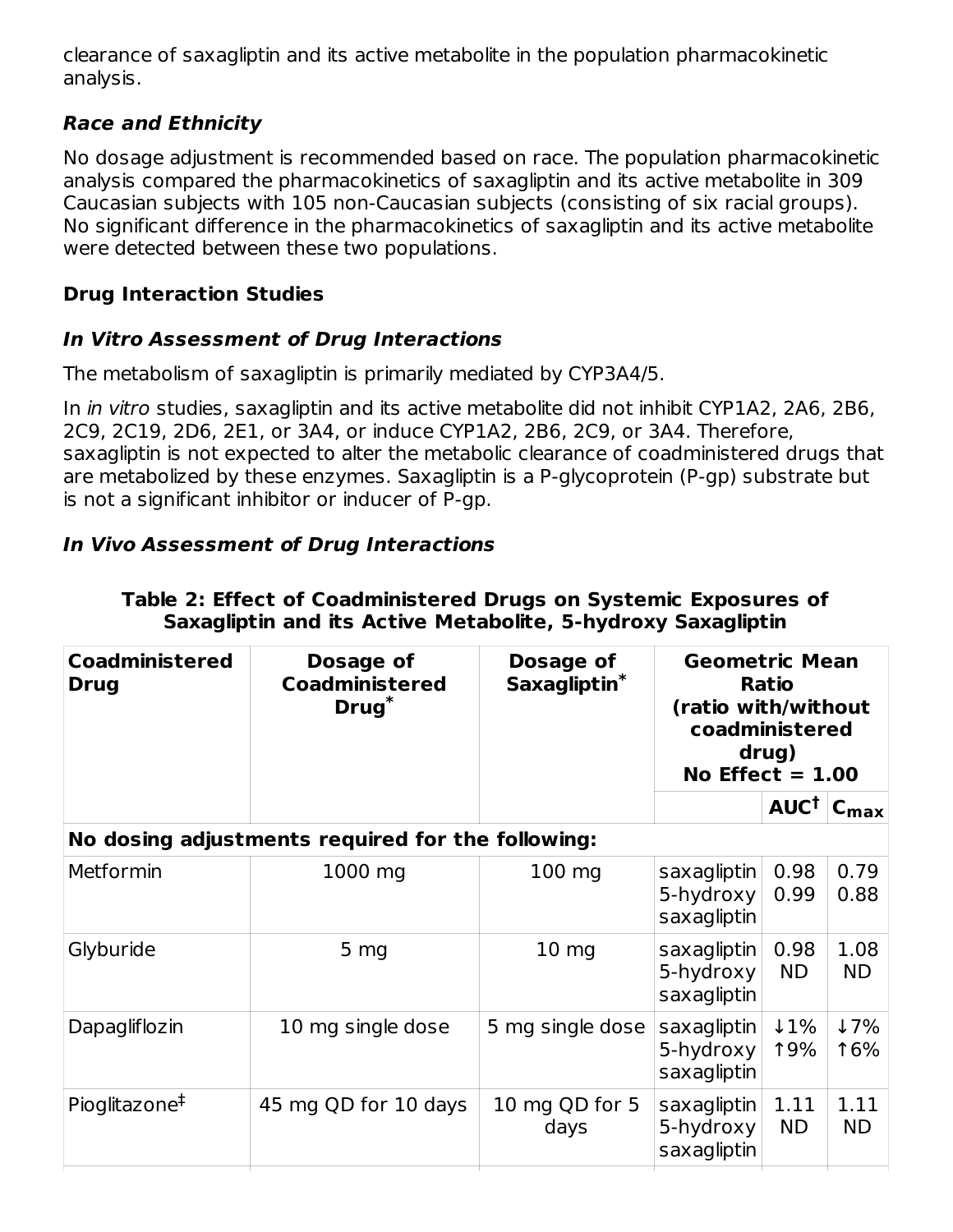| Digoxin                                                            | 0.25 mg q6h first day<br>followed by q12h<br>second day followed by<br><b>OD</b> for<br>5 days | 10 mg QD for 7<br>days | saxagliptin<br>5-hydroxy<br>saxagliptin | 1.05<br>1.06      | 0.99<br>1.02      |
|--------------------------------------------------------------------|------------------------------------------------------------------------------------------------|------------------------|-----------------------------------------|-------------------|-------------------|
| Simvastatin                                                        | 40 mg QD for 8 days                                                                            | 10 mg QD for 4<br>days | saxagliptin<br>5-hydroxy<br>saxagliptin | 1.12<br>1.02      | 1.21<br>1.08      |
| <b>Diltiazem</b>                                                   | 360 mg LA QD for 9<br>days                                                                     | 10 <sub>mg</sub>       | saxagliptin<br>5-hydroxy<br>saxagliptin | 2.09<br>0.66      | 1.63<br>0.57      |
| Rifampin <sup>§</sup>                                              | 600 mg QD for 6 days                                                                           | 5 <sub>mg</sub>        | saxagliptin<br>5-hydroxy<br>saxagliptin | 0.24<br>1.03      | 0.47<br>1.39      |
| Omeprazole                                                         | 40 mg QD for 5 days                                                                            | 10 <sub>mg</sub>       | saxagliptin<br>5-hydroxy<br>saxagliptin | 1.13<br><b>ND</b> | 0.98<br><b>ND</b> |
| Aluminum<br>hydroxide +<br>magnesium<br>hydroxide +<br>simethicone | aluminum hydroxide:<br>2400 mg<br>magnesium hydroxide:<br>2400 mg<br>simethicone: 240 mg       | 10 <sub>mg</sub>       | saxagliptin<br>5-hydroxy<br>saxagliptin | 0.97<br><b>ND</b> | 0.74<br><b>ND</b> |
| Famotidine                                                         | 40 mg                                                                                          | 10 <sub>mg</sub>       | saxagliptin<br>5-hydroxy<br>saxagliptin | 1.03<br><b>ND</b> | 1.14<br><b>ND</b> |

**Limit ONGLYZA dose to 2.5 mg once daily when coadministered with strong CYP3A4/5 inhibitors [see Drug Interactions (7.1) and Dosage and Administration (2.3)]:**

| Ketoconazole | 200 mg BID for 9 days | $100 \text{ mg}$ | $sax$ agliptin   2.45<br>5-hydroxy 0.12<br>saxagliptin |                   | 1.62<br>0.05      |
|--------------|-----------------------|------------------|--------------------------------------------------------|-------------------|-------------------|
| Ketoconazole | 200 mg BID for 7 days | $20 \text{ mg}$  | $s$ axaqliptin<br>5-hydroxy<br>saxagliptin             | 3.67<br><b>ND</b> | 2.44<br><b>ND</b> |

\* Single dose unless otherwise noted. The 10 mg saxagliptin dose is not an approved dosage.

† AUC = AUC(INF) for drugs given as single dose and AUC = AUC(TAU) for drugs given in multiple doses.

‡ Results exclude one subject.

§ The plasma dipeptidyl peptidase-4 (DPP4) activity inhibition over a 24-hour dose interval was not affected by rifampin.

ND=not determined; QD=once daily; q6h=every 6 hours; q12h=every 12 hours; BID=twice daily; LA=long acting

#### **Table 3: Effect of Saxagliptin on Systemic Exposures of Coadministered Drugs**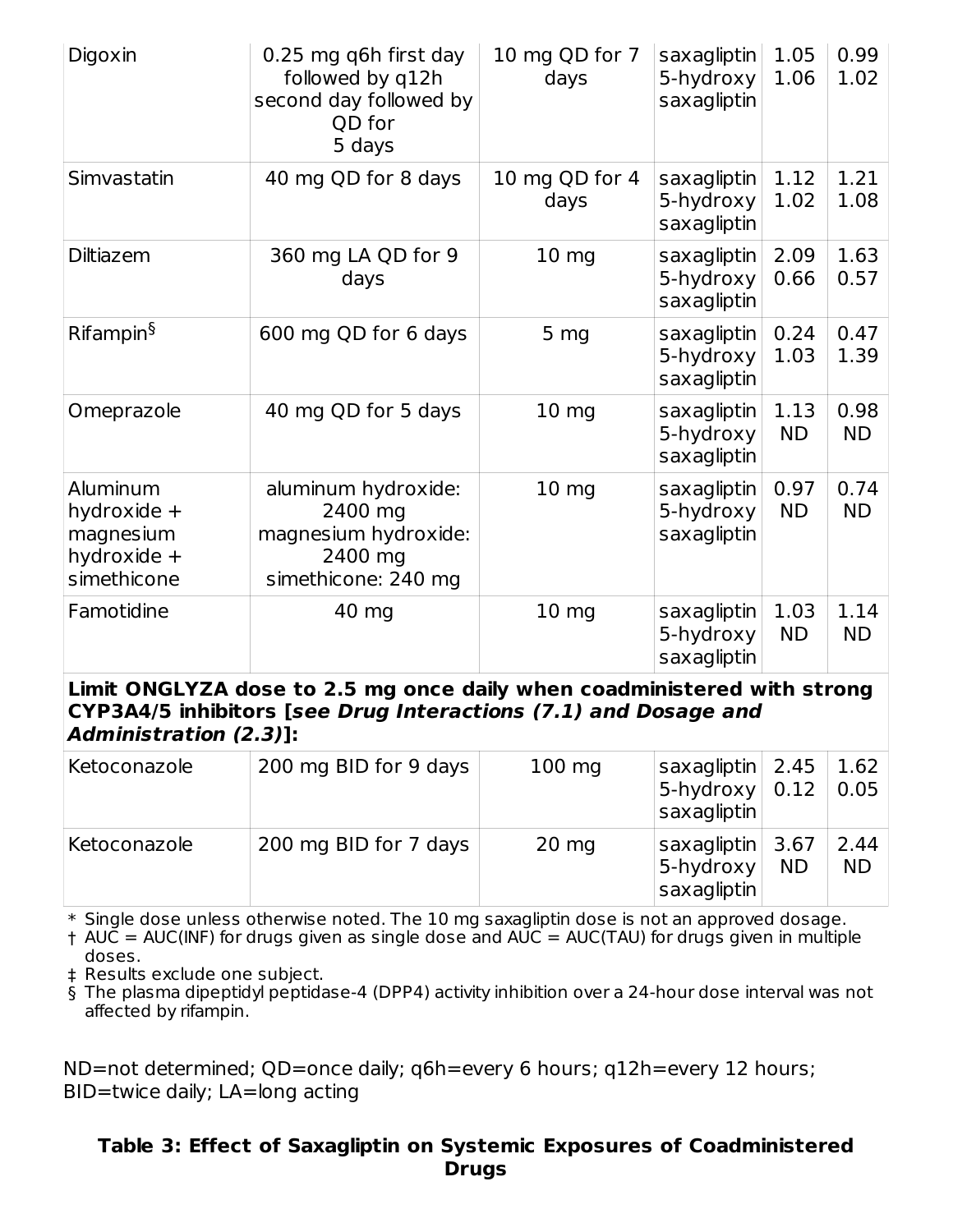|                                       |                                                                                                |                                       |                                                                                          | AUC <sup>*</sup>     | $C_{\text{max}}$     |
|---------------------------------------|------------------------------------------------------------------------------------------------|---------------------------------------|------------------------------------------------------------------------------------------|----------------------|----------------------|
| <b>Coadministered</b><br><b>Drug</b>  | Dosage of<br>Coadministered Drug $^{\dagger}$                                                  | Dosage of<br>Saxagliptin <sup>†</sup> | <b>Geometric Mean Ratio</b><br>(ratio with/without<br>saxagliptin)<br>No Effect $= 1.00$ |                      |                      |
|                                       | No dosing adjustments required for the following:                                              |                                       |                                                                                          |                      |                      |
| Metformin                             | 1000 mg                                                                                        | $100 \text{ mg}$                      | metformin                                                                                | 1.20                 | 1.09                 |
| Glyburide                             | 5 <sub>mg</sub>                                                                                | 10 <sub>mg</sub>                      | glyburide                                                                                | 1.06                 | 1.16                 |
| Pioglitazone <sup>‡</sup>             | 45 mg QD for 10 days                                                                           | 10 mg QD<br>for 5 days                | pioglitazone<br>hydroxy-<br>pioglitazone                                                 | 1.08<br><b>ND</b>    | 1.14<br><b>ND</b>    |
| Digoxin                               | 0.25 mg q6h first day<br>followed by q12h<br>second day followed by<br><b>OD</b> for<br>5 days | 10 mg QD<br>for 7 days                | digoxin                                                                                  | 1.06                 | 1.09                 |
| Simvastatin                           | 40 mg QD for 8 days                                                                            | 10 mg QD<br>for 4 days                | simvastatin<br>simvastatin<br>acid                                                       | 1.04<br>1.16         | 0.88<br>1.00         |
| <b>Diltiazem</b>                      | 360 mg LA QD for 9<br>days                                                                     | 10 <sub>mg</sub>                      | diltiazem                                                                                | 1.10                 | 1.16                 |
| Ketoconazole                          | 200 mg BID for 9 days                                                                          | $100 \text{ mg}$                      | ketoconazole                                                                             | 0.87                 | 0.84                 |
| Ethinyl estradiol<br>and Norgestimate | ethinyl estradiol 0.035<br>mg and norgestimate<br>$0.250$ mg for 21 days                       | 5 mg QD for<br>21 days                | ethinyl<br>estradiol<br>norelgestromin<br>norgestrel                                     | 1.07<br>1.10<br>1.13 | 0.98<br>1.09<br>1.17 |

\* AUC = AUC(INF) for drugs given as single dose and AUC = AUC(TAU) for drugs given in multiple doses.

† Single dose unless otherwise noted. The 10 mg and 100 mg saxagliptin doses are not approved dosages.

‡ Results include all subjects.

ND=not determined; QD=once daily; q6h=every 6 hours; q12h=every 12 hours; BID=twice daily; LA=long acting

## **13 NONCLINICAL TOXICOLOGY**

### **13.1 Carcinogenesis, Mutagenesis, Impairment of Fertility**

#### **Carcinogenesis**

Carcinogenicity was evaluated in 2-year studies conducted in CD-1 mice and Sprague-Dawley rats. Saxagliptin did not increase the incidence of tumors in mice dosed orally at 50, 250, and 600 mg/kg up to 870-times (males) and 1165-times (females) the 5 mg/day clinical dose, based on AUC. Saxagliptin did not increase the incidence of tumors in rats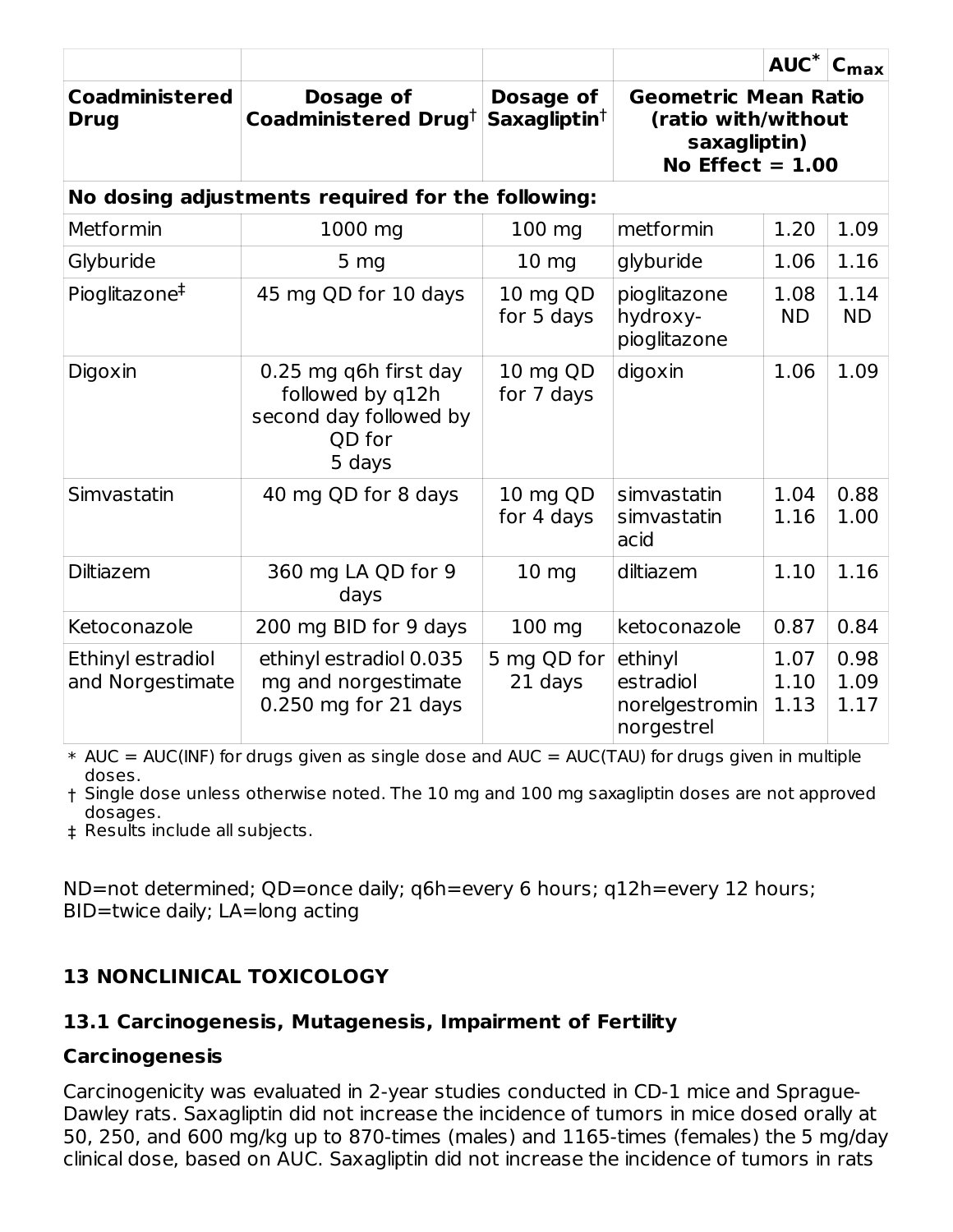dosed orally at 25, 75, 150, and 300 mg/kg up to 355-times (males) and 2217-times (females) the 5 mg/day clinical dose, based on AUC.

#### **Mutagenesis**

Saxagliptin was not mutagenic or clastogenic in a battery of genotoxicity tests (Ames bacterial mutagenesis, human and rat lymphocyte cytogenetics, rat bone marrow micronucleus and DNA repair assays). The active metabolite of saxagliptin was not mutagenic in an Ames bacterial assay.

### **Impairment of Fertility**

Saxagliptin administered to rats had no effect on fertility or the ability to maintain a litter at exposures up to 603-times and 776-times the 5 mg clinical dose in males and females, based on AUC.

## **13.2 Animal Toxicology and/or Pharmacology**

Saxagliptin produced adverse skin changes in the extremities of cynomolgus monkeys (scabs and/or ulceration of tail, digits, scrotum, and/or nose). Skin lesions were reversible within exposure approximately 20-times the 5 mg clinical dose, but in some cases were irreversible and necrotizing at higher exposures. Adverse skin changes were not observed at exposures similar to (1- to 3-times) the 5 mg clinical dose. Clinical correlates to skin lesions in monkeys have not been observed in human clinical trials of saxagliptin.

## **14 CLINICAL STUDIES**

## **14.1 Glycemic Efficacy Trials**

ONGLYZA has been studied as monotherapy and in combination with metformin, glyburide, and thiazolidinedione (pioglitazone and rosiglitazone) therapy.

A total of 4148 patients with type 2 diabetes mellitus were randomized in six, doubleblind, controlled clinical trials conducted to evaluate the safety and glycemic efficacy of ONGLYZA. A total of 3021 patients in these trials were treated with ONGLYZA. In these trials, the mean age was 54 years, and 71% of patients were Caucasian, 16% were Asian, 4% were black, and 9% were of other racial groups. An additional 423 patients, including 315 who received ONGLYZA, participated in a placebo-controlled, dose-ranging study of 6 to 12 weeks in duration.

In these six, double-blind trials, ONGLYZA was evaluated at doses of 2.5 mg and 5 mg once daily. Three of these trials also evaluated an ONGLYZA dose of 10 mg daily. The 10 mg daily dose of ONGLYZA did not provide greater efficacy than the 5 mg daily dose. The 10 mg dosage is not an approved dosage. Treatment with ONGLYZA 5 mg and 2.5 mg doses produced clinically relevant and statistically significant improvements in A1C, fasting plasma glucose (FPG), and 2-hour postprandial glucose (PPG) following a standard oral glucose tolerance test (OGTT), compared to control. Reductions in A1C were seen across subgroups including gender, age, race, and baseline BMI.

ONGLYZA was not associated with significant changes from baseline in body weight or fasting serum lipids compared to placebo.

ONGLYZA has also been evaluated in five additional trials in patients with type 2 diabetes: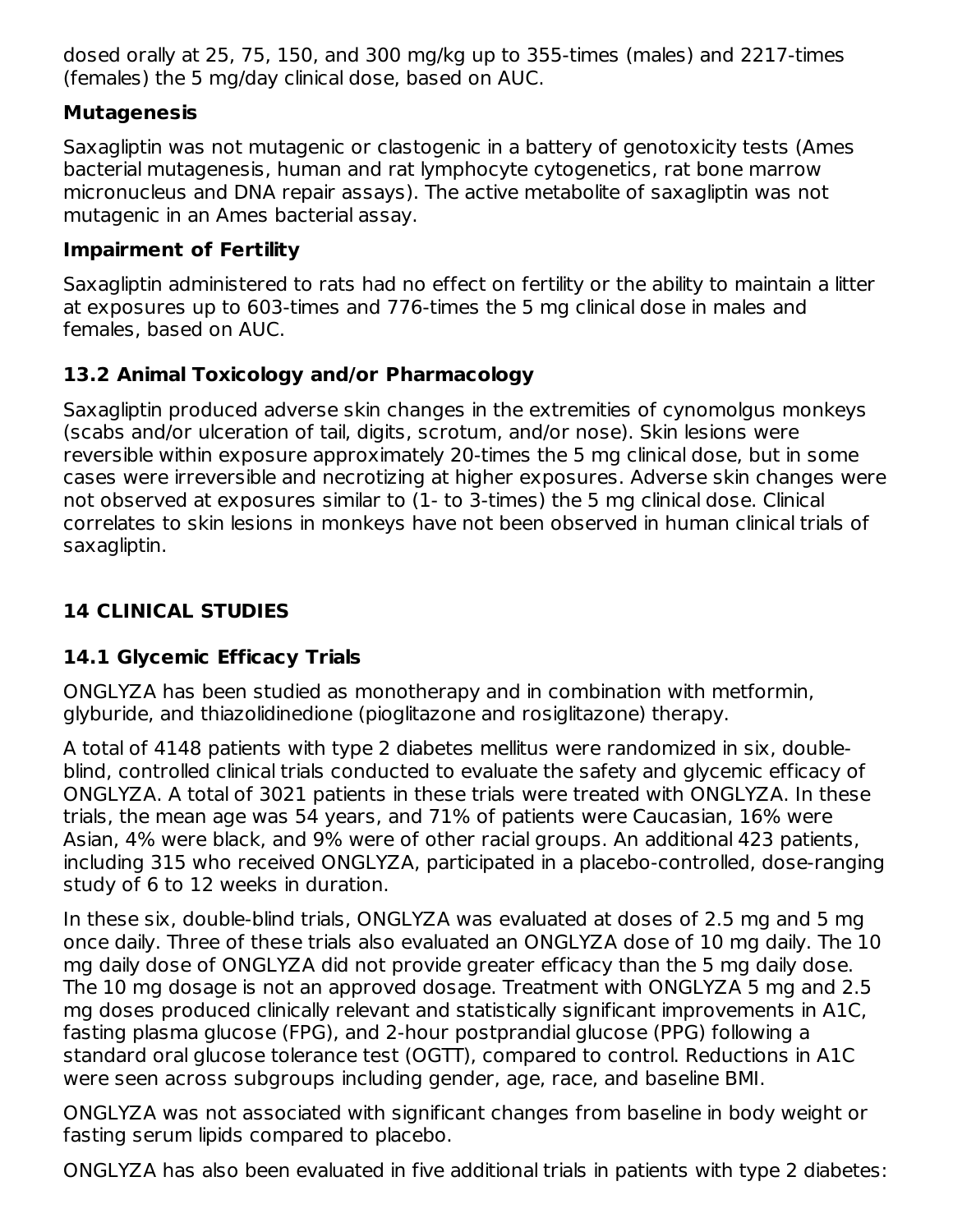an active-controlled trial comparing add-on therapy with ONGLYZA to glipizide in 858 patients inadequately controlled on metformin alone, a trial comparing ONGLYZA to placebo in 455 patients inadequately controlled on insulin alone or on insulin in combination with metformin, a trial comparing ONGLYZA to placebo in 257 patients inadequately controlled on metformin plus a sulfonylurea, a trial comparing ONGLYZA to placebo in 315 patients inadequately controlled on dapagliflozin and metformin, and a trial comparing ONGLYZA to placebo in 170 patients with type 2 diabetes and moderate or severe renal impairment or ESRD.

## **Monotherapy**

A total of 766 patients with type 2 diabetes inadequately controlled on diet and exercise  $(A1C \ge 7\%$  to  $\le 10\%)$  participated in two 24-week, double-blind, placebo-controlled trials evaluating the efficacy and safety of ONGLYZA monotherapy.

In the first trial, following a 2-week single-blind diet, exercise, and placebo lead-in period, 401 patients were randomized to 2.5 mg, 5 mg, or 10 mg of ONGLYZA or placebo. The 10 mg dosage is not an approved dosage. Patients who failed to meet specific glycemic goals during the study were treated with metformin rescue therapy, added on to placebo or ONGLYZA. Efficacy was evaluated at the last measurement prior to rescue therapy for patients needing rescue. Dose titration of ONGLYZA was not permitted.

Treatment with ONGLYZA 2.5 mg and 5 mg daily provided significant improvements in A1C, FPG, and PPG compared to placebo (Table 4). The percentage of patients who discontinued for lack of glycemic control or who were rescued for meeting prespecified glycemic criteria was 16% in the ONGLYZA 2.5 mg treatment group, 20% in the ONGLYZA 5 mg treatment group, and 26% in the placebo group.

| <b>Efficacy Parameter</b>                                | <b>ONGLYZA</b><br>2.5 <sub>mg</sub><br>$N = 102$ | <b>ONGLYZA</b><br>5 <sub>mg</sub><br>$N = 106$ | <b>Placebo</b><br>$N = 95$ |
|----------------------------------------------------------|--------------------------------------------------|------------------------------------------------|----------------------------|
| Hemoglobin A1C (%)                                       | $N = 100$                                        | $N = 103$                                      | $N=92$                     |
| Baseline (mean)                                          | 7.9                                              | 8.0                                            | 7.9                        |
| Change from baseline (adjusted mean <sup>t</sup> )       | $-0.4$                                           | $-0.5$                                         | $+0.2$                     |
| Difference from placebo (adjusted<br>$mean†$ )           | $-0.6^{\ddagger}$                                | $-0.6^{\ddagger}$                              |                            |
| 95% Confidence Interval                                  | $(-0.9, -0.3)$                                   | $(-0.9, -0.4)$                                 |                            |
| Percent of patients achieving A1C <7%                    | 35% (35/100)                                     | $38\%$ <sup>§</sup> (39/103)                   | 24% (22/92)                |
| <b>Fasting Plasma Glucose (mg/dL)</b>                    | $N = 101$                                        | $N = 105$                                      | $N=92$                     |
| Baseline (mean)                                          | 178                                              | 171                                            | 172                        |
| Change from baseline (adjusted mean <sup>†</sup> )       | $-15$                                            | $-9$                                           | $+6$                       |
| Difference from placebo (adjusted<br>mean <sup>†</sup> ) | $-21^{\frac{5}{2}}$                              | $-15^{6}$                                      |                            |
| 95% Confidence Interval                                  | $(-31, -10)$                                     | $(-25, -4)$                                    |                            |

## **Table 4: Glycemic Parameters at Week 24 in a Placebo-Controlled Study of ONGLYZA Monotherapy in Patients with Type 2 Diabetes \***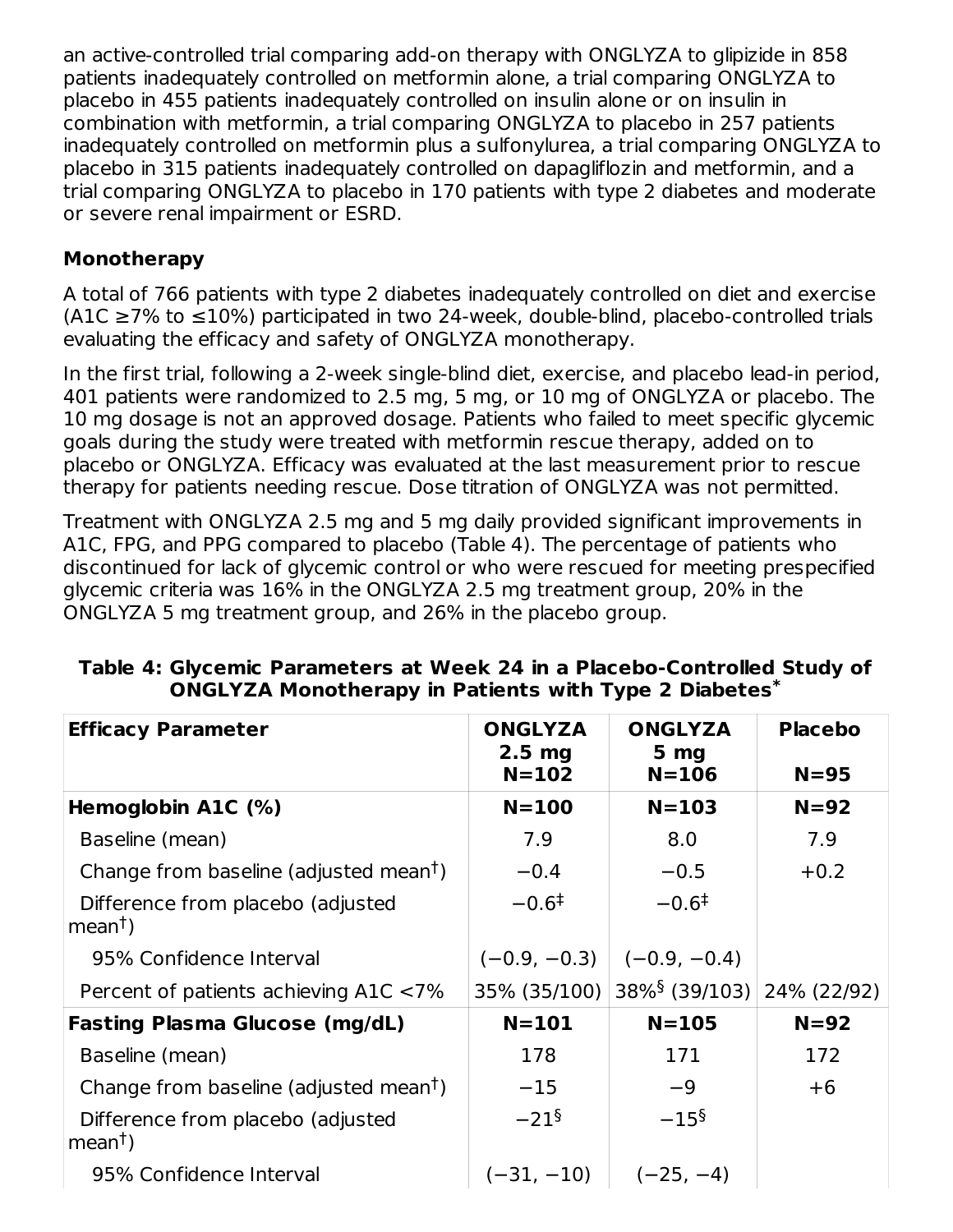| 2-hour Postprandial Glucose (mg/dL)                              | $N=78$       | $N = 84$           | $N=71$ |
|------------------------------------------------------------------|--------------|--------------------|--------|
| Baseline (mean)                                                  | 279          | 278                | 283    |
| Change from baseline (adjusted mean <sup>†</sup> )               | $-45$        | $-43$              | $-6$   |
| Difference from placebo (adjusted<br>$\vert$ mean <sup>†</sup> ) | $-391$       | $-37$ <sup>§</sup> |        |
| 95% Confidence Interval                                          | $(-61, -16)$ | $(-59, -15)$       |        |

 $\ast$  Intent-to-treat population using last observation on study or last observation prior to metformin rescue therapy for patients needing rescue.

† Least squares mean adjusted for baseline value.

‡ p-value <0.0001 compared to placebo.

§ p-value <0.05 compared to placebo.

¶ Significance was not tested for the 2-hour PPG for the 2.5 mg dose of ONGLYZA.

A second 24-week monotherapy trial was conducted to assess a range of dosing regimens for ONGLYZA. Treatment-naive patients with inadequately controlled diabetes  $(A1C \ge 7\%$  to  $\le 10\%)$  underwent a 2-week, single-blind diet, exercise, and placebo lead-in period. A total of 365 patients were randomized to 2.5 mg every morning, 5 mg every morning, 2.5 mg with possible titration to 5 mg every morning, or 5 mg every evening of ONGLYZA, or placebo. Patients who failed to meet specific glycemic goals during the study were treated with metformin rescue therapy added on to placebo or ONGLYZA; the number of patients randomized per treatment group ranged from 71 to 74.

Treatment with either ONGLYZA 5 mg every morning or 5 mg every evening provided significant improvements in A1C versus placebo (mean placebo-corrected reductions of −0.4% and −0.3%, respectively). Treatment with ONGLYZA 2.5 mg every morning also provided significant improvement in A1C versus placebo (mean placebo-corrected reduction of  $-0.4\%$ ).

### **Combination Therapy**

### **Add-On Combination Therapy with Metformin**

A total of 743 patients with type 2 diabetes participated in this 24-week, randomized, double-blind, placebo-controlled trial to evaluate the efficacy and safety of ONGLYZA in combination with metformin in patients with inadequate glycemic control (A1C ≥7% and ≤10%) on metformin alone. To qualify for enrollment, patients were required to be on a stable dose of metformin (1500-2550 mg daily) for at least 8 weeks.

Patients who met eligibility criteria were enrolled in a single-blind, 2-week, dietary and exercise placebo lead-in period during which patients received metformin at their prestudy dose, up to 2500 mg daily. Following the lead-in period, eligible patients were randomized to 2.5 mg, 5 mg, or 10 mg of ONGLYZA or placebo in addition to their current dose of open-label metformin. The 10 mg dosage is not an approved dosage. Patients who failed to meet specific glycemic goals during the study were treated with pioglitazone rescue therapy, added on to existing study medications. Dose titrations of ONGLYZA and metformin were not permitted.

ONGLYZA 2.5 mg and 5 mg add-on to metformin provided significant improvements in A1C, FPG, and PPG compared with placebo add-on to metformin (Table 5). Mean changes from baseline for A1C over time and at endpoint are shown in Figure 1. The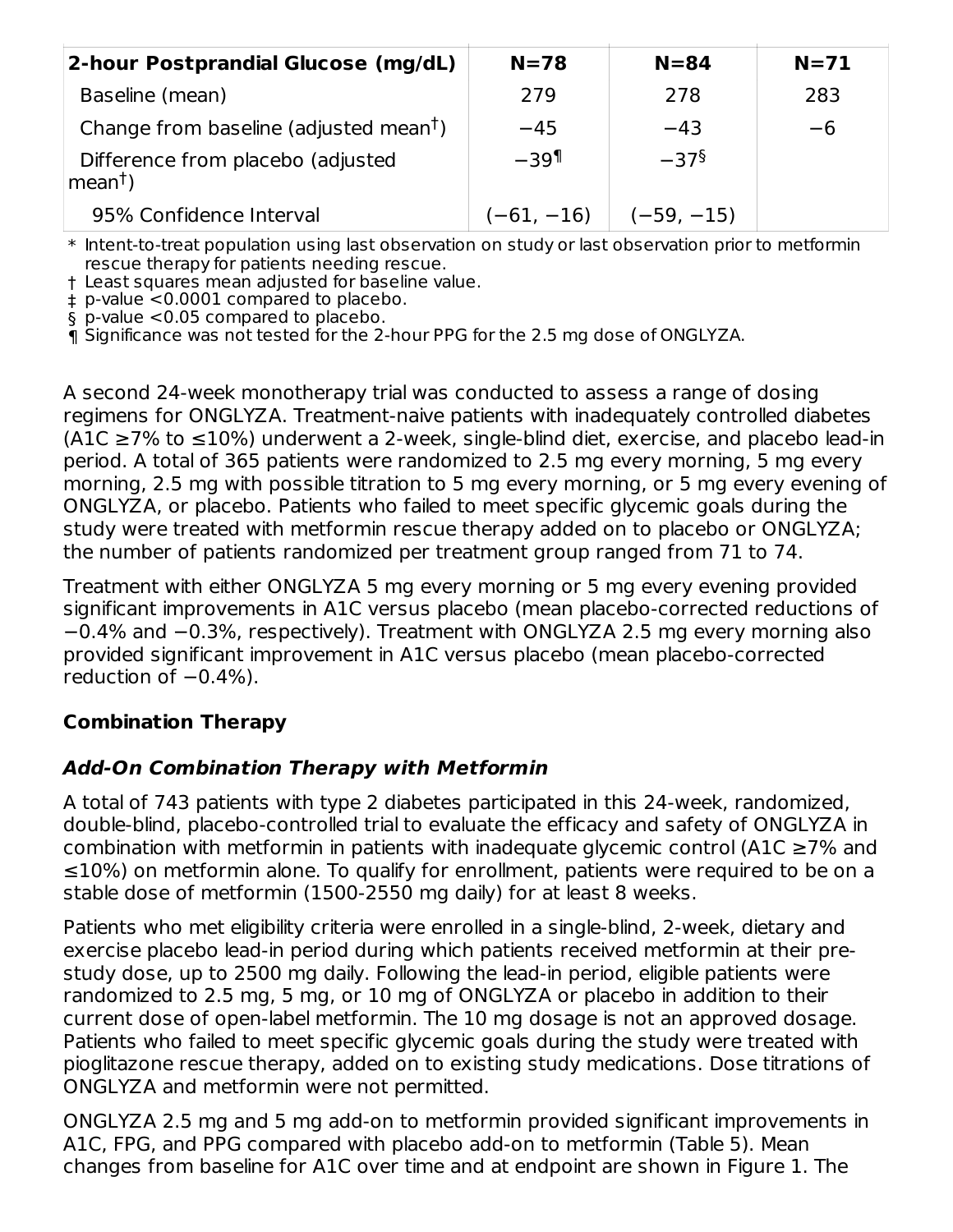proportion of patients who discontinued for lack of glycemic control or who were rescued for meeting prespecified glycemic criteria was 15% in the ONGLYZA 2.5 mg add-on to metformin group, 13% in the ONGLYZA 5 mg add-on to metformin group, and 27% in the placebo add-on to metformin group.

| <b>Efficacy Parameter</b>                      | <b>ONGLYZA 2.5</b><br>mg<br>┿<br><b>Metformin</b><br>$N = 192$ | <b>ONGLYZA 5</b><br>mg<br>$\div$<br><b>Metformin</b><br>$N = 191$ | <b>Placebo</b><br><b>Metformin</b><br>$N = 179$ |
|------------------------------------------------|----------------------------------------------------------------|-------------------------------------------------------------------|-------------------------------------------------|
| Hemoglobin A1C (%)                             | $N = 186$                                                      | $N = 186$                                                         | $N = 175$                                       |
| Baseline (mean)                                | 8.1                                                            | 8.1                                                               | 8.1                                             |
| Change from baseline (adjusted<br>$mean†$ )    | $-0.6$                                                         | $-0.7$                                                            | $+0.1$                                          |
| Difference from placebo (adjusted<br>$mean†$ ) | $-0.7^{\ddagger}$                                              | $-0.8^{\ddagger}$                                                 |                                                 |
| 95% Confidence Interval                        | $(-0.9, -0.5)$                                                 | $(-1.0, -0.6)$                                                    |                                                 |
| Percent of patients achieving A1C<br>${<}7\%$  | $37\%$ <sup>§</sup> (69/186)                                   | 44% (81/186)                                                      | 17%<br>(29/175)                                 |
| <b>Fasting Plasma Glucose (mg/dL)</b>          | $N = 188$                                                      | $N = 187$                                                         | $N = 176$                                       |
| Baseline (mean)                                | 174                                                            | 179                                                               | 175                                             |
| Change from baseline (adjusted<br>$mean†$ )    | $-14$                                                          | $-22$                                                             | $+1$                                            |
| Difference from placebo (adjusted<br>$mean†$ ) | $-16^{5}$                                                      | $-23^{\frac{5}{3}}$                                               |                                                 |
| 95% Confidence Interval                        | $(-23, -9)$                                                    | $(-30, -16)$                                                      |                                                 |
| <b>2-hour Postprandial Glucose</b><br>(mg/dL)  | $N = 155$                                                      | $N = 155$                                                         | $N = 135$                                       |
| Baseline (mean)                                | 294                                                            | 296                                                               | 295                                             |
| Change from baseline (adjusted<br>$mean†$ )    | $-62$                                                          | $-58$                                                             | $-18$                                           |
| Difference from placebo (adjusted<br>$mean†$ ) | $-44^{\frac{5}{2}}$                                            | $-40§$                                                            |                                                 |
| 95% Confidence Interval                        | $(-60, -27)$                                                   | $(-56, -24)$                                                      |                                                 |

#### **Table 5: Glycemic Parameters at Week 24 in a Placebo-Controlled Study of ONGLYZA as Add-On Combination Therapy with Metformin \***

 $\ast$  Intent-to-treat population using last observation on study or last observation prior to pioglitazone rescue therapy for patients needing rescue.

† Least squares mean adjusted for baseline value.

‡ p-value <0.0001 compared to placebo + metformin.

§ p-value <0.05 compared to placebo + metformin.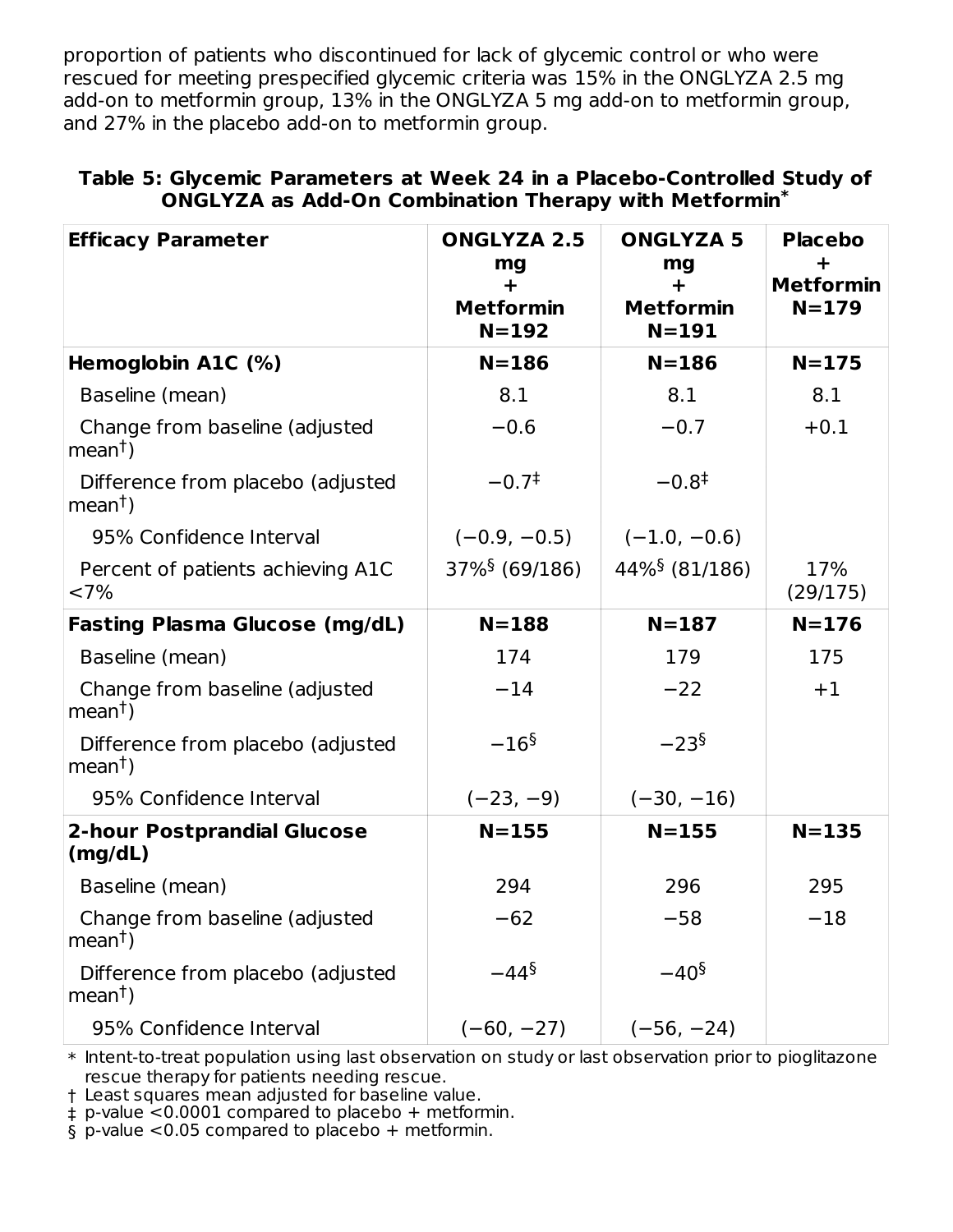



\*Includes patients with a baseline and week 24 value.

Week 24 (LOCF) includes intent-to-treat population using last observation on study prior to pioglitazone rescue therapy for patients needing rescue. Mean change from baseline is adjusted for baseline value.

#### **Add-On Combination Therapy with a Thiazolidinedione**

A total of 565 patients with type 2 diabetes participated in this 24-week, randomized, double-blind, placebo-controlled trial to evaluate the efficacy and safety of ONGLYZA in combination with a thiazolidinedione (TZD) in patients with inadequate glycemic control (A1C  $≥7\%$  to  $≤10.5\%)$  on TZD alone. To qualify for enrollment, patients were required to be on a stable dose of pioglitazone (30-45 mg once daily) or rosiglitazone (4 mg once daily or 8 mg either once daily or in two divided doses of 4 mg) for at least 12 weeks.

Patients who met eligibility criteria were enrolled in a single-blind, 2-week, dietary and exercise placebo lead-in period during which patients received TZD at their pre-study dose. Following the lead-in period, eligible patients were randomized to 2.5 mg or 5 mg of ONGLYZA or placebo in addition to their current dose of TZD. Patients who failed to meet specific glycemic goals during the study were treated with metformin rescue, added on to existing study medications. Dose titration of ONGLYZA or TZD was not permitted during the study. A change in TZD regimen from rosiglitazone to pioglitazone at specified, equivalent therapeutic doses was permitted at the investigator's discretion if believed to be medically appropriate.

ONGLYZA 2.5 mg and 5 mg add-on to TZD provided significant improvements in A1C,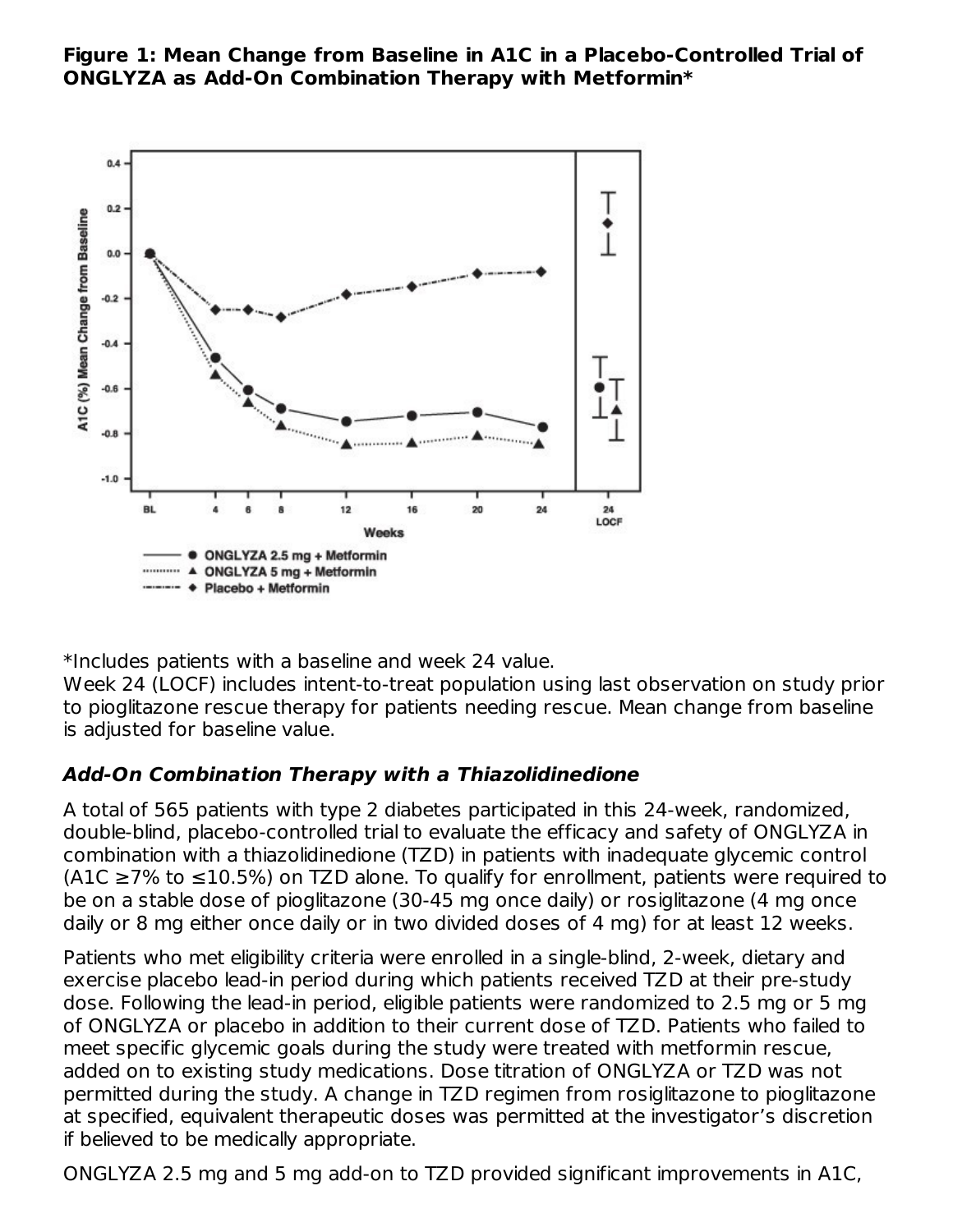FPG, and PPG compared with placebo add-on to TZD (Table 6). The proportion of patients who discontinued for lack of glycemic control or who were rescued for meeting prespecified glycemic criteria was 10% in the ONGLYZA 2.5 mg add-on to TZD group, 6% for the ONGLYZA 5 mg add-on to TZD group, and 10% in the placebo add-on to TZD group.

| <b>Efficacy Parameter</b>                                | <b>ONGLYZA 2.5</b>           | <b>ONGLYZA 5</b>        | <b>Placebo</b>  |
|----------------------------------------------------------|------------------------------|-------------------------|-----------------|
|                                                          | mg<br>$\ddagger$             | mg<br>$\div$            | <b>TZD</b>      |
|                                                          | <b>TZD</b><br>$N = 195$      | <b>TZD</b><br>$N = 186$ | $N = 184$       |
| Hemoglobin A1C (%)                                       | $N = 192$                    | $N = 183$               | $N = 180$       |
| Baseline (mean)                                          | 8.3                          | 8.4                     | 8.2             |
| Change from baseline (adjusted<br>mean <sup>†</sup> )    | $-0.7$                       | $-0.9$                  | $-0.3$          |
| Difference from placebo (adjusted<br>mean <sup>†</sup> ) | $-0.4^{\ddagger}$            | $-0.6§$                 |                 |
| 95% Confidence Interval                                  | $(-0.6, -0.2)$               | $(-0.8, -0.4)$          |                 |
| Percent of patients achieving A1C<br>$< 7\%$             | $42\%$ <sup>‡</sup> (81/192) | 42% (77/184)            | 26%<br>(46/180) |
| <b>Fasting Plasma Glucose (mg/dL)</b>                    | $N = 193$                    | $N = 185$               | $N = 181$       |
| Baseline (mean)                                          | 163                          | 160                     | 162             |
| Change from baseline (adjusted<br>mean <sup>†</sup> )    | $-14$                        | $-17$                   | $-3$            |
| Difference from placebo (adjusted<br>mean <sup>†</sup> ) | $-12^{+}$                    | $-15^{\ddagger}$        |                 |
| 95% Confidence Interval                                  | $(-20, -3)$                  | $(-23, -6)$             |                 |
| <b>2-hour Postprandial Glucose</b><br>(mg/dL)            | $N = 156$                    | $N = 134$               | $N = 127$       |
| Baseline (mean)                                          | 296                          | 303                     | 291             |
| Change from baseline (adjusted<br>mean <sup>†</sup> )    | $-55$                        | $-65$                   | $-15$           |
| Difference from placebo (adjusted<br>mean <sup>†</sup>   | $-40^{\ddagger}$             | $-50^{\ddagger}$        |                 |
| 95% Confidence Interval                                  | $(-56, -24)$                 | $(-66, -34)$            |                 |

#### **Table 6: Glycemic Parameters at Week 24 in a Placebo-Controlled Study of ONGLYZA as Add-On Combination Therapy with a Thiazolidinedione \***

 $\ast$  Intent-to-treat population using last observation on study or last observation prior to metformin rescue therapy for patients needing rescue

† Least squares mean adjusted for baseline value

‡ p-value <0.0001 compared to placebo + TZD

§ p-value <0.05 compared to placebo + TZD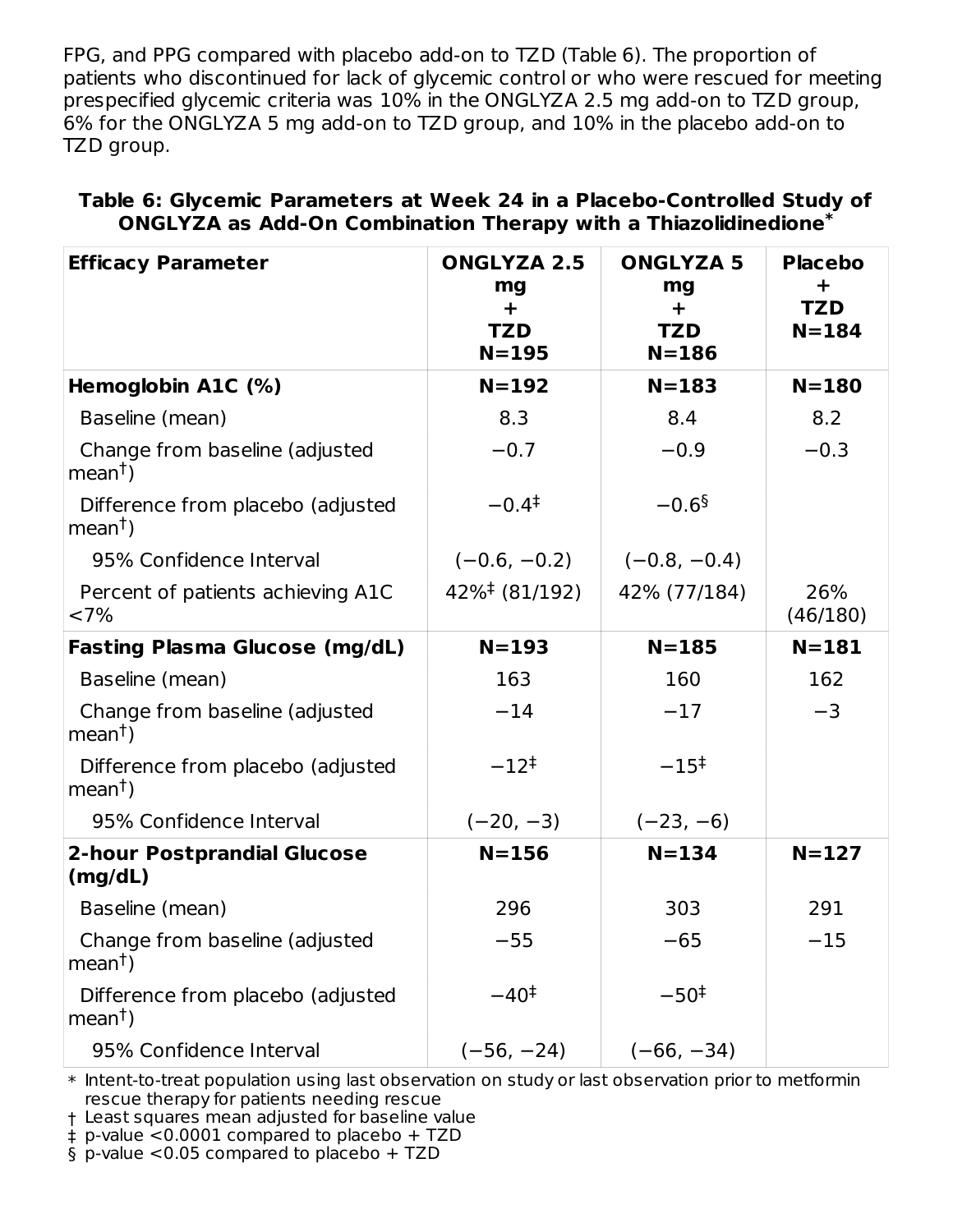## **Add-On Combination Therapy with Glyburide**

A total of 768 patients with type 2 diabetes participated in this 24-week, randomized, double-blind, placebo-controlled trial to evaluate the efficacy and safety of ONGLYZA in combination with a sulfonylurea (SU) in patients with inadequate glycemic control at enrollment (A1C ≥7.5% to ≤10%) on a submaximal dose of SU alone. To qualify for enrollment, patients were required to be on a submaximal dose of SU for 2 months or greater. In this study, ONGLYZA in combination with a fixed, intermediate dose of SU was compared to titration to a higher dose of SU.

Patients who met eligibility criteria were enrolled in a single-blind, 4-week, dietary and exercise lead-in period, and placed on glyburide 7.5 mg once daily. Following the lead-in period, eligible patients with A1C  $\geq$ 7% to  $\leq$ 10% were randomized to either 2.5 mg or 5 mg of ONGLYZA add-on to 7.5 mg glyburide or to placebo plus a 10 mg total daily dose of glyburide. Patients who received placebo were eligible to have glyburide up-titrated to a total daily dose of 15 mg. Up-titration of glyburide was not permitted in patients who received ONGLYZA 2.5 mg or 5 mg. Glyburide could be down-titrated in any treatment group once during the 24-week study period due to hypoglycemia as deemed necessary by the investigator. Approximately 92% of patients in the placebo plus glyburide group were up-titrated to a final total daily dose of 15 mg during the first 4 weeks of the study period. Patients who failed to meet specific glycemic goals during the study were treated with metformin rescue, added on to existing study medication. Dose titration of ONGLYZA was not permitted during the study.

In combination with glyburide, ONGLYZA 2.5 mg and 5 mg provided significant improvements in A1C, FPG, and PPG compared with the placebo plus up-titrated glyburide group (Table 7). The proportion of patients who discontinued for lack of glycemic control or who were rescued for meeting prespecified glycemic criteria was 18% in the ONGLYZA 2.5 mg add-on to glyburide group, 17% in the ONGLYZA 5 mg add-on to glyburide group, and 30% in the placebo plus up-titrated glyburide group.

| <b>Efficacy Parameter</b>                                              | <b>ONGLYZA</b><br>2.5 <sub>mg</sub><br>÷<br><b>Glyburide</b><br>7.5 <sub>mg</sub><br>$N = 248$ | <b>ONGLYZA</b><br>5 <sub>mg</sub><br>+<br><b>Glyburide</b><br>7.5 <sub>mg</sub><br>$N = 253$ | <b>Placebo</b><br>$\div$<br><b>Up-Titrated</b><br><b>Glyburide</b><br>$N = 267$ |
|------------------------------------------------------------------------|------------------------------------------------------------------------------------------------|----------------------------------------------------------------------------------------------|---------------------------------------------------------------------------------|
| Hemoglobin A1C (%)                                                     | $N = 246$                                                                                      | $N = 250$                                                                                    | $N = 264$                                                                       |
| Baseline (mean)                                                        | 8.4                                                                                            | 8.5                                                                                          | 8.4                                                                             |
| Change from baseline (adjusted mean <sup>†</sup> )                     | $-0.5$                                                                                         | $-0.6$                                                                                       | $+0.1$                                                                          |
| Difference from up-titrated glyburide<br>(adjusted mean <sup>†</sup> ) | $-0.6^{\ddagger}$                                                                              | $-0.7^{\ddagger}$                                                                            |                                                                                 |
| 95% Confidence Interval                                                | (-0.8,<br>$-0.5$                                                                               | $(-0.9,$<br>$-0.6$                                                                           |                                                                                 |
| Percent of patients achieving A1C <7%                                  | $22\%$ <sup>§</sup>                                                                            | $23\%$ <sup>§</sup>                                                                          | 9% (24/264)                                                                     |

#### **Table 7: Glycemic Parameters at Week 24 in a Placebo-Controlled Study of ONGLYZA as Add-On Combination Therapy with Glyburide \***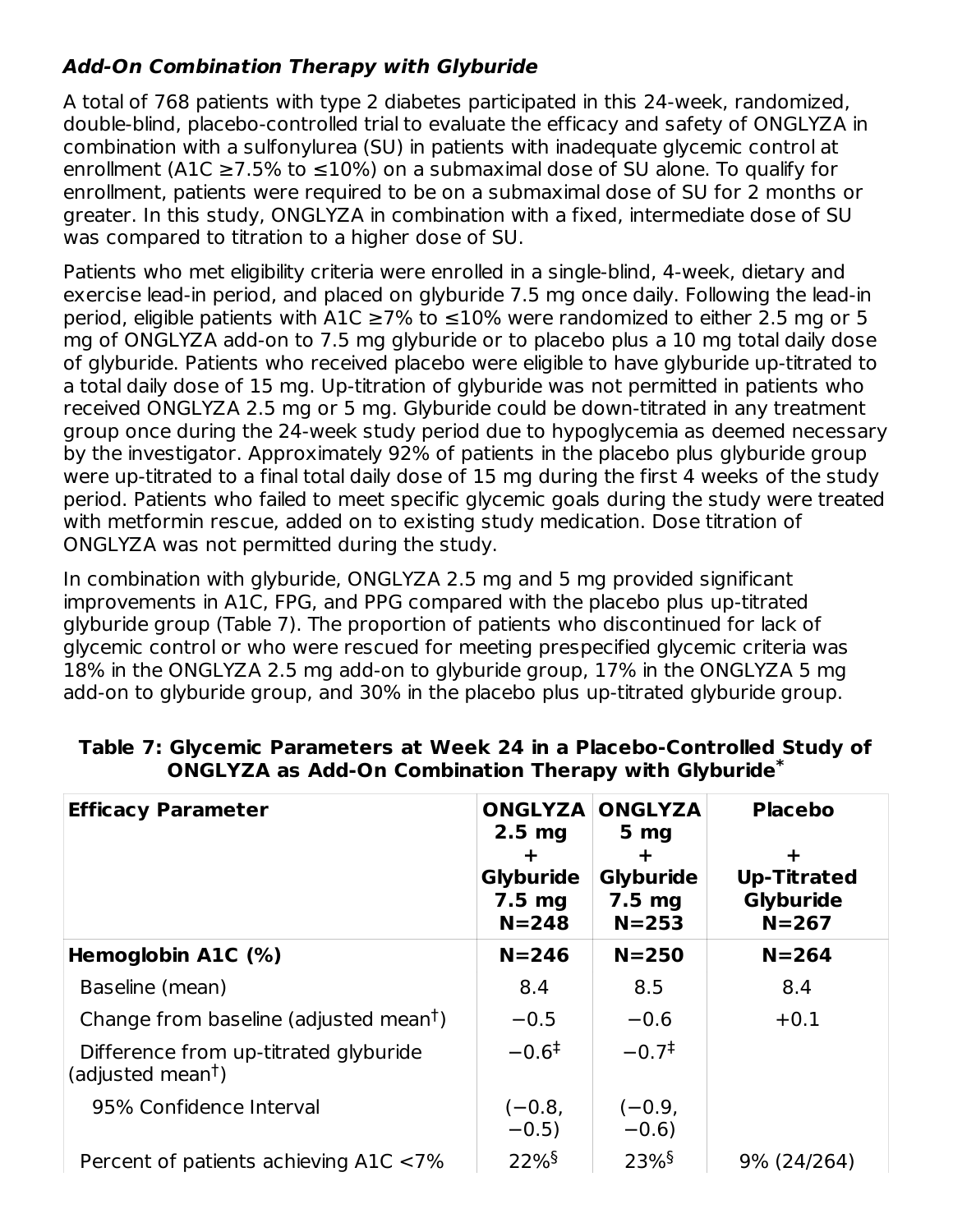|                                                                        | (55/246)            | (57/250)            |           |
|------------------------------------------------------------------------|---------------------|---------------------|-----------|
| <b>Fasting Plasma Glucose (mg/dL)</b>                                  | $N = 247$           | $N = 252$           | $N = 265$ |
| Baseline (mean)                                                        | 170                 | 175                 | 174       |
| Change from baseline (adjusted mean <sup>t</sup> )                     | $-7$                | $-10$               | $+1$      |
| Difference from up-titrated glyburide<br>(adjusted mean <sup>†</sup> ) | $-85$               | $-10^{5}$           |           |
| 95% Confidence Interval                                                | $(-14, -1)$         | $(-17, -4)$         |           |
|                                                                        |                     |                     |           |
| 2-hour Postprandial Glucose (mg/dL)                                    | $N = 195$           | $N = 202$           | $N = 206$ |
| Baseline (mean)                                                        | 309                 | 315                 | 323       |
| Change from baseline (adjusted mean <sup>†</sup> )                     | $-31$               | $-34$               | $+8$      |
| Difference from up-titrated glyburide<br>(adjusted mean <sup>†</sup> ) | $-38^{\frac{5}{3}}$ | $-42^{\frac{5}{2}}$ |           |

 $\ast$  Intent-to-treat population using last observation on study or last observation prior to metformin rescue therapy for patients needing rescue.

† Least squares mean adjusted for baseline value.

‡ p-value <0.0001 compared to placebo + up-titrated glyburide.

§ p-value <0.05 compared to placebo + up-titrated glyburide.

#### **Coadministration with Metformin in Treatment-Naive Patients**

A total of 1306 treatment-naive patients with type 2 diabetes mellitus participated in this 24-week, randomized, double-blind, active-controlled trial to evaluate the efficacy and safety of ONGLYZA coadministered with metformin in patients with inadequate glycemic control (A1C ≥8% to ≤12%) on diet and exercise alone. Patients were required to be treatment-naive to be enrolled in this study.

Patients who met eligibility criteria were enrolled in a single-blind, 1-week, dietary and exercise placebo lead-in period. Patients were randomized to one of four treatment arms: ONGLYZA 5 mg + metformin 500 mg, saxagliptin 10 mg + metformin 500 mg, saxagliptin 10 mg + placebo, or metformin 500 mg + placebo. The 10 mg saxagliptin dosage is not an approved dosage. ONGLYZA was dosed once daily. In the 3 treatment groups using metformin, the metformin dose was up-titrated weekly in 500 mg per day increments, as tolerated, to a maximum of 2000 mg per day based on FPG. Patients who failed to meet specific glycemic goals during the studies were treated with pioglitazone rescue as add-on therapy.

Coadministration of ONGLYZA 5 mg plus metformin provided significant improvements in A1C, FPG, and PPG compared with placebo plus metformin (Table 8).

#### **Table 8: Glycemic Parameters at Week 24 in a Placebo-Controlled Trial of ONGLYZA Coadministration with Metformin in Treatment-Naive Patients \***

| <b>Efficacy Parameter</b> | ONGLYZA 5 mg     | <b>Placebo</b> |
|---------------------------|------------------|----------------|
|                           |                  |                |
|                           | <b>Metformin</b> | Metformin      |
|                           | $N = 320$        | $N = 328$      |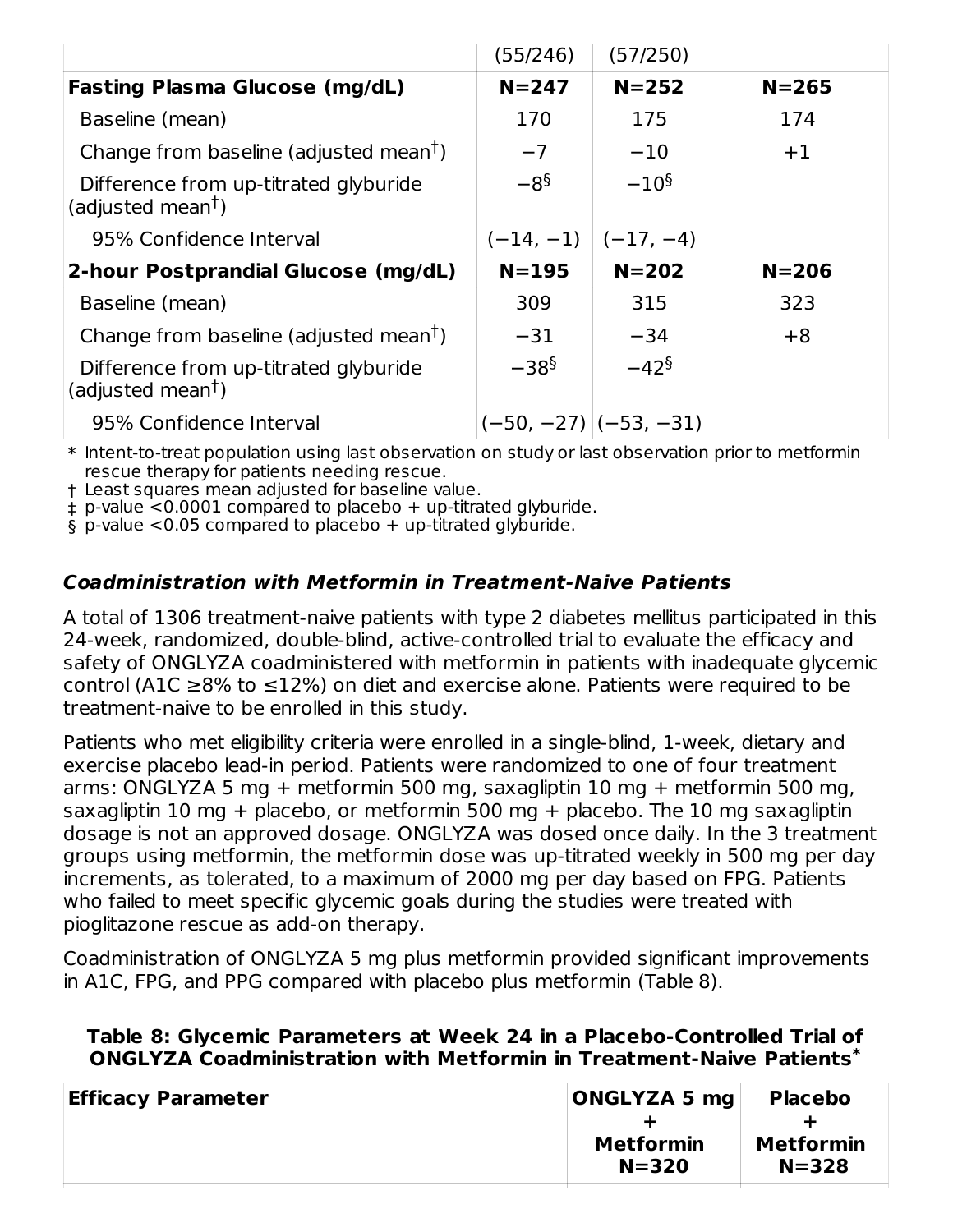| Hemoglobin A1C (%)                                                     | $N = 306$                     | $N = 313$        |
|------------------------------------------------------------------------|-------------------------------|------------------|
| Baseline (mean)                                                        | 9.4                           | 9.4              |
| Change from baseline (adjusted mean <sup>t</sup> )                     | $-2.5$                        | $-2.0$           |
| Difference from placebo $+$ metformin (adjusted<br>mean <sup>†</sup> ) | $-0.5^{\ddagger}$             |                  |
| 95% Confidence Interval                                                | $(-0.7, -0.4)$                |                  |
| Percent of patients achieving A1C <7%                                  | $60\%$ <sup>§</sup> (185/307) | 41%<br>(129/314) |
| <b>Fasting Plasma Glucose (mg/dL)</b>                                  | $N = 315$                     | $N = 320$        |
| Baseline (mean)                                                        | 199                           | 199              |
| Change from baseline (adjusted mean <sup>t</sup> )                     | $-60$                         | $-47$            |
| Difference from placebo $+$ metformin (adjusted<br>mean <sup>†</sup> ) | $-13^{6}$                     |                  |
| 95% Confidence Interval                                                | $(-19, -6)$                   |                  |
| 2-hour Postprandial Glucose (mg/dL)                                    | $N = 146$                     | $N = 141$        |
| Baseline (mean)                                                        | 340                           | 355              |
| Change from baseline (adjusted mean <sup>t</sup> )                     | $-138$                        | $-97$            |
| Difference from placebo $+$ metformin (adjusted<br>$mean†$ )           | $-41^{\frac{5}{2}}$           |                  |
| 95% Confidence Interval                                                | $(-57, -25)$                  |                  |

 $\ast$  Intent-to-treat population using last observation on study or last observation prior to pioglitazone rescue therapy for patients needing rescue.

† Least squares mean adjusted for baseline value.

‡ p-value <0.0001 compared to placebo + metformin.

§ p-value <0.05 compared to placebo + metformin.

#### **Add-On Combination Therapy with Metformin versus Glipizide Add-On Combination Therapy with Metformin**

In this 52-week, active-controlled trial, a total of 858 patients with type 2 diabetes and inadequate glycemic control (A1C > 6.5% and  $≤10%$ ) on metformin alone were randomized to double-blind add-on therapy with ONGLYZA or glipizide. Patients were required to be on a stable dose of metformin (at least 1500 mg daily) for at least 8 weeks prior to enrollment.

Patients who met eligibility criteria were enrolled in a single-blind, 2-week, dietary and exercise placebo lead-in period during which patients received metformin (1500-3000 mg based on their pre-study dose). Following the lead-in period, eligible patients were randomized to 5 mg of ONGLYZA or 5 mg of glipizide in addition to their current dose of open-label metformin. Patients in the glipizide plus metformin group underwent blinded titration of the glipizide dose during the first 18 weeks of the trial up to a maximum glipizide dose of 20 mg per day. Titration was based on a goal FPG  $\leq$ 110 mg/dL or the highest tolerable glipizide dose. Fifty percent (50%) of the glipizide-treated patients were titrated to the 20-mg daily dose; 21% of the glipizide-treated patients had a final daily glipizide dose of 5 mg or less. The mean final daily dose of glipizide was 15 mg.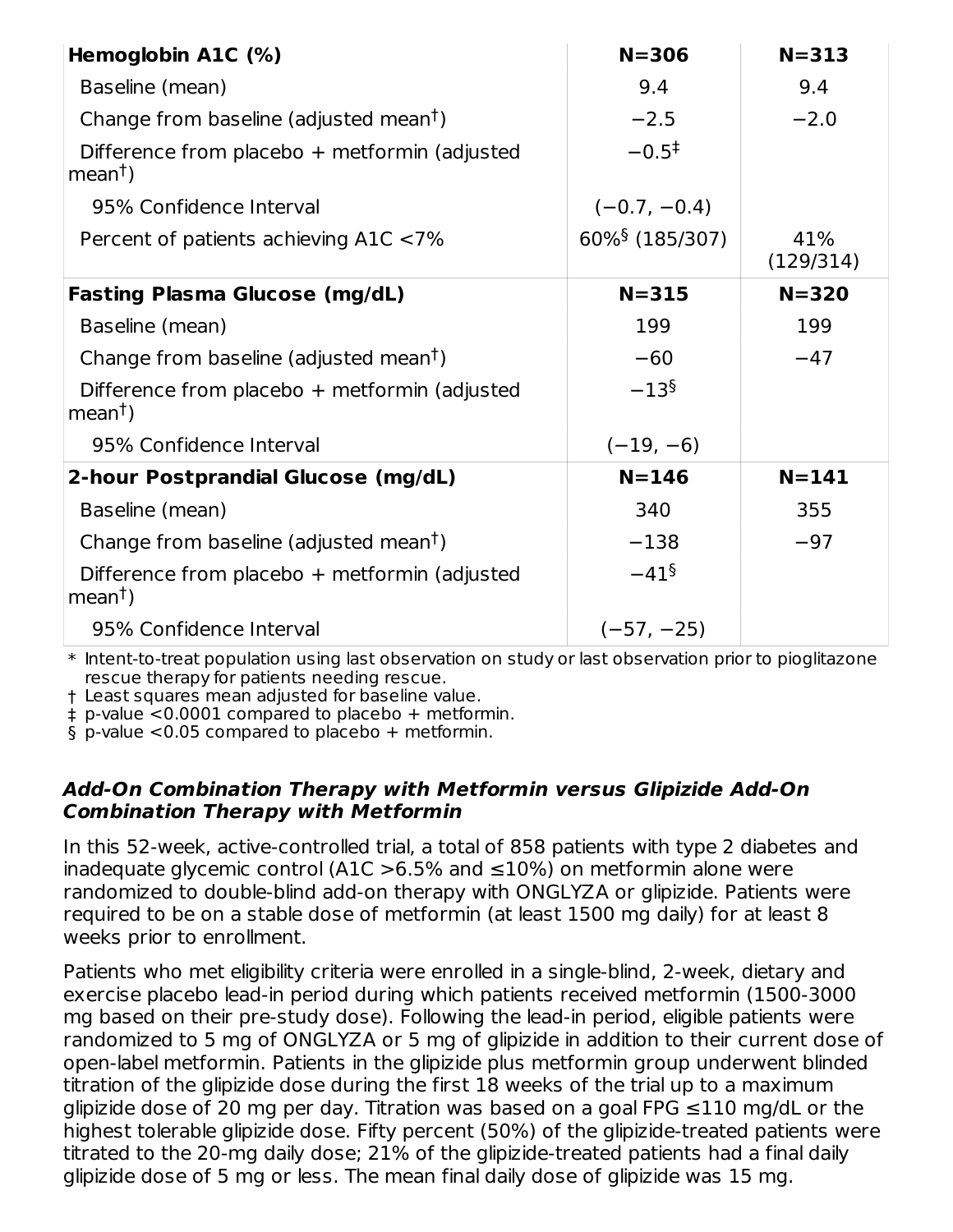After 52 weeks of treatment, ONGLYZA and glipizide resulted in similar mean reductions from baseline in A1C when added to metformin therapy (Table 9). This conclusion may be limited to patients with baseline A1C comparable to those in the trial (91% of patients had baseline A1C <9%).

From a baseline mean body weight of 89 kg, there was a statistically significant mean reduction of 1.1 kg in patients treated with ONGLYZA compared to a mean weight gain of 1.1 kg in patients treated with glipizide (p<0.0001).

| Table 9: Glycemic Parameters at Week 52 in an Active-Controlled Trial of |  |
|--------------------------------------------------------------------------|--|
| ONGLYZA versus Glipizide in Combination with Metformin $^*$              |  |

| <b>Efficacy Parameter</b>                                              | <b>ONGLYZA 5</b><br>mg<br><b>Metformin</b><br>$N = 428$ | <b>Titrated</b><br><b>Glipizide</b><br><b>Metformin</b><br>$N = 430$ |
|------------------------------------------------------------------------|---------------------------------------------------------|----------------------------------------------------------------------|
| Hemoglobin A1C (%)                                                     | $N = 423$                                               | $N = 423$                                                            |
| Baseline (mean)                                                        | 7.7                                                     | 7.6                                                                  |
| Change from baseline (adjusted mean <sup>t</sup> )                     | $-0.6$                                                  | $-0.7$                                                               |
| Difference from glipizide $+$ metformin (adjusted<br>$mean†$ )         | 0.1                                                     |                                                                      |
| 95% Confidence Interval                                                | $(-0.02, 0.2)^{\ddagger}$                               |                                                                      |
| <b>Fasting Plasma Glucose (mg/dL)</b>                                  | $N = 420$                                               | $N = 420$                                                            |
| Baseline (mean)                                                        | 162                                                     | 161                                                                  |
| Change from baseline (adjusted mean <sup>t</sup> )                     | $-9$                                                    | $-16$                                                                |
| Difference from glipizide $+$ metformin (adjusted<br>mean <sup>†</sup> | 6                                                       |                                                                      |
| 95% Confidence Interval                                                | $(2, 11)^{9}$                                           |                                                                      |

\* Intent-to-treat population using last observation on study.

† Least squares mean adjusted for baseline value.

‡ ONGLYZA + metformin is considered non-inferior to glipizide + metformin because the upper

limit of this confidence interval is less than the prespecified non-inferiority margin of 0.35%.

§ Significance not tested.

### **Add-On Combination Therapy with Insulin (with or without metformin)**

A total of 455 patients with type 2 diabetes participated in this 24-week, randomized, double-blind, placebo-controlled trial to evaluate the efficacy and safety of ONGLYZA in combination with insulin in patients with inadequate glycemic control (A1C  $\geq$ 7.5% and ≤11%) on insulin alone (N=141) or on insulin in combination with a stable dose of metformin (N=314). Patients were required to be on a stable dose of insulin (≥30 units to ≤150 units daily) with ≤20% variation in total daily dose for ≥8 weeks prior to screening. Patients entered the trial on intermediate- or long-acting (basal) insulin or premixed insulin. Patients using short-acting insulins were excluded unless the shortacting insulin was administered as part of a premixed insulin.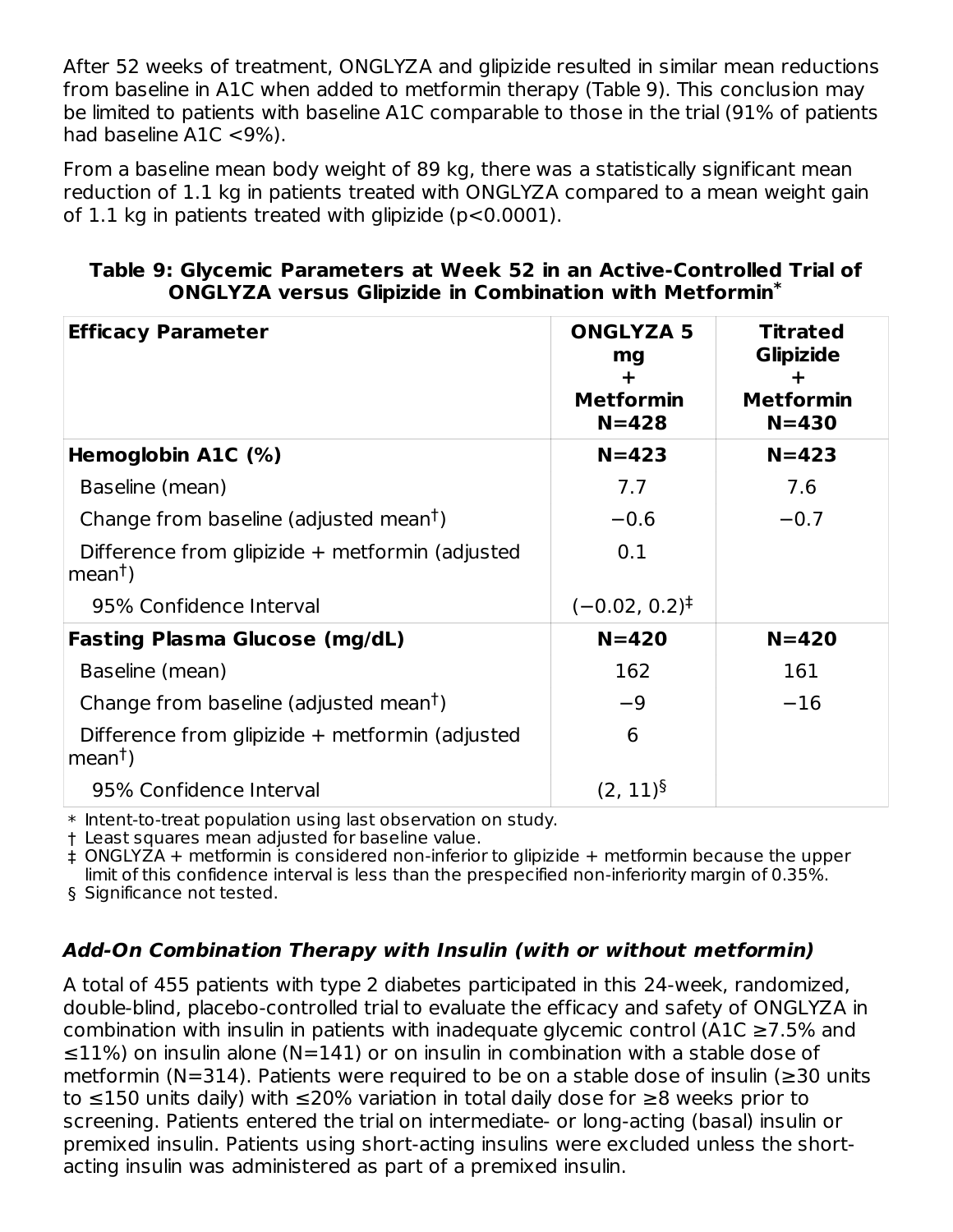Patients who met eligibility criteria were enrolled in a single-blind, four-week, dietary and exercise placebo lead-in period during which patients received insulin (and metformin if applicable) at their pretrial dose(s). Following the lead-in period, eligible patients were randomized to add-on therapy with either ONGLYZA 5 mg or placebo. Doses of the antidiabetic therapies were to remain stable but patients were rescued and allowed to adjust the insulin regimen if specific glycemic goals were not met or if the investigator learned that the patient had self-increased the insulin dose by >20%. Data after rescue were excluded from the primary efficacy analyses.

Add-on therapy with ONGLYZA 5 mg provided significant improvements from baseline to Week 24 in A1C and PPG compared with add-on placebo (Table 10). Similar mean reductions in A1C versus placebo were observed for patients using ONGLYZA 5 mg add-on to insulin alone and ONGLYZA 5 mg add-on to insulin in combination with metformin (−0.4% and −0.4%, respectively). The percentage of patients who discontinued for lack of glycemic control or who were rescued was 23% in the ONGLYZA group and 32% in the placebo group.

The mean daily insulin dose at baseline was 53 units in patients treated with ONGLYZA 5 mg and 55 units in patients treated with placebo. The mean change from baseline in daily dose of insulin was 2 units for the ONGLYZA 5 mg group and 5 units for the placebo group.

| <b>Efficacy Parameter</b>                             | <b>ONGLYZA 5 mg</b>                            | <b>Placebo</b>                                        |
|-------------------------------------------------------|------------------------------------------------|-------------------------------------------------------|
|                                                       | <b>Insulin</b><br>(+/- Metformin)<br>$N = 304$ | +<br><b>Insulin</b><br>$(+/-$ Metformin)<br>$N = 151$ |
| Hemoglobin A1C (%)                                    | $N = 300$                                      | $N = 149$                                             |
| Baseline (mean)                                       | 8.7                                            | 8.7                                                   |
| Change from baseline (adjusted mean <sup>t</sup> )    | $-0.7$                                         | $-0.3$                                                |
| Difference from placebo (adjusted mean <sup>†</sup> ) | $-0.4^{\ddagger}$                              |                                                       |
| 95% Confidence Interval                               | $(-0.6, -0.2)$                                 |                                                       |
| 2-hour Postprandial Glucose (mg/dL)                   | $N = 262$                                      | $N = 129$                                             |
| Baseline (mean)                                       | 251                                            | 255                                                   |
| Change from baseline (adjusted mean <sup>†</sup> )    | $-27$                                          | $-4$                                                  |
| Difference from placebo (adjusted mean <sup>t</sup> ) | $-23^{\frac{5}{2}}$                            |                                                       |
| 95% Confidence Interval                               | $(-37, -9)$                                    |                                                       |

#### **Table 10: Glycemic Parameters at Week 24 in a Placebo-Controlled Trial of ONGLYZA as Add-On Combination Therapy with Insulin \***

 $\ast$  Intent-to-treat population using last observation on study or last observation prior to insulin rescue therapy for patients needing rescue.

† Least squares mean adjusted for baseline value and metformin use at baseline.

‡ p-value <0.0001 compared to placebo + insulin.

§ p-value <0.05 compared to placebo + insulin.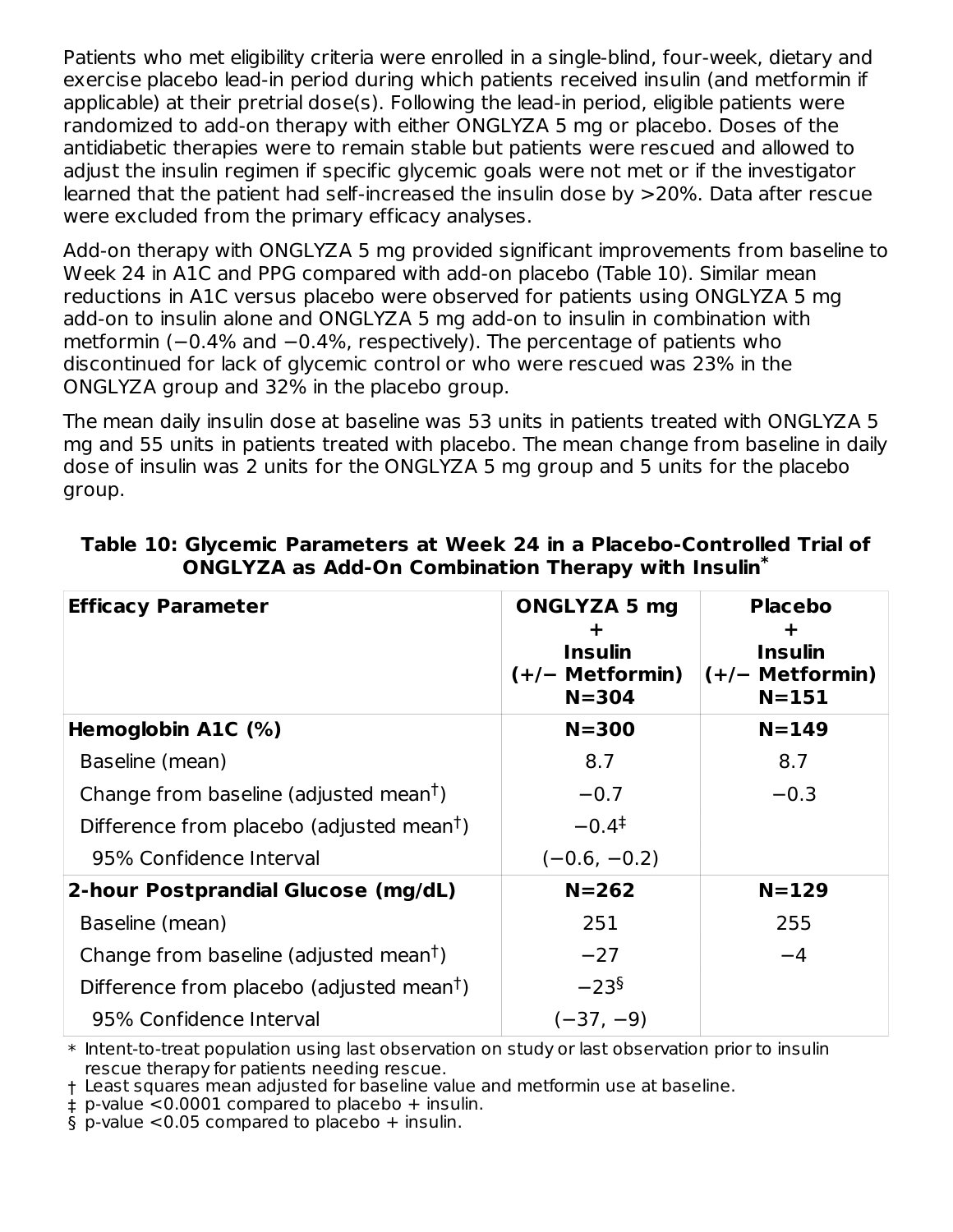The change in fasting plasma glucose from baseline to Week 24 was also tested, but was not statistically significant. The percent of patients achieving an A1C <7% was 17% (52/300) with ONGLYZA in combination with insulin compared to 7% (10/149) with placebo. Significance was not tested.

## **Add-On Combination Therapy with Metformin plus Sulfonylurea**

A total of 257 patients with type 2 diabetes participated in this 24-week, randomized, double-blind, placebo-controlled trial to evaluate the efficacy and safety of ONGLYZA in combination with metformin plus a sulfonylurea in patients with inadequate glycemic control (A1C ≥7% and ≤10%). Patients were to be on a stable combined dose of metformin extended-release or immediate-release (at maximum tolerated dose, with minimum dose for enrollment being 1500 mg) and a sulfonylurea (at maximum tolerated dose, with minimum dose for enrollment being ≥50% of the maximum recommended dose) for ≥8 weeks prior to enrollment.

Patients who met eligibility criteria were entered in a 2-week enrollment period to allow assessment of inclusion/exclusion criteria. Following the 2-week enrollment period, eligible patients were randomized to either double-blind ONGLYZA (5 mg once daily) or double-blind matching placebo for 24 weeks. During the 24-week double-blind treatment period, patients were to receive metformin and a sulfonylurea at the same constant dose ascertained during enrollment. Sulfonylurea dose could be down titrated once in the case of a major hypoglycemic event or recurring minor hypoglycemic events. In the absence of hypoglycemia, titration (up or down) of study medication during the treatment period was prohibited.

ONGLYZA in combination with metformin plus a sulfonylurea provided significant improvements in A1C and PPG compared with placebo in combination with metformin plus a sulfonylurea (Table 11). The percentage of patients who discontinued for lack of glycemic control was 6% in the ONGLYZA group and 5% in the placebo group.

| <b>Efficacy Parameter</b>                             | <b>ONGLYZA 5 mg</b><br><b>Metformin plus</b><br><b>Sulfonylurea</b><br>$N = 129$ | <b>Placebo</b><br><b>Metformin plus</b><br><b>Sulfonylurea</b><br>$N = 128$ |
|-------------------------------------------------------|----------------------------------------------------------------------------------|-----------------------------------------------------------------------------|
| Hemoglobin A1C (%)                                    | $N = 127$                                                                        | $N = 127$                                                                   |
| Baseline (mean)                                       | 8.4                                                                              | 8.2                                                                         |
| Change from baseline (adjusted mean <sup>†</sup> )    | $-0.7$                                                                           | $-0.1$                                                                      |
| Difference from placebo (adjusted mean <sup>t</sup> ) | $-0.7^{\ddagger}$                                                                |                                                                             |
| 95% Confidence Interval                               | $(-0.9, -0.5)$                                                                   |                                                                             |
| 2-hour Postprandial Glucose (mg/dL)                   | $N = 115$                                                                        | $N = 113$                                                                   |
| Baseline (mean)                                       | 268                                                                              | 262                                                                         |
| Change from baseline (adjusted mean <sup>†</sup> )    | $-12$                                                                            | 5                                                                           |
| Difference from placebo (adjusted mean <sup>t</sup> ) | $-176$                                                                           |                                                                             |

### **Table 11: Glycemic Parameters at Week 24 in a Placebo-Controlled Trial of ONGLYZA as Add-On Combination Therapy with Metformin plus Sulfonylurea \***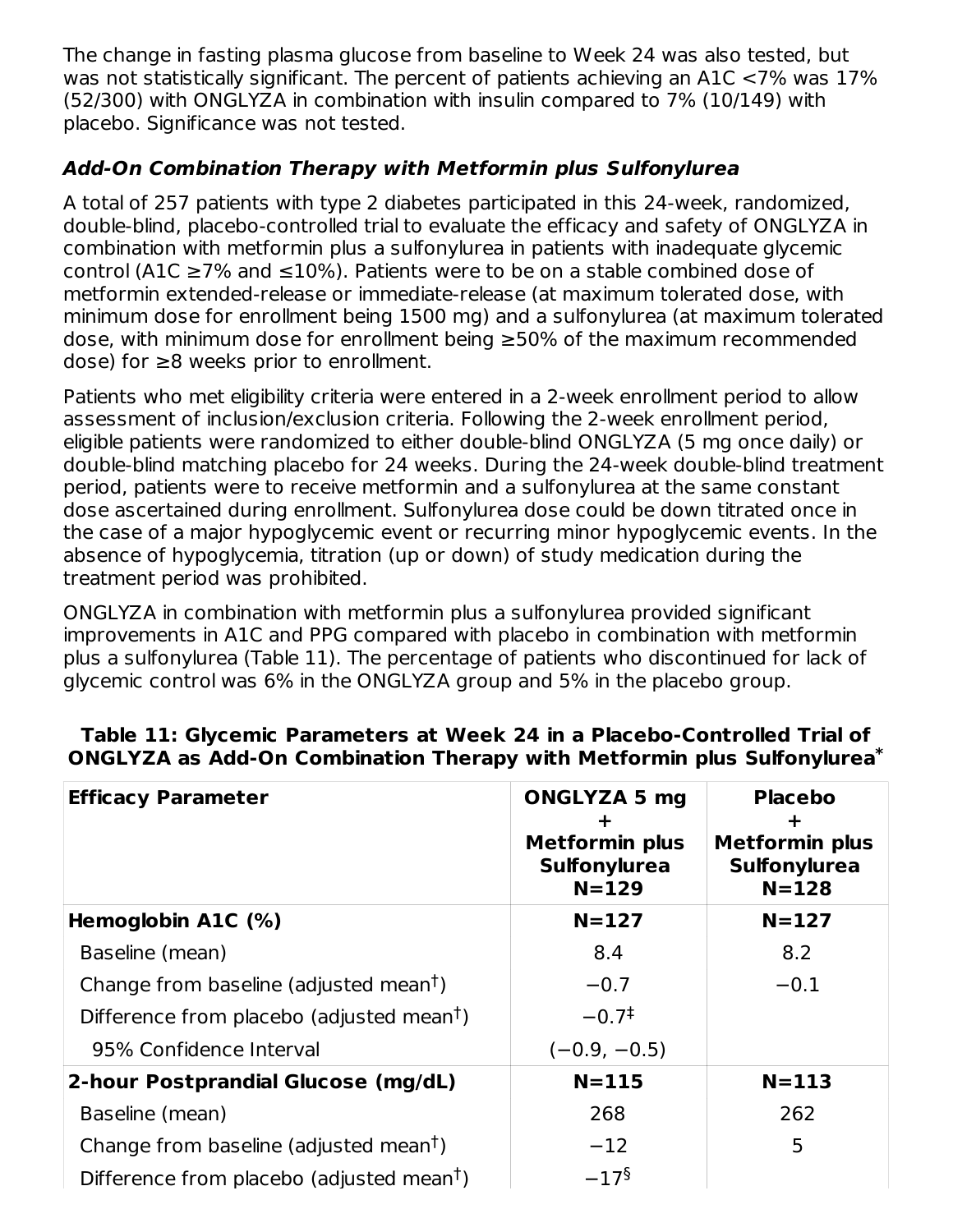- \* Intent-to-treat population using last observation prior to discontinuation
- † Least squares mean adjusted for baseline value
- ‡ p-value <0.0001 compared to placebo + metformin plus sulfonylurea
- § p-value <0.05 compared to placebo + metformin plus sulfonylurea

Difference from placebo (adjusted mean ) −17

The change in fasting plasma glucose from baseline to Week 24 was also tested, but was not statistically significant. The percent of patients achieving an A1C <7% was 31% (39/127) with ONGLYZA in combination with metformin plus a sulfonylurea compared to 9% (12/127) with placebo. Significance was not tested.

#### **Add-on Combination Therapy with Metformin plus an SGLT2 Inhibitor**

A total of 315 patients with type 2 diabetes participated in this 24-week randomized, double-blind, placebo-controlled trial to evaluate the efficacy and safety of ONGLYZA added to dapagliflozin (an SGLT2 inhibitor) and metformin in patients with a baseline of HbA1c ≥7% to ≤10.5%. The mean age of these subjects was 54.6 years, 1.6% were 75 years or older and 52.7% were female. The population was 87.9% White, 6.3% Black or African American, 4.1% Asian, and 1.6% Other race. At baseline the population had diabetes for an average of 7.7 years and a mean HbA1c of 7.9%. The mean eGFR at baseline was 93.4 mL/min/1.73 m2. Patients were required to be on a stable dose of metformin (≥1500 mg per day) for at least 8 weeks prior to enrollment. Eligible subjects who completed the screening period entered the lead in treatment period, which included open-label metformin and 10 mg dapagliflozin treatment. Following the lead-in period, eligible patients were randomized to ONGLYZA 5 mg (N=153) or placebo (N  $=162$ ).

The group treated with add-on ONGLYZA had statistically significant greater reductions in HbA1c from baseline versus the group treated with placebo (see Table 12).

|                                   | <b>ONGLYZA 5 mg</b><br>$(N=153)^{+}$                      | <b>Placebo</b><br>$(N=162)^{+}$ |  |
|-----------------------------------|-----------------------------------------------------------|---------------------------------|--|
|                                   | In combination with Dapagliflozin and<br><b>Metformin</b> |                                 |  |
| Hemoglobin A1C $(\%)^{\ddagger}$  |                                                           |                                 |  |
| Baseline (mean)                   | 8.0                                                       | 7.9                             |  |
| Change from baseline (adjusted    | $-0.5$                                                    | $-0.2$                          |  |
| mean <sup>§</sup>                 | $(-0.6, -0.4)$                                            | $(-0.3, -0.1)$                  |  |
| 95% Confidence Interval           |                                                           |                                 |  |
| Difference from placebo (adjusted |                                                           | $-0.4$ <sup>1</sup>             |  |
| mean)                             | $(-0.5, -0.2)$                                            |                                 |  |
| 95% Confidence Interval           |                                                           |                                 |  |

#### **Table 12: HbA1c Change from Baseline at Week 24 in a Placebo-Controlled Trial of ONGLYZA as Add-on to Dapagliflozin and Metformin \***

 $\,^*$  There were 6.5% (n=10) of randomized subjects in the saxagliptin arm and 3.1% (n=5) in the placebo arm for whom change from baseline HbA1c data was missing at week 24. Of the subjects who discontinued study medication early, 9.1% (1 of 11) in the saxagliptin arm and 16.7% (1 of 6) in the placebo arm had HbA1c measured at week 24.

† Number of randomized and treated patients.

‡ Analysis of Covariance including all post-baseline data regardless of rescue or treatment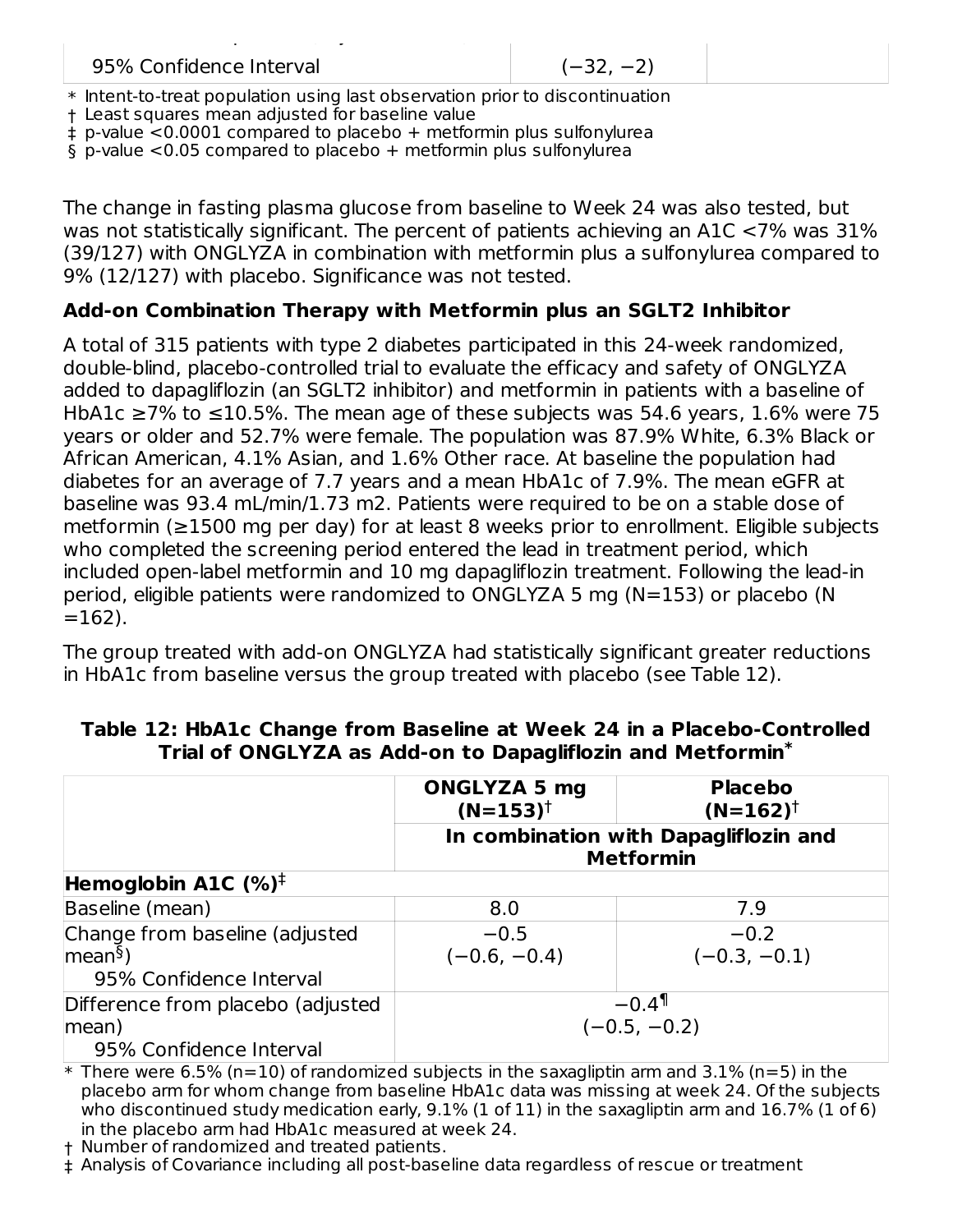‡ discontinuation. Model estimates calculated using multiple imputation to model washout of the treatment effect using placebo data for all subjects having missing week 24 data.

- § Least squares mean adjusted for baseline value.
- ¶ p-value <0.0001

The known proportion of patients achieving HbA1c <7% at Week 24 was 35.3% in the saxagliptin treated group compared to 23.1% in the placebo treated group.

### **14.2 Renal Impairment**

A total of 170 patients participated in a 12-week, randomized, double-blind, placebocontrolled trial conducted to evaluate the efficacy and safety of ONGLYZA 2.5 mg once daily compared with placebo in patients with type 2 diabetes and moderate (n=90) or severe (n=41) renal impairment or ESRD (n=39). In this trial, 98% of the patients were using background antidiabetic medications (75% were using insulin and 31% were using oral antidiabetic medications, mostly sulfonylureas).

After 12 weeks of treatment, ONGLYZA 2.5 mg provided significant improvement in A1C compared to placebo (Table 13). In the subgroup of patients with ESRD, ONGLYZA and placebo resulted in comparable reductions in A1C from baseline to Week 12. This finding is inconclusive because the trial was not adequately powered to show efficacy within specific subgroups of renal impairment.

After 12 weeks of treatment, the mean change in FPG was −12 mg/dL with ONGLYZA 2.5 mg and −13 mg/dL with placebo. Compared to placebo, the mean change in FPG with ONGLYZA was -12 mg/dL in the subgroup of patients with moderate renal impairment, −4 mg/dL in the subgroup of patients with severe renal impairment, and +44 mg/dL in the subgroup of patients with ESRD. These findings are inconclusive because the trial was not adequately powered to show efficacy within specific subgroups of renal impairment.

#### **Table 13: A1C at Week 12 in a Placebo-Controlled Trial of ONGLYZA in Patients with Renal Impairment \***

| <b>Efficacy Parameter</b>                             | <b>ONGLYZA 2.5 mg</b><br>$N = 85$ | <b>Placebo</b><br>$N = 85$ |
|-------------------------------------------------------|-----------------------------------|----------------------------|
| <b>Hemoglobin A1C (%)</b>                             | $N = 81$                          | $N = 83$                   |
| Baseline (mean)                                       | 8.4                               | 8.1                        |
| Change from baseline (adjusted mean <sup>†</sup> )    | $-0.9$                            | $-0.4$                     |
| Difference from placebo (adjusted mean <sup>†</sup> ) | $-0.4^{\ddagger}$                 |                            |
| 95% Confidence Interval                               | $(-0.7, -0.1)$                    |                            |

 $\ast$  Intent-to-treat population using last observation on study.

† Least squares mean adjusted for baseline value.

‡ p-value <0.01 compared to placebo.

### **14.3 Cardiovascular Safety Trial**

The cardiovascular risk of ONGLYZA was evaluated in SAVOR, a multicenter, multinational, randomized, double-blind study comparing ONGLYZA (N=8280) to placebo (N=8212), both administered in combination with standard of care, in adult patients with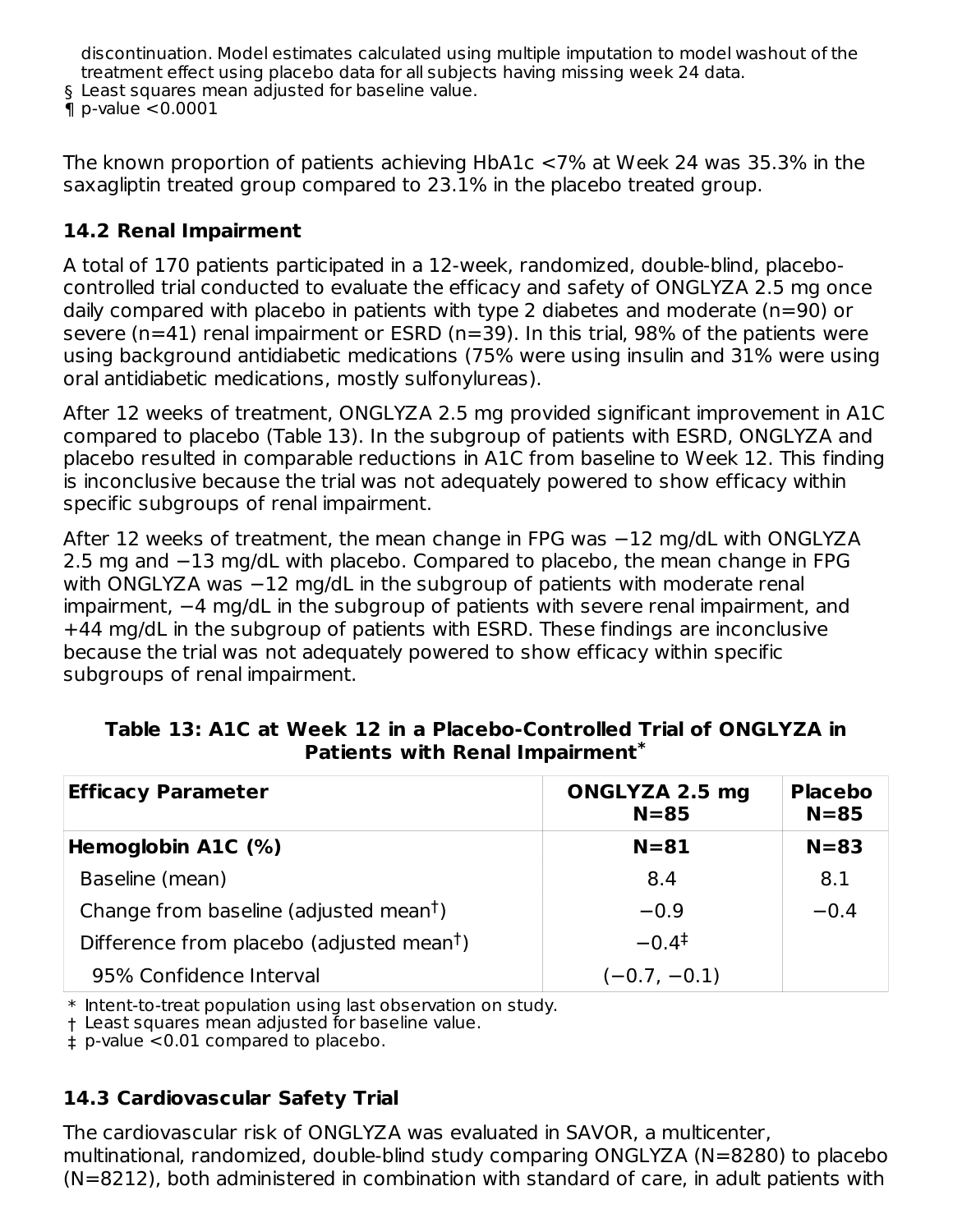$\mathcal{L}_{\mathcal{A}}$  administered in combination with standard of care, in adult patients with standard of care, in adult patients with standard of care, in adult patients with standard of care, in adult patients with  $\mathcal{L}_{\math$ type 2 diabetes at high risk for atherosclerotic cardiovascular disease. Of the randomized study subjects, 97.5% completed the trial, and the median duration of follow-up was approximately 2 years. The trial was event-driven, and patients were followed until a sufficient number of events were accrued.

Subjects were at least 40 years of age, had A1C  $\geq$  6.5%, and multiple risk factors (21% of randomized subjects) for cardiovascular disease (age ≥55 years for men and ≥60 years for women plus at least one additional risk factor of dyslipidemia, hypertension, or current cigarette smoking) or established (79% of the randomized subjects) cardiovascular disease defined as a history of ischemic heart disease, peripheral vascular disease, or ischemic stroke. Overall, the use of diabetes medications was balanced across treatment groups (metformin 69%, insulin 41%, sulfonylureas 40%, and TZDs 6%). The use of cardiovascular disease medications was also balanced (angiotensin-converting enzyme [ACE] inhibitors or angiotensin receptor blockers [ARBs] 79%, statins 78%, aspirin 75%, beta-blockers 62%, and non-aspirin antiplatelet medications 24%).

The majority of subjects were male (67%) and Caucasian (75%) with a mean age of 65 years. Approximately 16% of the population had moderate (estimated glomerular filtration rate [eGFR] ≥30 to ≤50 mL/min/1.73 m<sup>2</sup>) to severe (eGFR <30 mL/min/1.73  $\text{m}^2$ ) renal impairment, and 13% had a prior history of heart failure. Subjects had a median duration of type 2 diabetes mellitus of approximately 10 years, and a mean baseline A1C level of 8.0%. Approximately 5% of subjects were treated with diet and exercise only at baseline. Overall, the use of diabetes medications was balanced across treatment groups (metformin 69%, insulin 41%, sulfonylureas 40%, and TZDs 6%). The use of cardiovascular disease medications was also balanced (ACE inhibitors or ARBs 79%, statins 78%, aspirin 75%, beta-blockers 62%, and non-aspirin antiplatelet medications 24%).

The primary analysis in SAVOR was time to first occurrence of a Major Adverse Cardiac Event (MACE). A major adverse cardiac event in SAVOR was defined as a cardiovascular death or a nonfatal myocardial infarction (MI) or a nonfatal ischemic stroke. The study was designed as a non-inferiority trial with a pre-specified risk margin of 1.3 for the hazard ratio of MACE and was also powered for a superiority comparison if noninferiority was demonstrated.

The results of SAVOR, including the contribution of each component to the primary composite endpoint, are shown in Table 14. The incidence rate of MACE was similar in both treatment arms: 3.8 MACE per 100 patient-years on placebo vs. 3.8 MACE per 100 patient-years on ONGLYZA. The estimated hazard ratio of MACE associated with ONGLYZA relative to placebo was 1.00 with a 95.1% confidence interval of (0.89, 1.12). The upper bound of this confidence interval, 1.12, excluded a risk margin larger than 1.3.

|  | Table 14: Major Adverse Cardiovascular Events (MACE) by Treatment Group |  |  |
|--|-------------------------------------------------------------------------|--|--|
|  | in the SAVOR Trial                                                      |  |  |

| <b>ONGLYZA</b> |               | <b>Placebo</b> |               | <b>Hazard</b><br><b>Ratio</b> |  |
|----------------|---------------|----------------|---------------|-------------------------------|--|
| <b>Number</b>  | Rate per      | <b>Number</b>  | Rate per      | (95.1%                        |  |
| of             | <b>100 PY</b> | оf             | <b>100 PY</b> | CI)                           |  |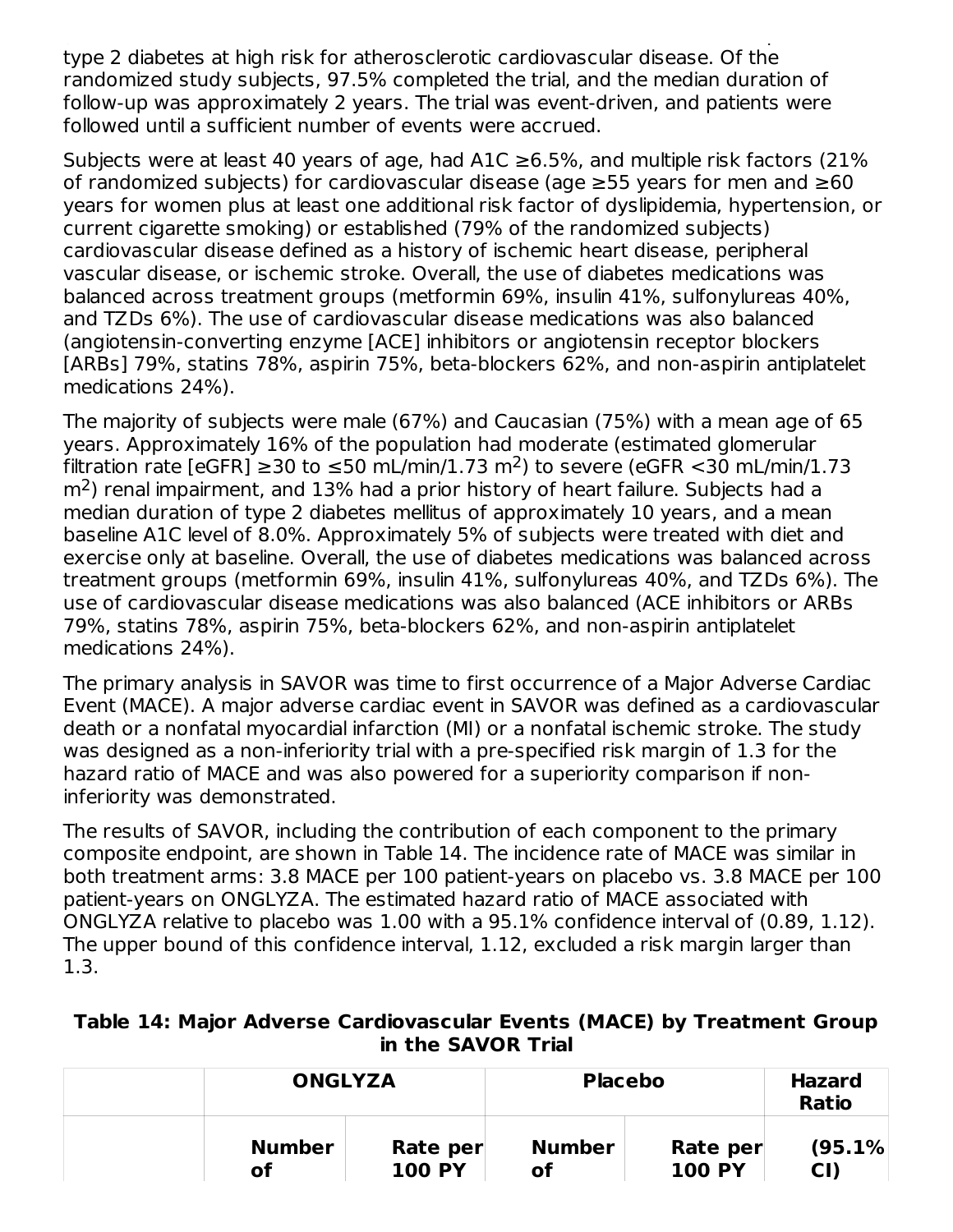|                                                                    | <b>Subjects</b><br>(% ) |                                 | <b>Subjects</b><br>(%) |                                 |                     |
|--------------------------------------------------------------------|-------------------------|---------------------------------|------------------------|---------------------------------|---------------------|
| Composite<br>of first<br>event of CV<br>death, non-<br>fatal MI or | $N = 8280$              | <b>Total PY</b><br>=<br>16308.8 | $N = 8212$             | <b>Total PY</b><br>=<br>16156.0 |                     |
| non-fatal<br><b>lischemic</b><br><b>stroke</b><br>(MACE)           | 613(7.4)                | 3.8                             | 609 (7.4)              | 3.8                             | 1.00(0.89,<br>1.12) |
| CV death                                                           | 245(3.0)                | 1.5                             | 234(2.8)               | 1.4                             |                     |
| Non-fatal MI                                                       | 233(2.8)                | 1.4                             | 260(3.2)               | 1.6                             |                     |
| Non-fatal<br><b>lischemic</b><br>stroke                            | 135(1.6)                | 0.8                             | 115(1.4)               | 0.7                             |                     |

The Kaplan-Meier-based cumulative event probability is presented in Figure 2 for time to first occurrence of the primary MACE composite endpoint by treatment arm. The curves for both ONGLYZA and placebo arms are close together throughout the duration of the trial. The estimated cumulative event probability is approximately linear for both arms, indicating that the incidence of MACE for both arms was constant over the trial duration.

#### **Figure 2: Cumulative Percent of Time to First MACE**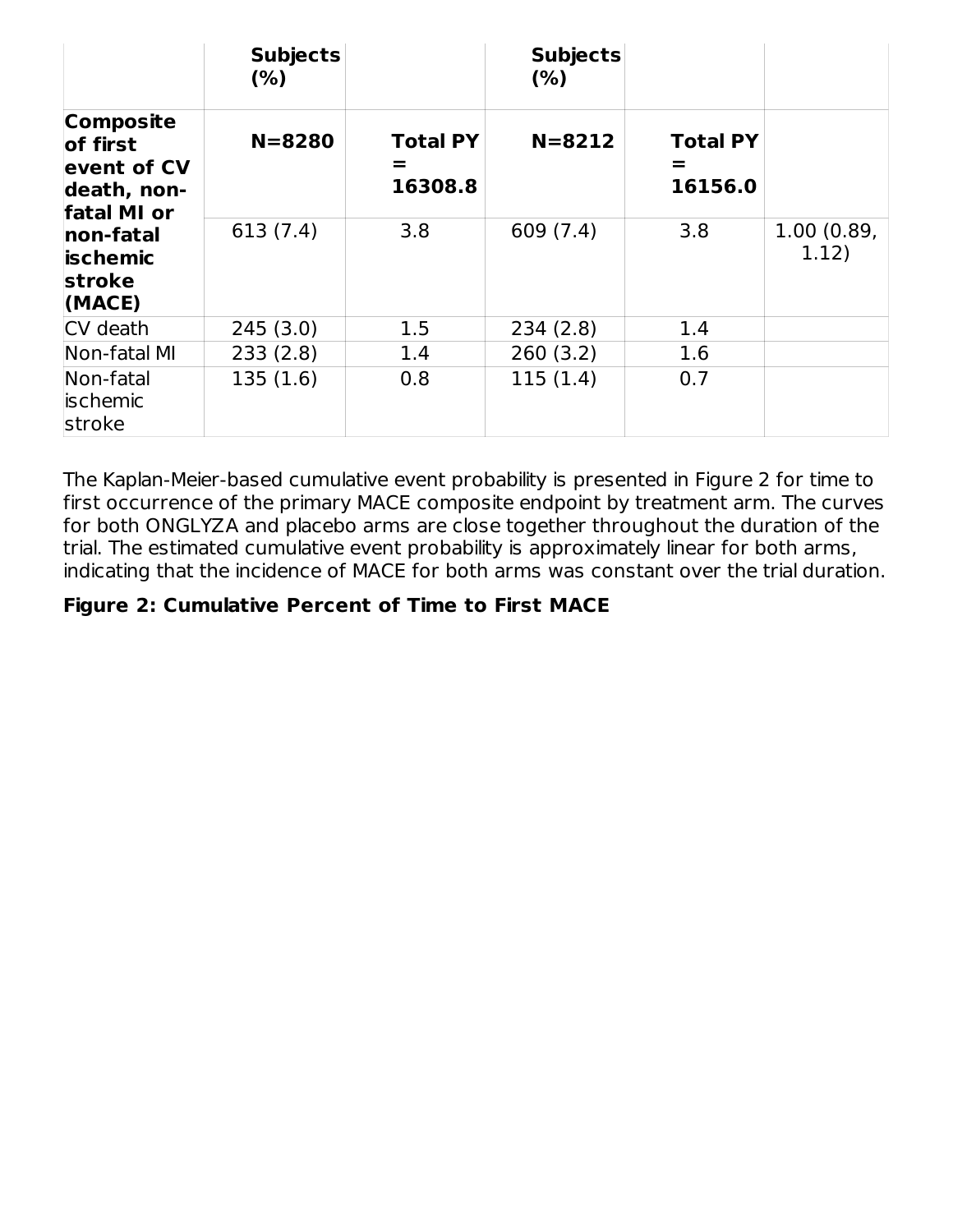

Vital status was obtained for 99% of subjects in the trial. There were 798 deaths in the SAVOR trial. Numerically more patients (5.1%) died in the ONGLYZA group than in the placebo group (4.6%). The risk of deaths from all cause (Table 15) was not statistically different between the treatment groups (HR: 1.11; 95.1% CI: 0.96, 1.27).

| Table 15: All-cause mortality by Treatment Group in the SAVOR Study |  |  |
|---------------------------------------------------------------------|--|--|
|---------------------------------------------------------------------|--|--|

|                        | <b>ONGLYZA</b>                   |                   | <b>Placebo</b>                       | <b>Hazard</b><br><b>Ratio</b> |                       |
|------------------------|----------------------------------|-------------------|--------------------------------------|-------------------------------|-----------------------|
|                        | Number of<br>Subjects (%) 100 PY | Rate per          | Number of<br><b>Subjects</b><br>(% ) | Rate per<br><b>100 PY</b>     | $(95.1\% \text{ Cl})$ |
|                        | $N = 8280$                       | PY=16645.3 N=8212 |                                      | PY=16531.5                    |                       |
| All-cause<br>mortality | 420(5.1)                         | 2.5               | 378 (4.6)                            | 2.3                           | 1.11(0.96,<br>1.27)   |
| CV death               | 269(3.2)                         | 1.6               | 260(3.2)                             | 1.6                           |                       |
| Non-CV<br>death        | 151(1.8)                         | 0.9               | 118(1.4)                             | 0.7                           |                       |

#### **16 HOW SUPPLIED/STORAGE AND HANDLING**

**How Supplied**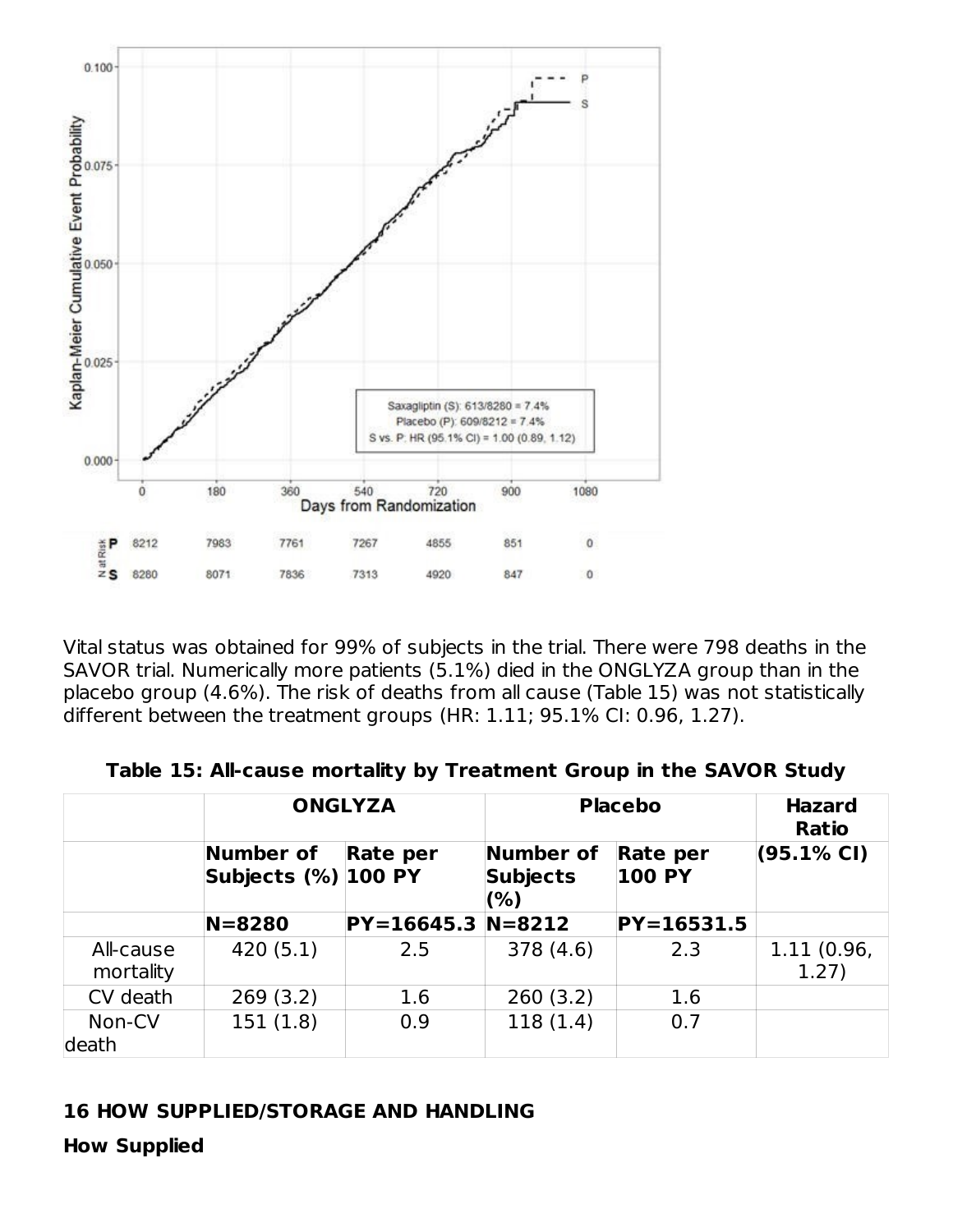ONGLYZA (saxagliptin) tablets have markings on both sides and are available in the strengths and packages listed in Table 16.

| <b>Tablet</b><br><b>Strength</b> | <b>Tablet</b><br><b>Film-Coated</b><br><b>Markings</b><br><b>Tablet</b><br><b>Color/Shape</b> |                                                             | <b>Package</b><br><b>Size</b>        | <b>NDC</b><br>Code                   |  |
|----------------------------------|-----------------------------------------------------------------------------------------------|-------------------------------------------------------------|--------------------------------------|--------------------------------------|--|
| 5 <sub>mg</sub>                  | pink<br>biconvex, round                                                                       | "5" on one side and "4215" on<br>the reverse, in blue ink   | Bottles of<br>30<br>Bottles of<br>90 | 0310-<br>6105-30<br>0310-<br>6105-90 |  |
| $2.5 \text{ mg}$                 | pale yellow to<br>light yellow<br>biconvex, round                                             | "2.5" on one side and "4214" on<br>the reverse, in blue ink | Bottles of<br>30<br>Bottles of<br>90 | 0310-<br>6100-30<br>0310-<br>6100-90 |  |

**Table 16: ONGLYZA Tablet Presentations**

#### **Storage and Handling**

Store at 20°-25°C (68°-77°F); excursions permitted to 15°-30°C (59°-86°F) [see USP Controlled Room Temperature].

## **17 PATIENT COUNSELING INFORMATION**

Advise the patient to read FDA-approved patient labeling (Medication Guide).

#### **Medication Guide**

Healthcare providers should instruct their patients to read the Medication Guide before starting ONGLYZA therapy and to reread it each time the prescription is renewed. Patients should be instructed to inform their healthcare provider if they develop any unusual symptom or if any existing symptom persists or worsens.

Patients should be informed of the potential risks and benefits of ONGLYZA and of alternative modes of therapy. Patients should also be informed about the importance of adherence to dietary instructions, regular physical activity, periodic blood glucose monitoring and A1C testing, recognition and management of hypoglycemia and hyperglycemia, and assessment of diabetes complications. During periods of stress such as fever, trauma, infection, or surgery, medication requirements may change and patients should be advised to seek medical advice promptly.

### **Pancreatitis**

Patients should be informed that acute pancreatitis has been reported during postmarketing use of ONGLYZA. Before initiating ONGLYZA, patients should be questioned about other risk factors for pancreatitis, such as a history of pancreatitis, alcoholism, gallstones, or hypertriglyceridemia. Patients should also be informed that persistent severe abdominal pain, sometimes radiating to the back, which may or may not be accompanied by vomiting, is the hallmark symptom of acute pancreatitis. Patients should be instructed to promptly discontinue ONGLYZA and contact their healthcare provider if persistent severe abdominal pain occurs [see Warnings and Precautions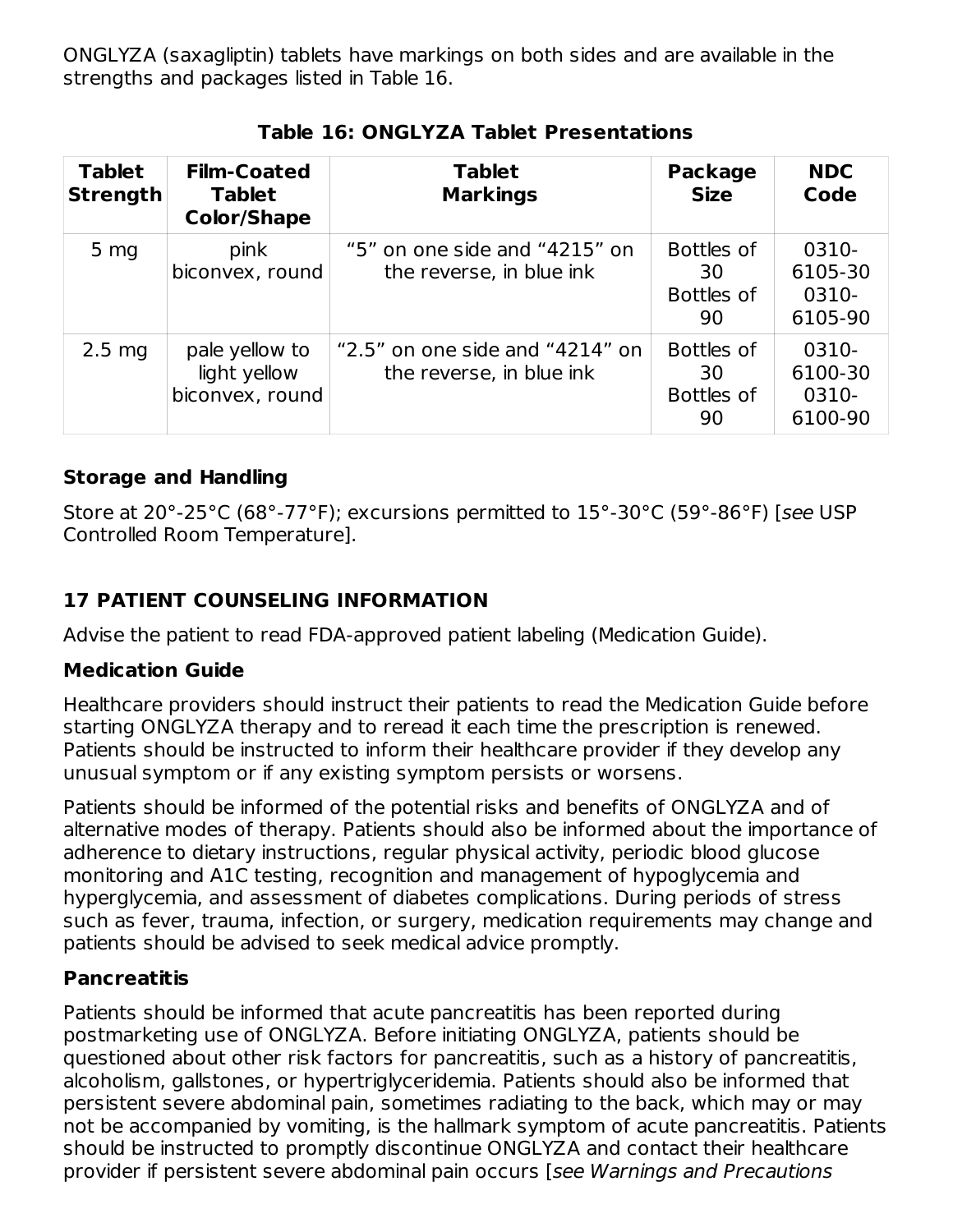## $(5.1)$ ].

## **Heart Failure**

Patients should be informed of the signs and symptoms of heart failure. Before initiating ONGLYZA, patients should be asked about a history of heart failure or other risk factors for heart failure including moderate to severe renal impairment. Patients should be instructed to contact their healthcare provider as soon as possible if they experience symptoms of heart failure, including increasing shortness of breath, rapid increase in weight or swelling of the feet [see Warnings and Precautions (5.2)].

## **Hypersensitivity Reactions**

Patients should be informed that serious allergic (hypersensitivity) reactions, such as angioedema, anaphylaxis, and exfoliative skin conditions, have been reported during postmarketing use of ONGLYZA. If symptoms of these allergic reactions (such as rash, skin flaking or peeling, urticaria, swelling of the skin, or swelling of the face, lips, tongue, and throat that may cause difficulty in breathing or swallowing) occur, patients must stop taking ONGLYZA and seek medical advice promptly.

## **Severe and Disabling Arthralgia**

Inform patients that severe and disabling joint pain may occur with this class of drugs. The time to onset of symptoms can range from one day to years. Instruct patients to seek medical advice if severe joint pain occurs [see Warnings and Precautions (5.5)].

### **Bullous Pemphigoid**

Inform patients that bullous pemphigoid may occur with this class of drugs. Instruct patients to seek medical advice if

blisters or erosions occur [see Warnings and Precautions (5.6)].

### **Missed Dose**

Patients should be informed that if they miss a dose of ONGLYZA they should take the next dose as prescribed, unless otherwise instructed by their healthcare provider. Patients should be instructed not to take an extra dose the next day.

### **Administration Instructions**

Patients should be informed that ONGLYZA tablets must not be split or cut.

### **Laboratory Tests**

Patients should be informed that response to all diabetic therapies should be monitored by periodic measurements of blood glucose and A1C, with a goal of decreasing these levels toward the normal range. A1C is especially useful for evaluating long-term glycemic control. Patients should be informed of the potential need to adjust their dose based on changes in renal function tests over time.

ONGLYZA is a registered trademark of the AstraZeneca group of companies.

Distributed by: AstraZeneca Pharmaceuticals LP Wilmington, DE 19850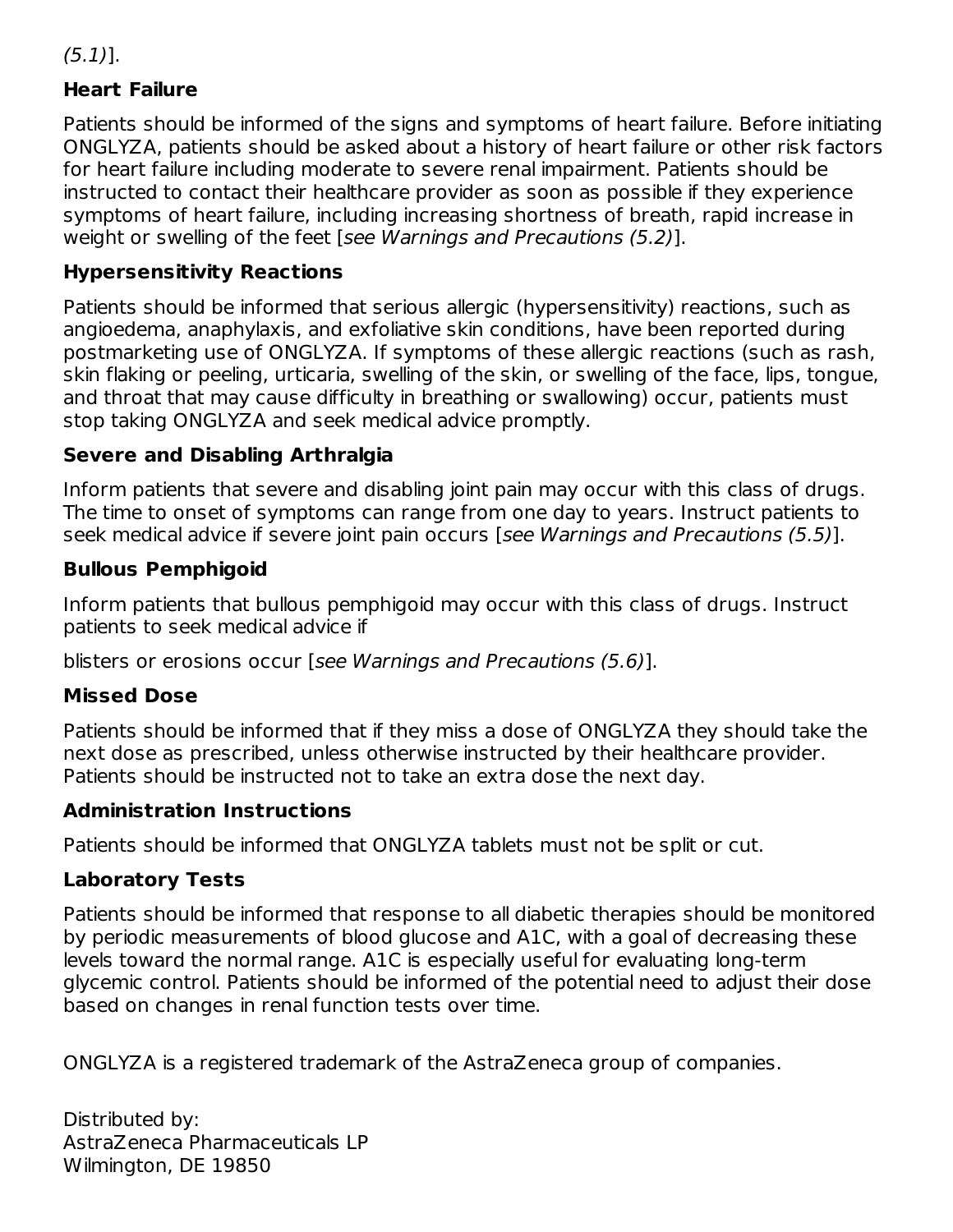#### **MEDICATION GUIDE ONGLYZA (on-GLY-zah) ® (saxagliptin) tablets, for oral use**

**What is the most important information I should know about ONGLYZA? Serious side effects can happen to people taking ONGLYZA**, including: 1) **Inflammation of the pancreas (pancreatitis)** which may be severe and lead to death.

Certain medical problems make you more likely to get pancreatitis.

## **Before you start taking ONGLYZA:**

Tell your healthcare provider if you have ever had

- inflammation of your pancreas (pancreatitis)
- stones in your gallbladder (gallstones)
- high blood triglyceride levels

• a history of alcoholism

It is not known if having these medical problems will make you more likely to get pancreatitis with ONGLYZA.

Stop taking ONGLYZA and contact your healthcare provider right away if you have pain in your stomach area (abdomen) that is severe and will not go away. The pain may be felt going from your abdomen through to your back. The pain may happen with or without vomiting. These may be symptoms of pancreatitis.

2) **Heart failure.** Heart failure means your heart does not pump blood well enough. **Before you start taking ONGLYZA:**

Tell your healthcare provider if you

• have ever had heart failure or have problems with your kidneys.

Contact your healthcare provider right away if you have any of the following symptoms:

- increasing shortness of breath or trouble breathing, especially when you lie down
- an unusually fast increase in weight
- unusual tiredness
- swelling or fluid retention, especially in the feet, ankles or legs

These may be symptoms of heart failure.

## **What is ONGLYZA?**

- ONGLYZA is a prescription medicine used with diet and exercise to control high blood sugar (hyperglycemia) in adults with type 2 diabetes.
- ONGLYZA lowers blood sugar by helping the body increase the level of insulin after meals.
- ONGLYZA is unlikely by itself to cause your blood sugar to be lowered to a dangerous level (hypoglycemia) because it does not work well when your blood sugar is low. However, hypoglycemia may still occur with ONGLYZA. Your risk for getting hypoglycemia is higher if you take ONGLYZA with some other diabetes medicines, such as a sulfonylurea or insulin.
- ONGLYZA is not for people with type 1 diabetes.
- ONGLYZA is not for people with diabetic ketoacidosis (increased ketones in your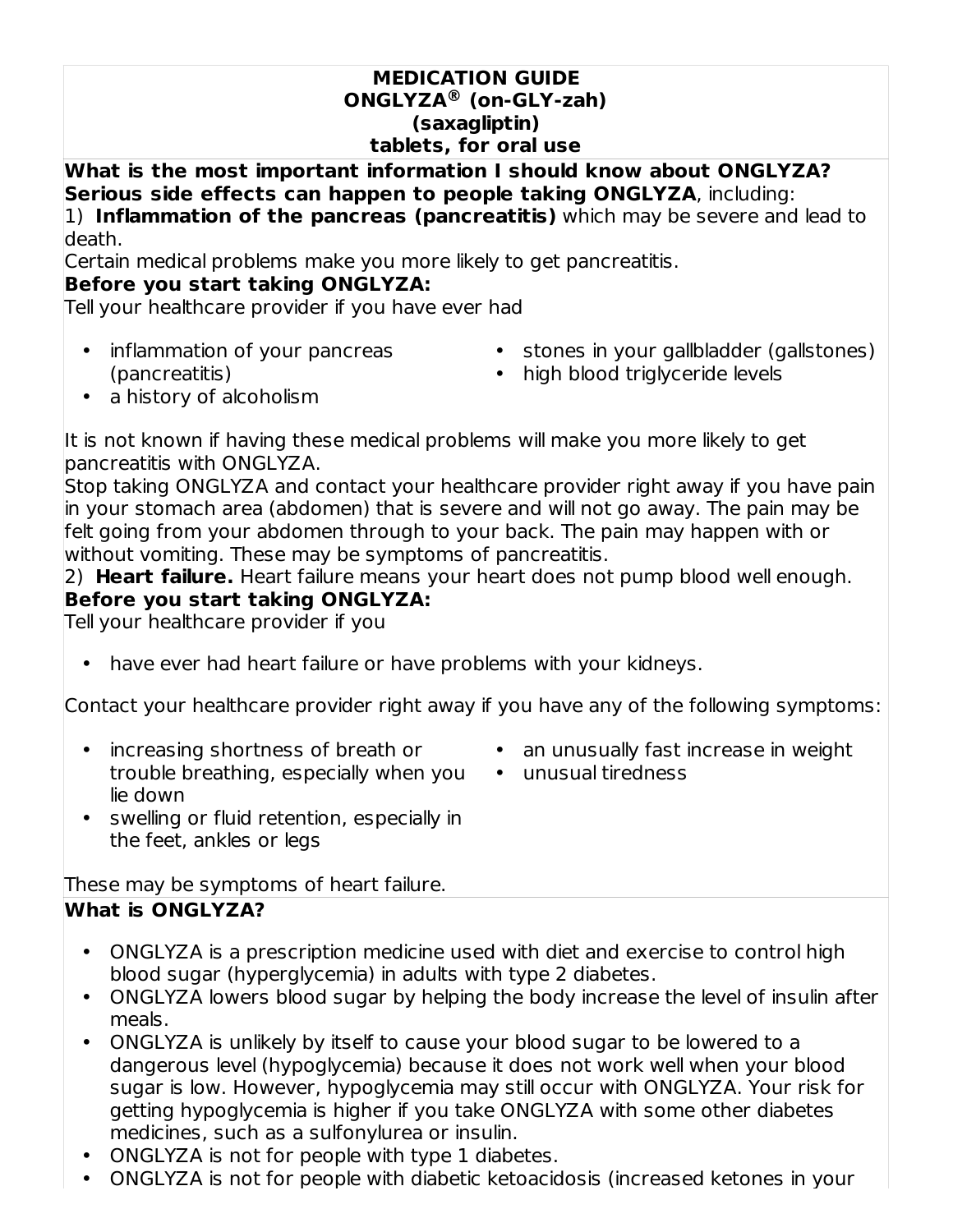ONGLYZA is not for people with diabetic ketoacidosis (increased ketones in your blood or urine).

It is not known if ONGLYZA is safe and effective in children younger than 18 years old.

#### **Who should not take ONGLYZA? Do not take ONGLYZA if you:**

- are allergic to any ingredients in ONGLYZA. See the end of this Medication Guide for a complete list of ingredients in ONGLYZA. Symptoms of a serious allergic reaction to ONGLYZA may include:
- swelling of your face, lips, throat, and other areas on your skin
- difficulty with swallowing or breathing
- skin rash, itching, flaking, or peeling
- raised, red areas on your skin (hives)

If you have these symptoms, stop taking ONGLYZA and contact your healthcare provider right away.

#### **Before taking ONGLYZA, tell your healthcare provider about all of your medical conditions, including if you:**

- have kidney problems.
- are pregnant or plan to become pregnant. It is not known if ONGLYZA will harm your unborn baby. If you are pregnant, talk with your healthcare provider about the best way to control your blood sugar while you are pregnant.
- are breast-feeding or plan to breast-feed. ONGLYZA may be passed in your milk to your baby. Talk with your healthcare provider about the best way to feed your baby while you take ONGLYZA.

**Tell your healthcare provider about all the medicines you take**, including prescription and over-the-counter medicines, vitamins, and herbal supplements. Know the medicines you take. Keep a list of your medicines and show it to your healthcare provider and pharmacist when you get a new medicine.

ONGLYZA may affect the way other medicines work, and other medicines may affect how ONGLYZA works. Contact your healthcare provider if you will be starting or stopping certain other types of medications, such as antibiotics, or medicines that treat fungus or HIV/AIDS, because your dose of ONGLYZA might need to be changed.

## **How should I take ONGLYZA?**

- Take ONGLYZA by mouth one time each day exactly as directed by your healthcare provider. Do not change your dose without talking to your healthcare provider.
- ONGLYZA can be taken with or without food.
- Do not split or cut ONGLYZA tablets.
- During periods of stress on the body, such as fever, trauma, infection, or surgery.
- Contact your healthcare provider right away as your medication needs may change.
- Your healthcare provider should test your blood to measure how well your kidneys are working before and during your treatment with ONGLYZA. You may need a lower dose of ONGLYZA if your kidneys are not working well.
- Follow your healthcare provider's instructions for treating blood sugar that is too low (hypoglycemia). Talk to your healthcare provider if low blood sugar is a problem for you.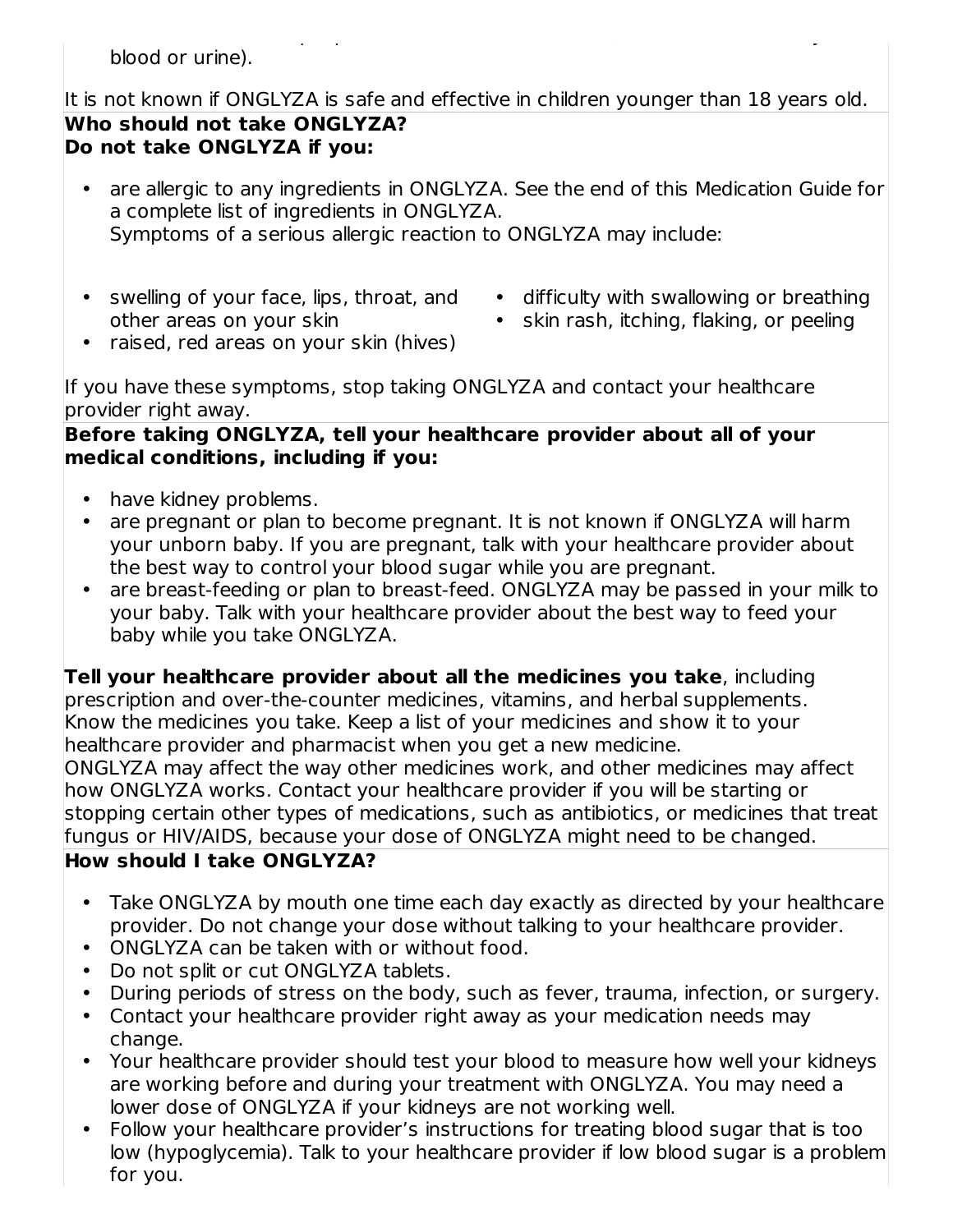- If you miss a dose of ONGLYZA, take it as soon as you remember. If it is almost time for your next dose, skip the missed dose. Just take the next dose at your regular time. Do not take two doses at the same time unless your healthcare provider tells you to do so. Talk to your healthcare provider if you have questions about a missed dose.
- If you take too much ONGLYZA, call your healthcare provider or go to the nearest hospital emergency room right away.

#### **What are the possible side effects of ONGLYZA? ONGLYZA can cause serious side effects, including:**

- See "What is the most important information I should know about ONGLYZA?"
- Allergic (hypersensitivity) reactions, such as:
	- swelling of your face, lips, throat, and other areas on your skin
	- difficulty with swallowing or breathing
	- raised, red areas on your skin (hives)
	- skin rash, itching, flaking, or peeling

If you have these symptoms, stop taking ONGLYZA and contact your healthcare provider right away.

- **Joint pain**. Some people who take medicines called DPP-4 inhibitors like ONGLYZA, may develop joint pain that can be severe. Call your healthcare provider if you have severe joint pain.
- **Skin reaction.** Some people who take medicines called DPP-4 inhibitors, like ONGLYZA, may develop a skin reaction called bullous pemphigoid that can require treatment in a hospital. Tell your healthcare provider right away if you develop blisters or the breakdown of the outer layer of your skin (erosion). Your healthcare provider may tell you to stop taking ONGLYZA.

## **Common side effects of ONGLYZA include:**

- upper respiratory tract infection
- urinary tract infection
- headache

**Low blood sugar (hypoglycemia)** may become worse in people who also take another medication to treat diabetes, such as sulfonylureas or insulin. Tell your healthcare provider if you take other diabetes medicines. If you have symptoms of low blood sugar, you should check your blood sugar and treat if low, then call your healthcare provider. Symptoms of low blood sugar include:

- shaking • hunger
- sweating
- rapid heartbeat
- - headache change in mood

• change in vision

**Swelling or fluid retention** in your hands, feet, or ankles (peripheral edema) may become worse in people who also take a thiazolidinedione to treat diabetes. If you do not know whether you are already on this type of medication, ask your healthcare provider.

These are not all of the possible side effects of ONGLYZA.

Call your doctor for medical advice about side effects. You may report side effects to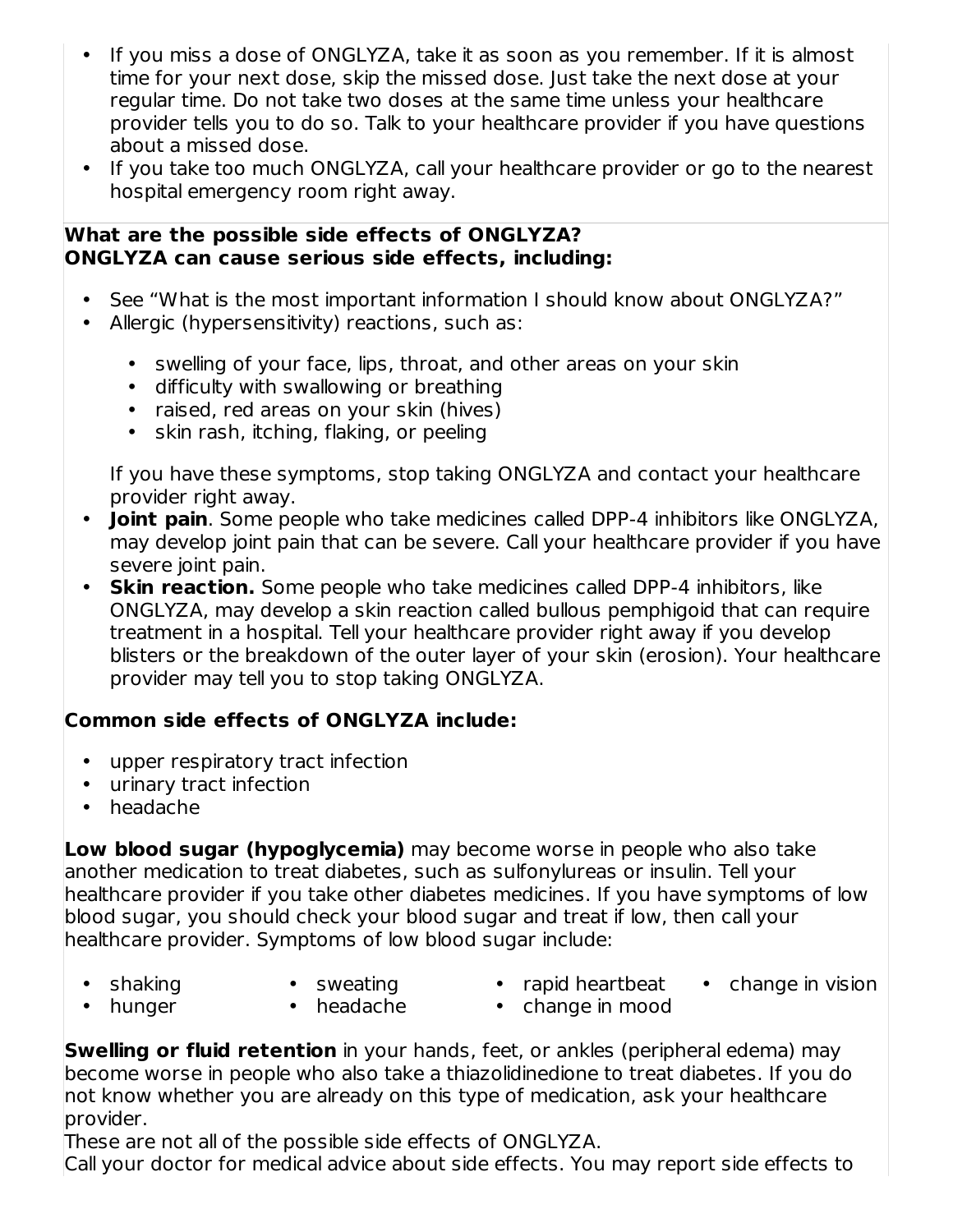the FDA at 1-800-FDA-1088.

#### **How should I store ONGLYZA?**

Store ONGLYZA between 68°F to 77°F (20°C to 25°C).

#### **Keep ONGLYZA and all medicines out of the reach of children.**

#### **General information about the use of ONGLYZA**

Medicines are sometimes prescribed for conditions that are not mentioned in Medication Guides. Do not use ONGLYZA for a condition for which it was not prescribed. Do not give ONGLYZA to other people, even if they have the same symptoms you have. It may harm them.

You can ask your healthcare provider for additional information about ONGLYZA that is written for health professionals.

#### **What are the ingredients of ONGLYZA?**

Active ingredient: saxagliptin

Inactive ingredients: lactose monohydrate, microcrystalline cellulose, croscarmellose sodium, and magnesium stearate. In addition, the film coating contains the following inactive ingredients: polyvinyl alcohol, polyethylene glycol, titanium dioxide, talc, and iron oxides.

#### **What is type 2 diabetes?**

Type 2 diabetes is a condition in which your body does not make enough insulin, and the insulin that your body produces does not work as well as it should. Your body can also make too much sugar. When this happens, sugar (glucose) builds up in the blood. This can lead to serious medical problems.

The main goal of treating diabetes is to lower your blood sugar so that it is as close to normal as possible.

High blood sugar can be lowered by diet and exercise, and by certain medicines when necessary.

ONGLYZA is a registered trademark of the AstraZeneca group of companies. Distributed by: AstraZeneca Pharmaceuticals LP Wilmington, DE 19850. For more information, go to www.ONGLYZA.com or call 1-800-ONGLYZA.

This Medication Guide has been approved by the U.S. Food and Drug Administration. 2/2017

#### **PACKAGE/LABEL PRINCIPAL DISPLAY PANEL – 5 mg**

30 Tablets NDC 0310-6105-30 onglyza $^\circledR$ (saxagliptin) tablets 5 mg DISPENSE WITH MEDICATION GUIDE Rx only AstraZeneca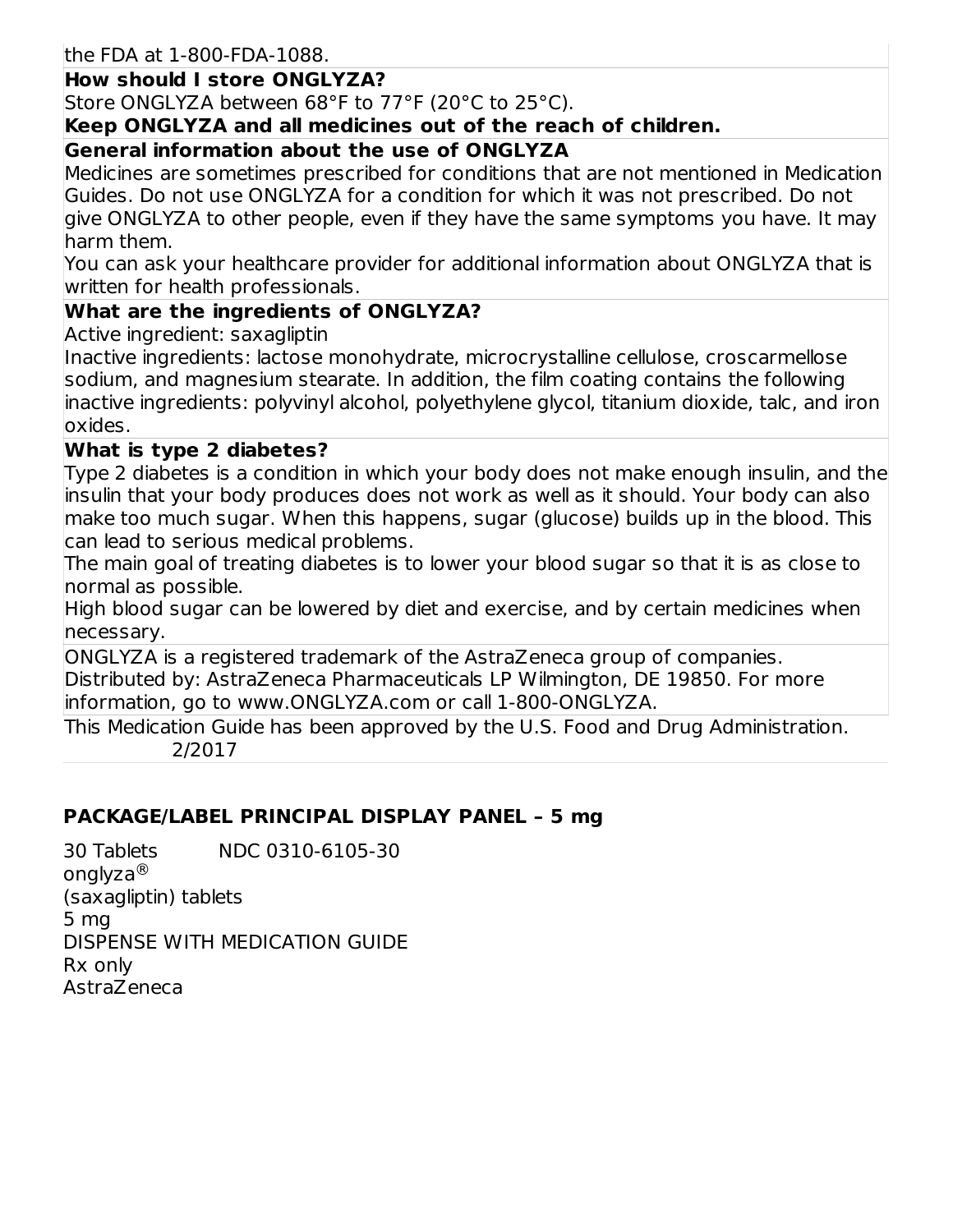

### **PACKAGE/LABEL PRINCIPAL DISPLAY PANEL – 2.5 mg**

30 Tablets NDC 0310-6100-30 onglyza $^\circledR$ (saxagliptin) tablets 2.5 mg DISPENSE WITH MEDICATION GUIDE Rx only AstraZeneca

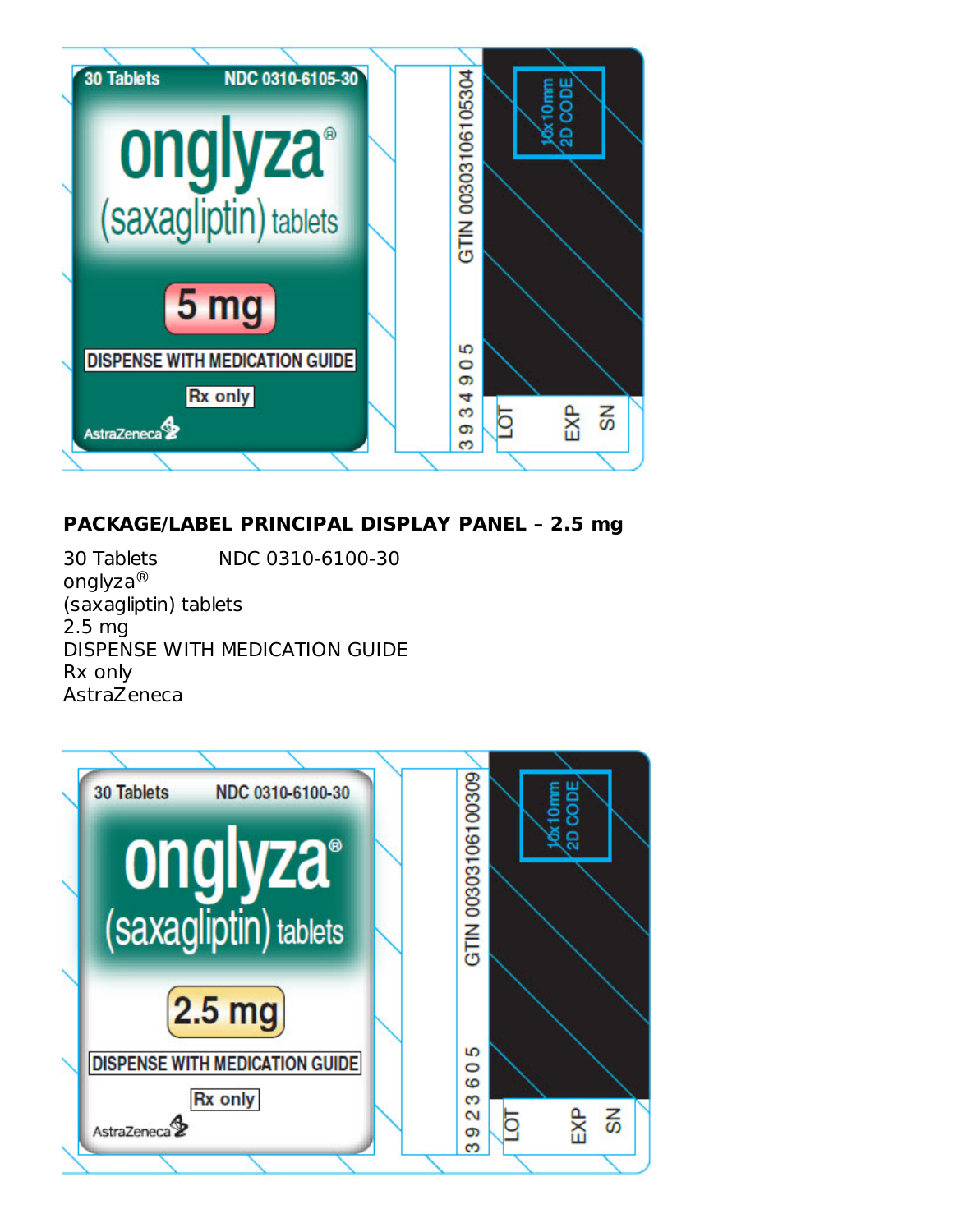#### **ONGLYZA** saxagliptin tablet, film coated **Product Information Product Type** HUMAN PRESCRIPTION DRUG **Item Code (Source)** NDC:0310-6105 **Route of Administration** ORAL **Active Ingredient/Active Moiety Ingredient Name Basis of Strength Strength saxagliptin hydrochloride** (UNII: Z8J84YIX6L) (saxagliptin anhydrous - UNII:8I7IO46IVQ) saxagliptin anhydrous 5 mg **Inactive Ingredients Ingredient Name Strength lactose monohydrate** (UNII: EWQ57Q8I5X) **MICROCRYSTALLINE CELLULOSE** (UNII: OP1R32D61U) **croscarmellose sodium** (UNII: M28OL1HH48) **magnesium stearate** (UNII: 70097M6I30) **Product Characteristics Color** PINK **Score** no score **Shape** ROUND (biconvex) **Size** 8mm **Flavor Imprint Code** 5;4215 **Contains Packaging # Item Code Package Description Marketing Start Date Marketing End Date 1** NDC:0310-6105-30 30 in 1 BOTTLE, PLASTIC; Type 0: Not a Combination Product 12/18/2014 **2** NDC:0310- 6105-90 90 in 1 BOTTLE, PLASTIC; Type 0: Not a Combination Product 12/19/2014 **3** NDC:0310- 6105-50 500 in 1 BOTTLE, PLASTIC; Type 0: Not a Combination Product 12/05/2014 12/20/2019 **4** NDC:0310- 6105-95 1 in 1 CARTON 08/15/2015 **4** 7 in 1 BLISTER PACK; Type 0: Not a Combination Product **Marketing Information Marketing Category Application Number or Monograph Citation Marketing Start Date Marketing End Date**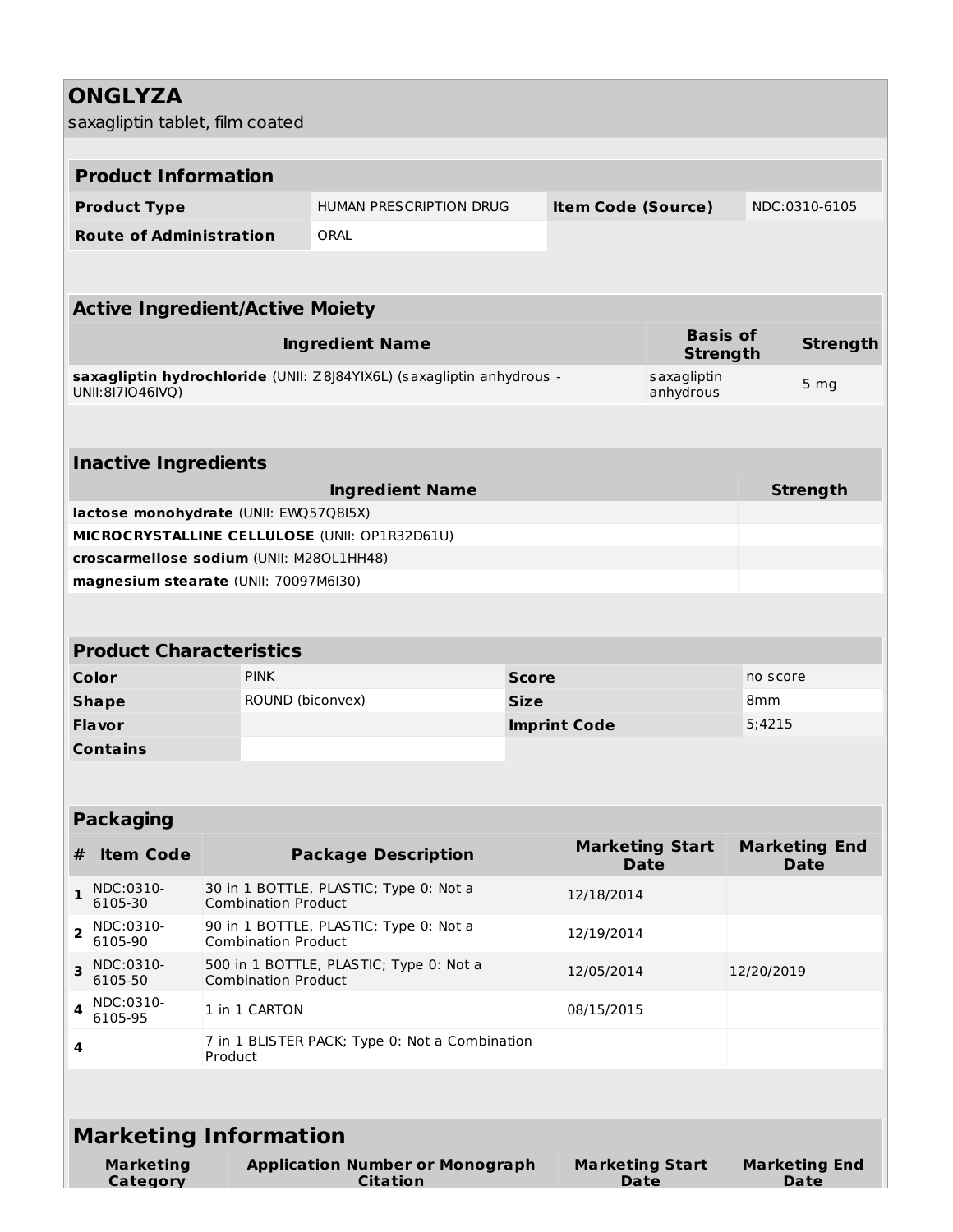| <b>NDA</b>                                        | NDA022350                  |                                                                       |            | 11/20/2014      |                                    |  |                                     |
|---------------------------------------------------|----------------------------|-----------------------------------------------------------------------|------------|-----------------|------------------------------------|--|-------------------------------------|
|                                                   |                            |                                                                       |            |                 |                                    |  |                                     |
|                                                   |                            |                                                                       |            |                 |                                    |  |                                     |
| <b>ONGLYZA</b><br>saxagliptin tablet, film coated |                            |                                                                       |            |                 |                                    |  |                                     |
|                                                   |                            |                                                                       |            |                 |                                    |  |                                     |
| <b>Product Information</b>                        |                            |                                                                       |            |                 |                                    |  |                                     |
| <b>Product Type</b>                               |                            | HUMAN PRESCRIPTION DRUG                                               |            |                 | <b>Item Code (Source)</b>          |  | NDC:0310-6100                       |
| <b>Route of Administration</b>                    |                            | ORAL                                                                  |            |                 |                                    |  |                                     |
|                                                   |                            |                                                                       |            |                 |                                    |  |                                     |
|                                                   |                            |                                                                       |            |                 |                                    |  |                                     |
| <b>Active Ingredient/Active Moiety</b>            |                            |                                                                       |            |                 |                                    |  |                                     |
|                                                   | <b>Ingredient Name</b>     |                                                                       |            | <b>Basis of</b> | <b>Strength</b><br><b>Strength</b> |  |                                     |
| UNII: 8171046IVQ)                                 |                            | saxagliptin hydrochloride (UNII: Z8J84YIX6L) (saxagliptin anhydrous - |            |                 | saxagliptin<br>anhydrous           |  | 2.5 <sub>mg</sub>                   |
|                                                   |                            |                                                                       |            |                 |                                    |  |                                     |
| <b>Inactive Ingredients</b>                       |                            |                                                                       |            |                 |                                    |  |                                     |
|                                                   |                            | <b>Ingredient Name</b>                                                |            |                 |                                    |  | <b>Strength</b>                     |
| lactose monohydrate (UNII: EWQ57Q8I5X)            |                            |                                                                       |            |                 |                                    |  |                                     |
|                                                   |                            | MICROCRYSTALLINE CELLULOSE (UNII: OP1R32D61U)                         |            |                 |                                    |  |                                     |
| croscarmellose sodium (UNII: M280L1HH48)          |                            |                                                                       |            |                 |                                    |  |                                     |
| magnesium stearate (UNII: 70097M6I30)             |                            |                                                                       |            |                 |                                    |  |                                     |
|                                                   |                            |                                                                       |            |                 |                                    |  |                                     |
| <b>Product Characteristics</b>                    |                            |                                                                       |            |                 |                                    |  |                                     |
| Color                                             |                            | YELLOW (pale yellow to light yellow)                                  |            | <b>Score</b>    |                                    |  | no score                            |
| <b>Shape</b>                                      | ROUND (biconvex)           |                                                                       |            | Size            |                                    |  | 8mm                                 |
| Flavor                                            |                            |                                                                       |            |                 | <b>Imprint Code</b>                |  | 2;5;4214                            |
| <b>Contains</b>                                   |                            |                                                                       |            |                 |                                    |  |                                     |
|                                                   |                            |                                                                       |            |                 |                                    |  |                                     |
| <b>Packaging</b>                                  |                            |                                                                       |            |                 |                                    |  |                                     |
| <b>Item Code</b><br>#                             |                            | <b>Package Description</b>                                            |            | <b>Date</b>     | <b>Marketing Start</b>             |  | <b>Marketing End</b><br><b>Date</b> |
| NDC:0310-<br>$\mathbf{1}$<br>6100-30              | <b>Combination Product</b> | 30 in 1 BOTTLE, PLASTIC; Type 0: Not a                                | 11/21/2014 |                 |                                    |  |                                     |
| NDC:0310-<br>$\overline{2}$<br>6100-90            | <b>Combination Product</b> | 90 in 1 BOTTLE, PLASTIC; Type 0: Not a                                |            | 01/06/2015      |                                    |  |                                     |
| NDC:0310-<br>3<br>6100-95                         | 1 in 1 CARTON              |                                                                       | 08/11/2015 |                 |                                    |  |                                     |
| 3                                                 | Product                    | 7 in 1 BLISTER PACK; Type 0: Not a Combination                        |            |                 |                                    |  |                                     |
|                                                   |                            |                                                                       |            |                 |                                    |  |                                     |
| <b>Marketing Information</b>                      |                            |                                                                       |            |                 |                                    |  |                                     |

**Marketing Application Number or Monograph Marketing Start Marketing End**

**Category Citation Date Date**